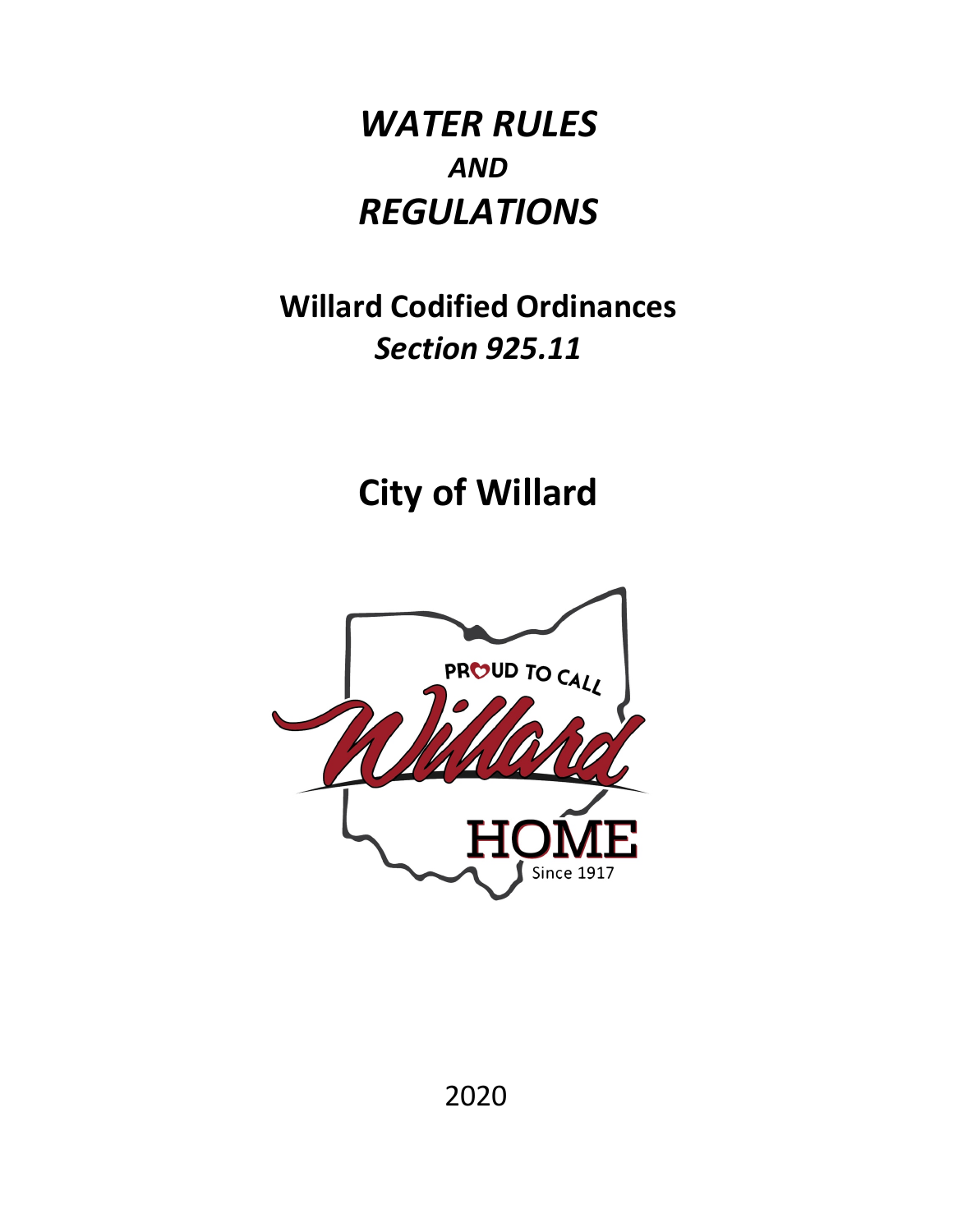#### **PREAMBLE**

All rules and regulations are established under Ohio Revised Code Chapter 743.01 through 743.04 and Chapter 6109 - Safe Drinking Water, and Chapter 6111 - Water Pollution and 3745-95

The adoption of these Rules and Regulations is not for the purpose of imposing unnecessary or burdensome regulations upon the users of water from the City of Willard, but to provide for the safe, economical, and efficient management and protection of the water system and to provide for equal treatment of all customers of the City.

Reasonable diligence and care will be exercised to provide a continuous and sufficient supply of water to all customers at a normal pressure and to avoid any shortages or interruption in delivery. However, there is neither an express or implied guarantee that a continuous supply, fixed pressure or full volume shall always be maintained, the service being subject to all the variable conditions that could affect the ability of the Water Department to maintain normal service.

Every person, company or corporation, who uses water supplied to the premises after having made formal application for water service to the City of Willard, by taking such water, is considered as having expressed consent to be governed by these Rules and Regulations. Any violation of the Rules and Regulations shall be reason for discontinuance of water service until such time as the matter in question has been be corrected to the satisfaction of the City.

These rules and regulations shall have the same validity as ordinances when not repugnant thereto or to the constitution or laws of the state.

The following supersedes all previous publications of the Rules and Regulations for the City of Willard.

A copy of the Water Rules and Regulations is available upon request.

| Approved this | 4th | day of | February | , 2020 |
|---------------|-----|--------|----------|--------|
|---------------|-----|--------|----------|--------|

\_\_\_\_\_\_\_\_\_\_\_\_\_\_\_\_\_\_\_\_\_\_\_\_\_\_\_\_\_\_\_\_\_\_\_\_\_\_\_\_\_\_\_\_\_\_\_\_\_\_\_

Effective Date: \_\_\_\_\_\_\_\_\_\_\_\_\_\_\_\_\_\_, 2020 February 4

Jim Ludban City Manager City of Willard, Ohio

Revision Dates: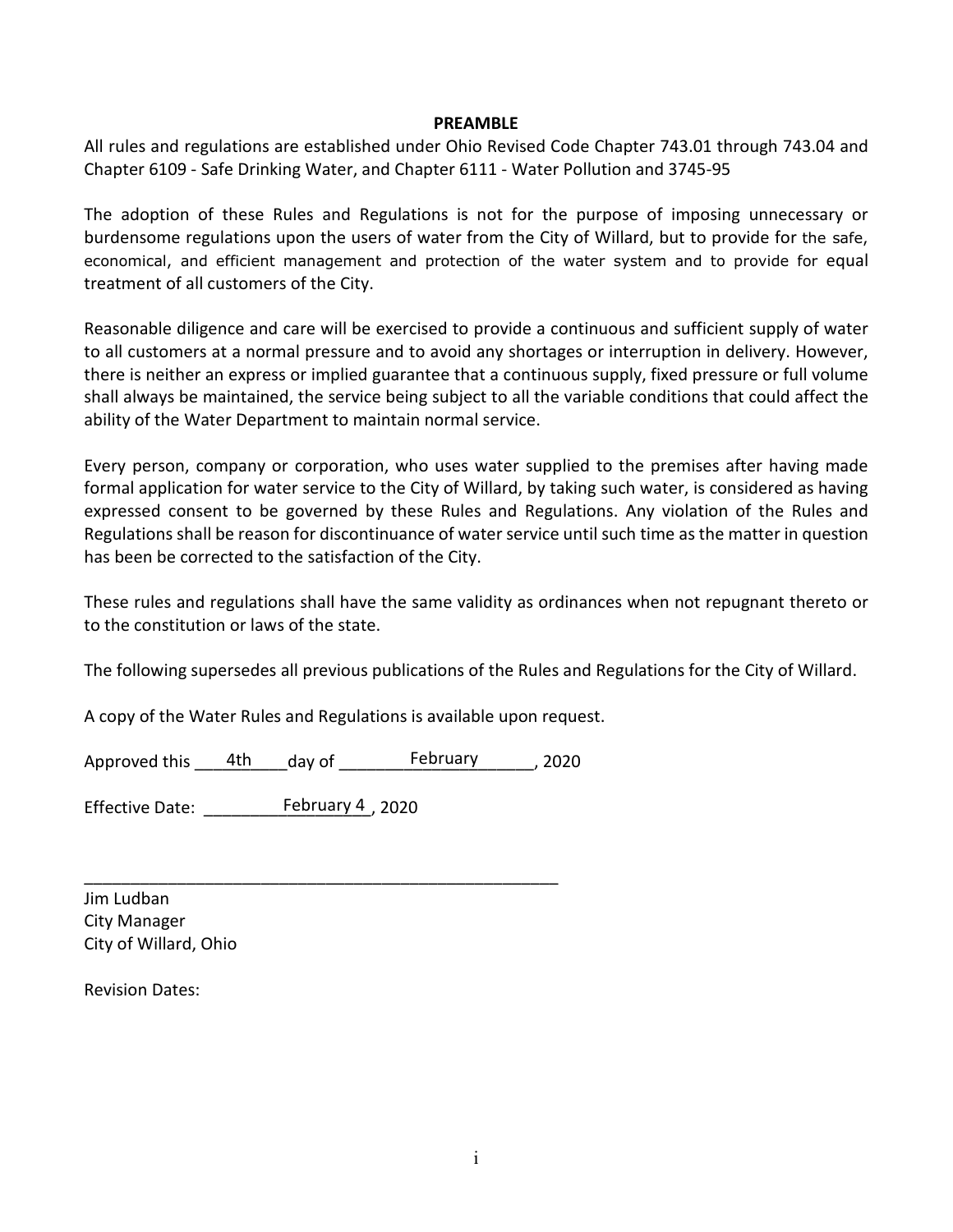# **Table of Contents**

| <b>PREAMBLE</b> |                                                                     |  |
|-----------------|---------------------------------------------------------------------|--|
|                 |                                                                     |  |
| 1.              |                                                                     |  |
| 2.              |                                                                     |  |
| 3.              |                                                                     |  |
| 4.              |                                                                     |  |
| 5.              |                                                                     |  |
| 6.              |                                                                     |  |
| 7 <sub>1</sub>  |                                                                     |  |
| 8.              |                                                                     |  |
| 9.              |                                                                     |  |
|                 |                                                                     |  |
|                 |                                                                     |  |
|                 |                                                                     |  |
|                 | 13. CITY NOT LIABLE FOR DAMAGE CAUSED BY INTERRUPTION OF SERVICE  3 |  |
|                 |                                                                     |  |
|                 |                                                                     |  |
|                 |                                                                     |  |
|                 |                                                                     |  |
| 1.              |                                                                     |  |
| 2.              |                                                                     |  |
| 3.              |                                                                     |  |
| 4.              |                                                                     |  |
| 5.              |                                                                     |  |
| 6.              |                                                                     |  |
| 7.              |                                                                     |  |
| 8.              |                                                                     |  |
| 9.              |                                                                     |  |
|                 |                                                                     |  |
|                 |                                                                     |  |
|                 |                                                                     |  |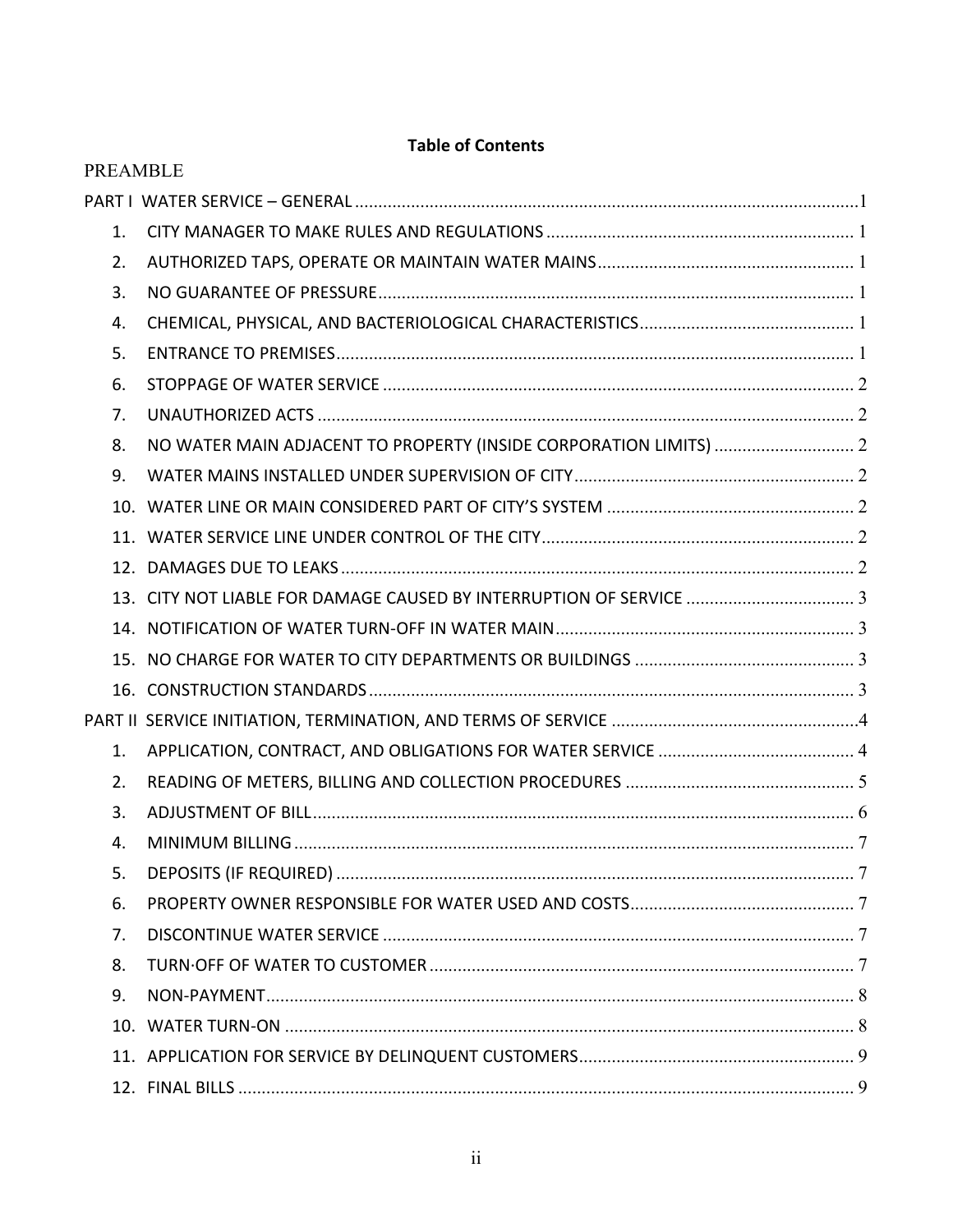|     | 14. TERMINATION OF SERVICE FOR VACANT PROPERTIES THAT WERE TENANT OCCUPIED 9 |  |
|-----|------------------------------------------------------------------------------|--|
|     | 15. FINAL METER READING/BILLING PROCEDURE; CHANGE OF PROPERTY OWNER 10       |  |
|     |                                                                              |  |
|     |                                                                              |  |
|     |                                                                              |  |
| 1.  |                                                                              |  |
| 2.  |                                                                              |  |
| 3.  |                                                                              |  |
| 4.  |                                                                              |  |
| 5.  | TERMS AND CHARGES FOR INSTALLATION OF TAPS AND SERVICE CONNECTIONS  12       |  |
| 6.  |                                                                              |  |
| 7.  |                                                                              |  |
| 8.  |                                                                              |  |
| 9.  |                                                                              |  |
|     |                                                                              |  |
|     |                                                                              |  |
|     |                                                                              |  |
|     |                                                                              |  |
|     |                                                                              |  |
| 1.  |                                                                              |  |
| 2.  |                                                                              |  |
| 3.  |                                                                              |  |
| 4.  |                                                                              |  |
| 5.  |                                                                              |  |
| 6.  |                                                                              |  |
| 7.  |                                                                              |  |
| 8.  | TYPICAL COMMERCIAL/INDUSTRIAL SYSTEM WATER METER INSTALLATION  18            |  |
| 9.  |                                                                              |  |
|     |                                                                              |  |
| 11. |                                                                              |  |
|     |                                                                              |  |
|     |                                                                              |  |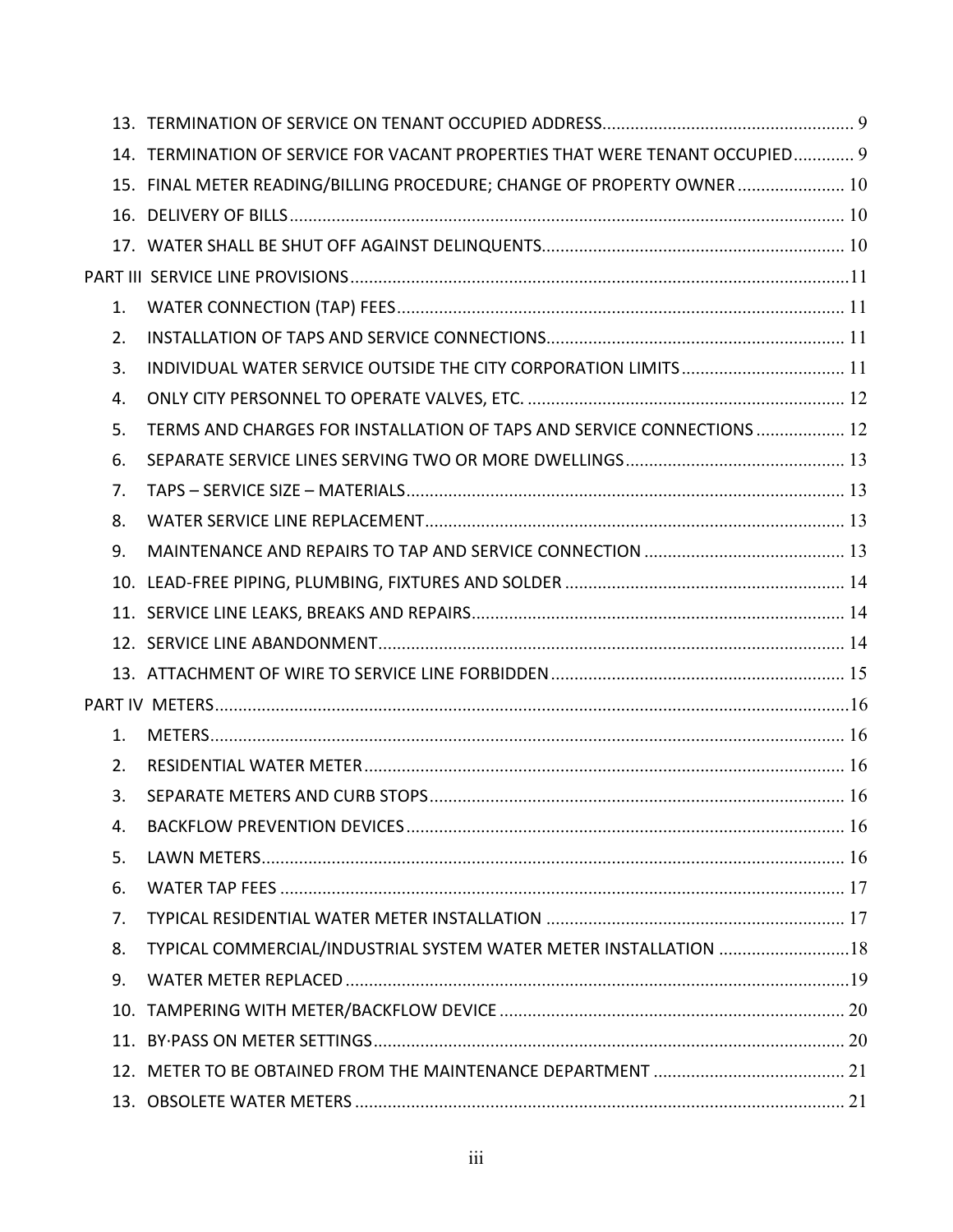| 1. |                                                                                |  |
|----|--------------------------------------------------------------------------------|--|
| 2. |                                                                                |  |
| 3. |                                                                                |  |
| 4. |                                                                                |  |
| 5. |                                                                                |  |
| 6. |                                                                                |  |
|    |                                                                                |  |
| 1. | BACKFLOW PREVENTION AND CROSS-CONNECTION CONTROL GENERAL POLICY  25            |  |
| 2. |                                                                                |  |
| 3. |                                                                                |  |
| 4. |                                                                                |  |
| 5. |                                                                                |  |
| 6. |                                                                                |  |
| 7. |                                                                                |  |
| 8. |                                                                                |  |
| 9. |                                                                                |  |
|    |                                                                                |  |
|    | 11. APPROVAL TO INSPECT, TEST, AND OVERHAUL BACKFLOW PREVENTION ASSEMBLIES  45 |  |
|    |                                                                                |  |
|    |                                                                                |  |
|    |                                                                                |  |
|    |                                                                                |  |
|    |                                                                                |  |
| 1. |                                                                                |  |
| 2. |                                                                                |  |
| 3. |                                                                                |  |
| 4. |                                                                                |  |
| 5. |                                                                                |  |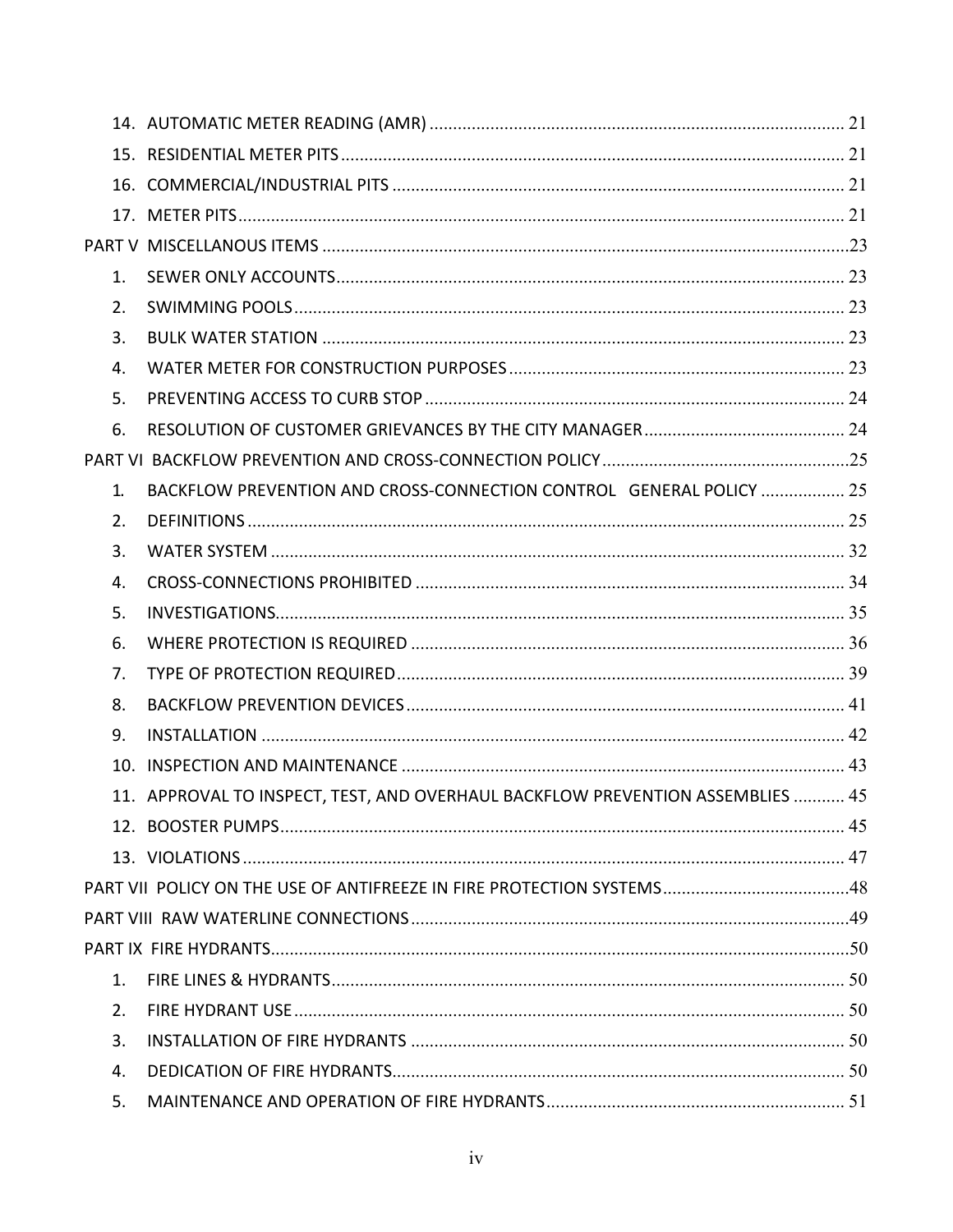#### <span id="page-5-0"></span>**PART I WATER SERVICE – GENERAL**

#### <span id="page-5-1"></span>**1. CITY MANAGER TO MAKE RULES AND REGULATIONS**

The City Manager is authorized and directed to establish water rules and regulations as established in the Ohio Revised Code Chapter 743 to enable the City Manager to fully and properly enforce the provisions of this article and insure the payment by water users for the water furnished by the City is in accordance with the rates established and also protect the water supplied to all customers. The jurisdictional area of these rules and regulations shall include any property, whether situated within or outside of the corporation limits, which is currently or in the future located within the City water service area and served with city water service. It is the intent of these rules and regulations to be consistent with current Ohio EPA and AWWA standards.

#### <span id="page-5-2"></span>**2. AUTHORIZED TAPS, OPERATE OR MAINTAIN WATER MAINS**

No person except an employee or contractor authorized by the City shall tap, operate, or maintain the water mains, distribution pipes or the raw waterline under the jurisdiction of the City. Plans for commercial, industrial and raw waterline connections shall be submitted and approved by the city prior to construction or installation. In subdivisions, or where the construction of the water line and services are put in by the developer in accordance with city specifications, taps must be made under the supervision of the Maintenance Department. The property owner/developer shall pay all costs for taps, including opening and replacing streets, driveways or alleys, and all labor performed, and materials used.

#### <span id="page-5-3"></span>**3. NO GUARANTEE OF PRESSURE**

The City does not guarantee a fixed or continuous pressure. Pressure is subject to variable conditions which may arise in the operations and maintenance of the water system. The City shall not be liable for damage due to a change in pressure.

## <span id="page-5-4"></span>**4. CHEMICAL, PHYSICAL, AND BACTERIOLOGICAL CHARACTERISTICS**

The water furnished shall equal or exceed the standards established by the US EPA Safe Drinking Water Act and the most current regulations of the Ohio EPA. However, the City does not guarantee the water as to quality, purity or temperature, these all being subject to variable conditions which may arise in the operation and maintenance of the water system. The City shall not be responsible for production of water suitable for manufacturing, etc., that requires water of a peculiar or special characteristic.

#### <span id="page-5-5"></span>**5. ENTRANCE TO PREMISES**

The City reserves the right, through authorized agents, during normal business hours, to enter any premises to which the City water service extends for the purpose of reading, repairing, installing, removing, exchanging, and/or inspecting meters, for investigating cross connections, or for any other purpose which the City Manager or authorized agents may deem necessary for the proper operation and maintenance of the water system. When access is refused, the water may be turned off and not turned on again until the request of the City has been complied with and off/on charges as per the current rate schedule are paid.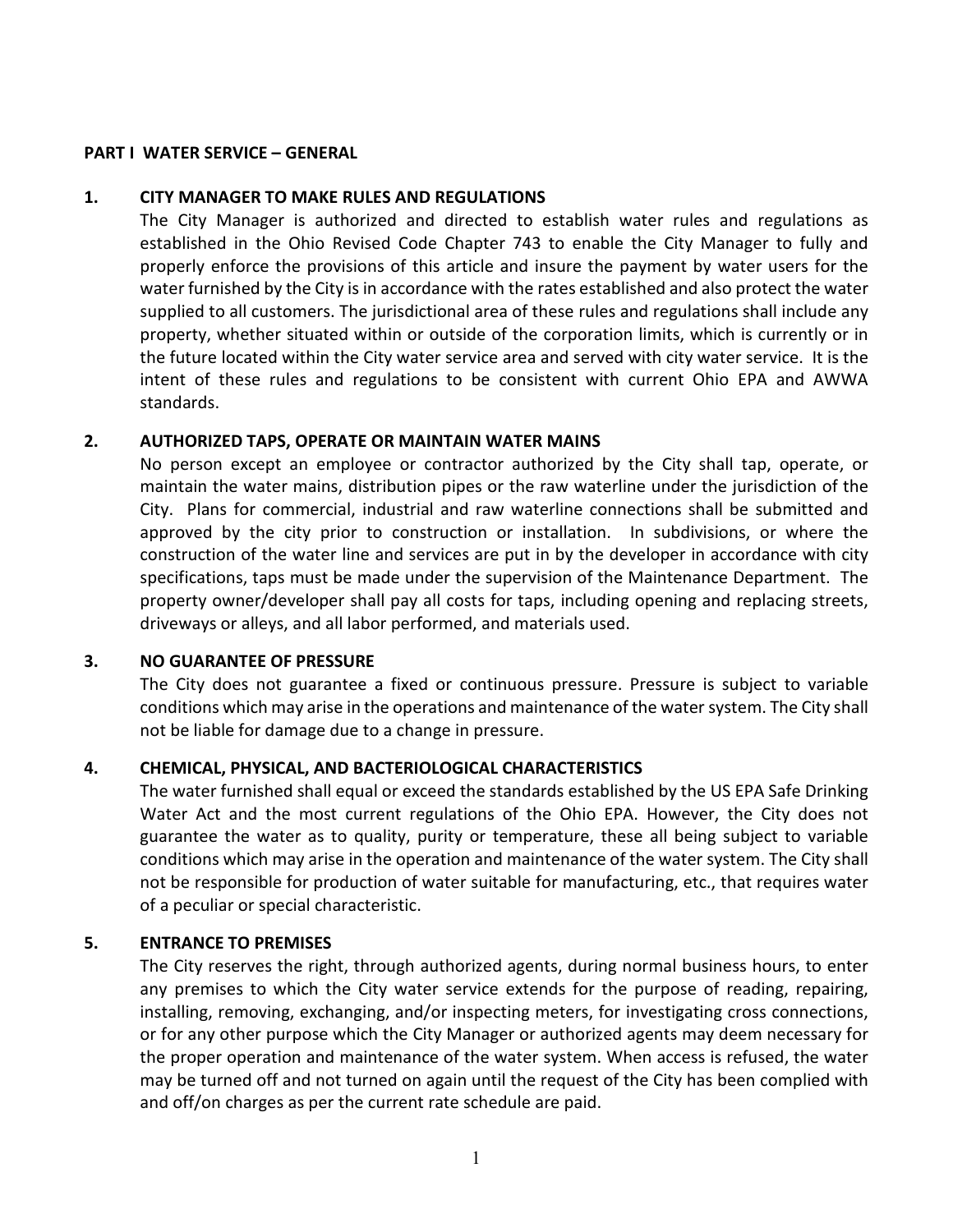## <span id="page-6-0"></span>**6. STOPPAGE OF WATER SERVICE**

The supply of water may be shut-off without prior notice in the case of leaks, breaks or failure in water mains, water services, pumping and auxiliary machinery, reservoirs or other water works equipment.

## <span id="page-6-1"></span>**7. UNAUTHORIZED ACTS**

No plumber or other person shall make connections with a customer's water service line, connect such water line when it has been disconnected by the City, or turn a customer's water on or off, without first obtaining written or oral permission to do so from the City.

## <span id="page-6-2"></span>**8. NO WATER MAIN ADJACENT TO PROPERTY (INSIDE CORPORATION LIMITS)**

Any property owner requesting water service that does not have a water main adjacent to the property (along the front or side of the property) must construct, at their expense, a water service line to the nearest water main. This water service line must be constructed in conformance with City construction standards as to size and location, shall be located outside of the city right-ofway line and shall be maintained by the property owner until a water main is installed adjacent to the property. When a water main is installed adjacent to the property, the water tap will be relocated to the water main and the previous tap may be abandoned as determined by the City. The property owner will be responsible for the time and materials in order to make the switchover as determined by the city.

## <span id="page-6-3"></span>**9. WATER MAINS INSTALLED UNDER SUPERVISION OF CITY**

All water mains installed under the supervision of, or accepted by the City, are hereby under the control of the City Maintenance Department. All other persons are forbidden to tap, change, obstruct, have access to, or interfere with them in any way whatsoever.

## <span id="page-6-4"></span>**10. WATER LINE OR MAIN CONSIDERED PART OF CITY'S SYSTEM**

A waterline or main now in service is considered a part of the City's distribution system even if the waterline or main was constructed of materials not acceptable or approved by the City or located other than in an approved location. The City is not and shall not be responsible in any way for the maintenance, repair or renewal of same, regardless of whether water service has been or is being serviced through such waterlines or mains, and regardless of the location of same. The City may require the owner to make improvements to the system as deemed necessary.

## <span id="page-6-5"></span>**11. WATER SERVICE LINE UNDER CONTROL OF THE CITY**

The service line under the jurisdiction of the City is that portion of the service line from the water main to and including the curb valve or to a meter pit (if approved by the city). This portion of line includes the valve at the main also known as the corporation stop (valve), curb valve, curb box, and includes a meter 1" or less in size. All other sections of the service line are the responsibility of the property owner. Anyone tampering with or damaging these appurtenances is subject to a penalty imposed by the Codified Ordinances (see Section 642.29).

## <span id="page-6-6"></span>**12. DAMAGES DUE TO LEAKS**

The City disclaims any responsibility for damage by water to any personal, or real property caused by leaks or broken or open pipes, meters or fixtures.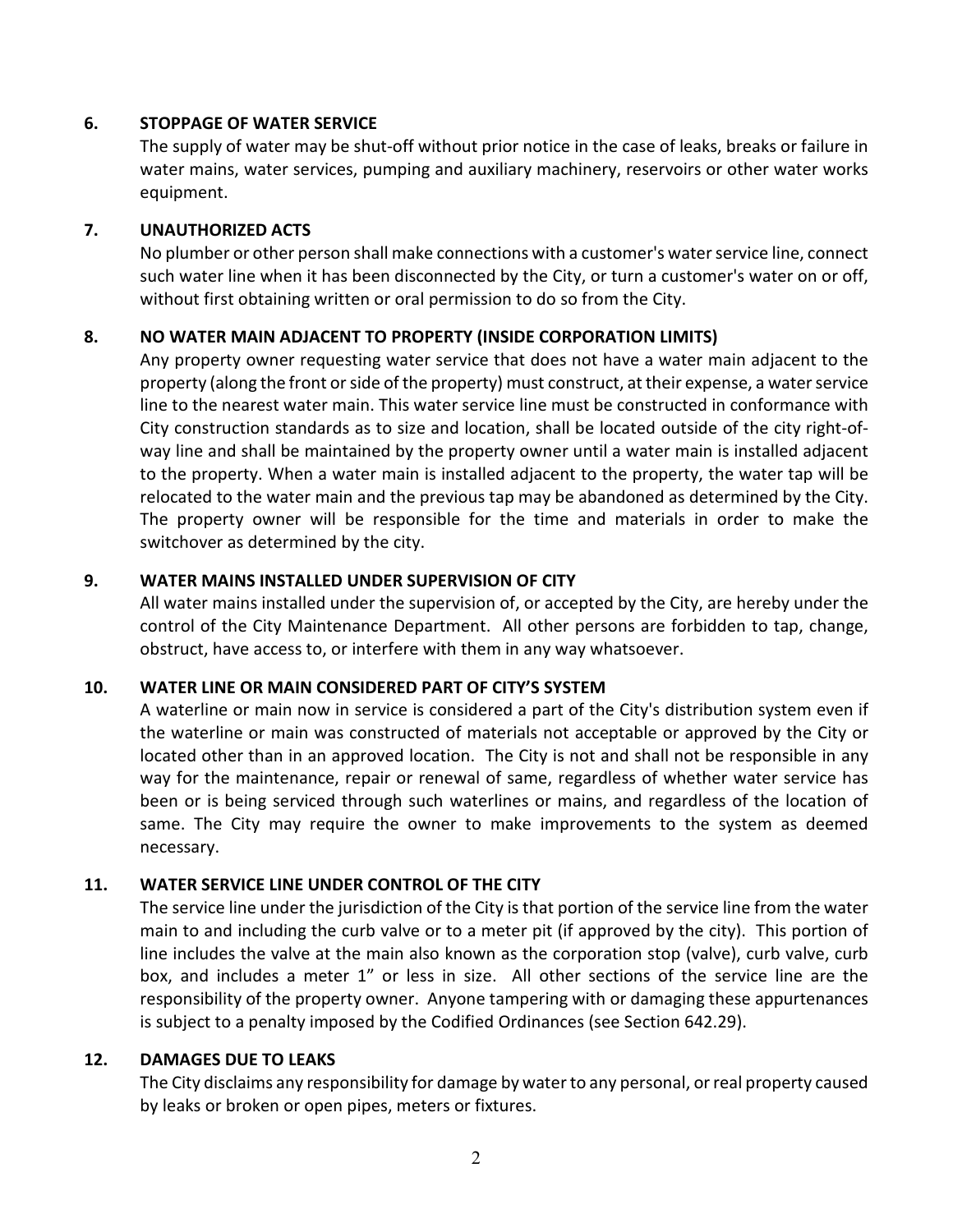#### <span id="page-7-0"></span>**13. CITY NOT LIABLE FOR DAMAGE CAUSED BY INTERRUPTION OF SERVICE**

The City shall not be liable for any damage resulting from interruptions in water service. Temporary water main shutdowns may be necessary by the City for improvements and/or repairs. Whenever possible, and as time permits, all customers will be notified prior to such shutdown. The City shall not be liable for interruptions, shortages or insufficiency in water supply or for any loss or damage occasioned thereby, if caused by accident, act of God, fire, strikes, riots, war, or any other cause. The City shall have the right to temporarily suspend delivery of water for the purpose of making repairs and/or improvements whenever it is necessary or convenient to the water system and it shall not be liable for any loss or damage caused. Repairs and/or improvements will be accomplished as quickly as is practicable and at such time as will cause the least inconvenience to customers. Interruptions in water service shall be in compliance with the current Ohio EPA notification requirements.

## <span id="page-7-1"></span>**14. NOTIFICATION OF WATER TURN-OFF IN WATER MAIN**

Before a main line is turned off for reasons of repairs and/or alterations, all customers affected will be notified, if possible. Such notifications shall be in compliance with the current Ohio EPA requirements.

#### <span id="page-7-2"></span>**15. NO CHARGE FOR WATER TO CITY DEPARTMENTS OR BUILDINGS**

The City Manager is hereby authorized to direct the Water Department to provide water free of charge to city departments when used for city purposes only, and the furnishing of water free of charge to such city departments in the past is hereby approved. This Section follows ORC 743.27.

#### <span id="page-7-3"></span>**16. CONSTRUCTION STANDARDS**

Plans of all water mains are to be constructed of materials of the size and type approved by the City Public Works Office in accordance with the approved City Construction Standards on file in said office. Water main plans may also need approval from the Ohio EPA.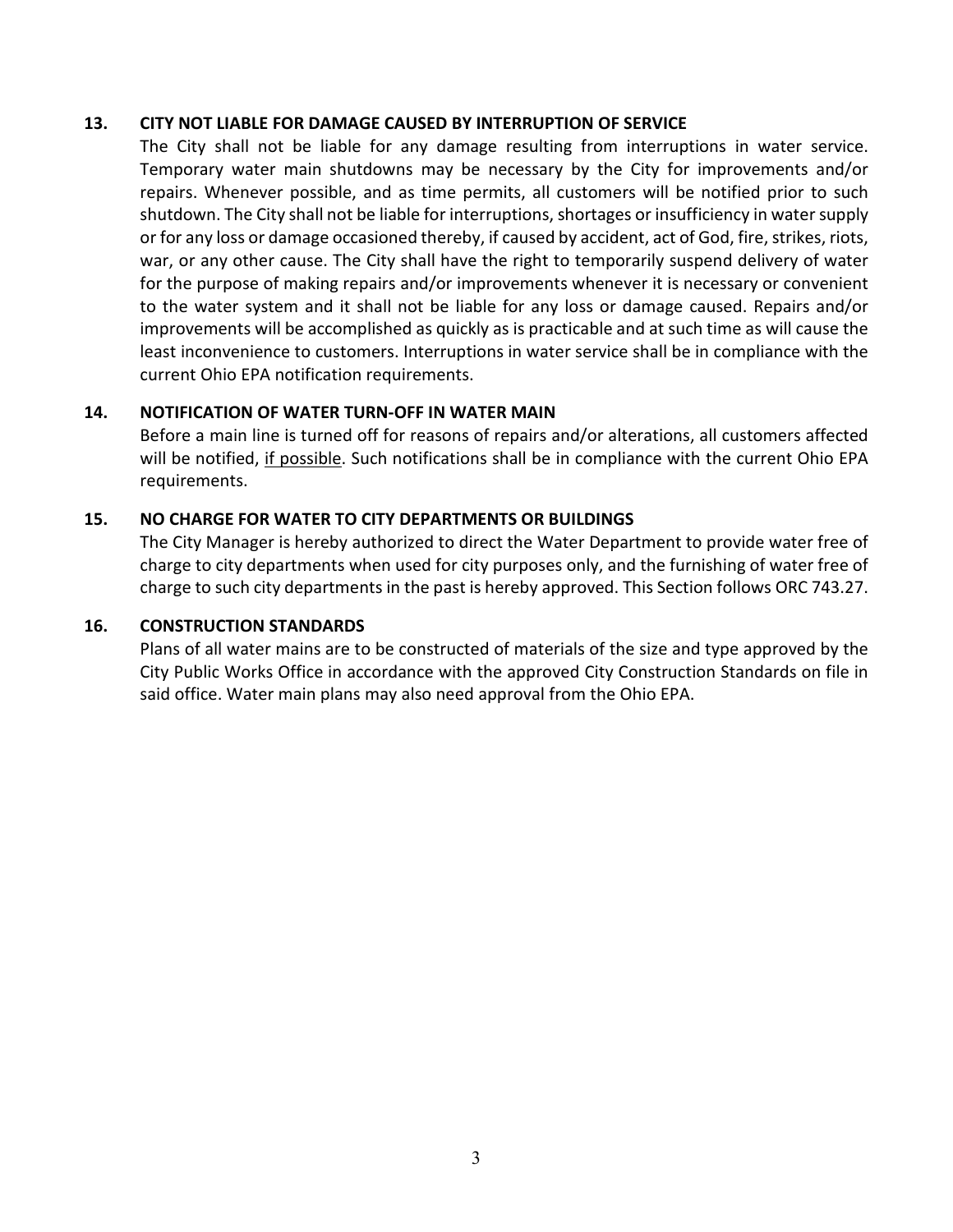#### <span id="page-8-0"></span>**PART II SERVICE INITIATION, TERMINATION, AND TERMS OF SERVICE**

## <span id="page-8-1"></span>**1. APPLICATION, CONTRACT, AND OBLIGATIONS FOR WATER SERVICE**

- (a) An application for water/sewer service shall be made with the City Service Desk in accordance with these Rules and Regulations and when accepted shall constitute a contract. Service will be continuous if these Rules and Regulations are complied with or until termination is requested pursuant to these Rules and Regulations. The City requires all customers, owners and tenants alike or their authorized agents, to sign a contract with the City for water/sewer service. The landlord/owner shall be required to sign the water/sewer contract for owner-occupied residences or tenant-occupied residences where the landlord/owner is contractually obligated to pay the water and sewer charges. Tenant-occupied service addresses supplied with one (1) service line and one (1) meter shall require the tenant to sign the contract. The contract for water/sewer utility services must indicate whether a property is owner-occupied or tenant-occupied and which party is contractually obligated to pay the water/sewer bills. For all tenant-occupied service addresses, regardless of which party shall be responsible for directly paying water/sewer charges, the landlord/owner must, as a prerequisite for and a condition of receiving water/sewer service, sign the contract for water/sewer service from the City. Signing an agreement affirms that the landlord/owner agrees to allow the premises to be occupied by tenants and further that the landlord/owner agrees and acknowledges that the real estate taxes for the property located at the service address ultimately may be assessed for any unpaid water/sewer utility service charges.
- (b) The water/sewer contract form needs to be signed only once by the landlord/owner to cover all existing and future occupants allowed at the premises. However, said water/sewer contract form must be executed or renewed upon any transfer or change of ownership regarding the premises.
- (c) If the tenant is contractually obligated to pay the water/sewer bills, the tenant at that service address will receive all bills/mailings regarding that service address. If the owner is contractually obligated to pay the water/sewer bill, only the owner will receive a bill, however the owner is always responsible for the water/sewer bill.
- (d) If an owner is contractually obligated to pay the water/sewer bill and becomes delinquent and is notified pursuant to this Section, the City shall, after nonpayment, notify the tenant. a) by certification of mailing for single family tenants, and b) by serving notice at the entrance ways or entrance doors to individual apartments or units (where said doors are publicly accessible) to all known premises served by the account, that their water/sewer bill has not been paid and that they are facing termination of service within 10 days. The notification will state that the tenant must enforce their civil and contractual rights through the court system in order for the City to stop termination of service proceedings. If the City is notified by the Court or by court order that the owner is contractually obligated to pay, the City will allow thirty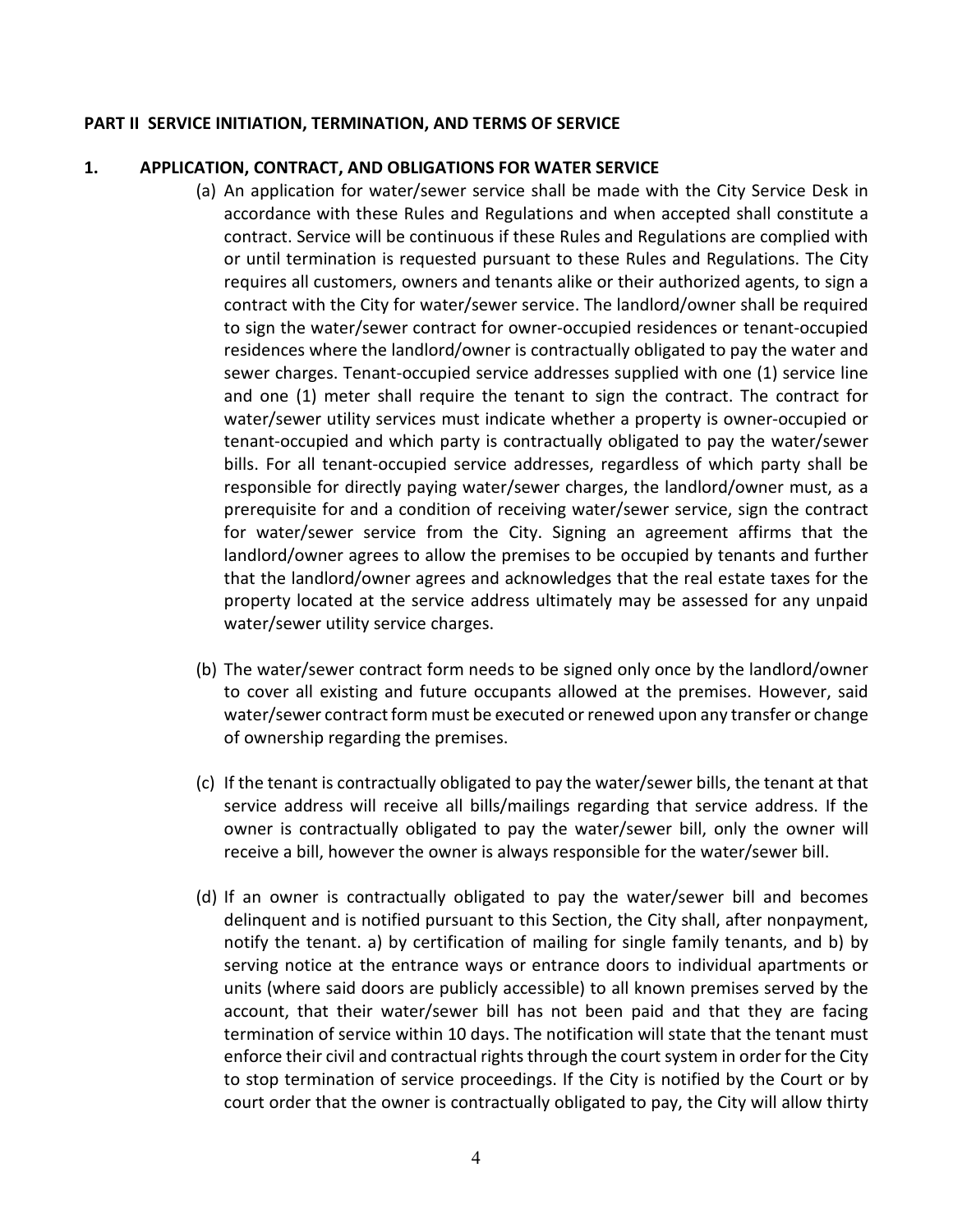(30) days from the date of notification for the landlord/owner to pay or for the tenant to take all available actions necessary to enforce the court's order.

- (e) In the event payment is still delinquent, the City may terminate service at the service address.
- (f) Applications for all types of water service must be made at the City Service Desk on the forms provided. It must be signed pursuant to the foregoing paragraphs.
- (g) Information regarding a customer's application is strictly confidential and used for internal uses only and shall not be disclosed except to authorized and properly identified agents of law enforcement who present a proper need to know statement to the City Manager.

Water tap fees are controlled by the Codified Ordinance Section 925.16 and the current fee schedule.

## <span id="page-9-0"></span>**2. READING OF METERS, BILLING AND COLLECTION PROCEDURES**

- (a) All accounts shall be read and billed monthly or as otherwise directed by the City Manager.
- (b) Whenever customers are in an area which is annexed to the City, the immediate billing following the annexation shall be charged at the rate applicable to the major part of the billing period.
- (c) Monthly billing of accounts shall be performed as follows:
	- (1) The owner/tenant will be billed on the  $1<sup>st</sup>$  of each month. Services not paid by the  $18<sup>th</sup>$  of the month will have a 10% penalty applied to the current amount due on the following day. Services not paid will be subject to the shut-off date as printed on the bill. Services will be discontinued without further notice on the shut-off date indicated unless payment is received, or prior payment arrangements made by 4:00 pm on the day BEFORE the scheduled shut-off date. Services not paid by the printed shut-off date will be assessed an additional late fee as stated in the current fee schedule.
	- (2) Each reading will be made as near the same date as possible. If the meter reader is unable to procure a reading for any reason beyond his control, a read card will be left, and if not returned to the City Service Desk in City Hall, the reading will be estimated using previous experience as a guide or based upon known facts.
	- (3) Should a meter prove to be inoperable or unreadable, the City shall estimate consumption based upon the previous three (3) months of actual metered consumption, or as determined with concurrence of the City Manager. However, no more than two consecutive estimated bills will be issued based upon estimated consumption. Meter readers and other Maintenance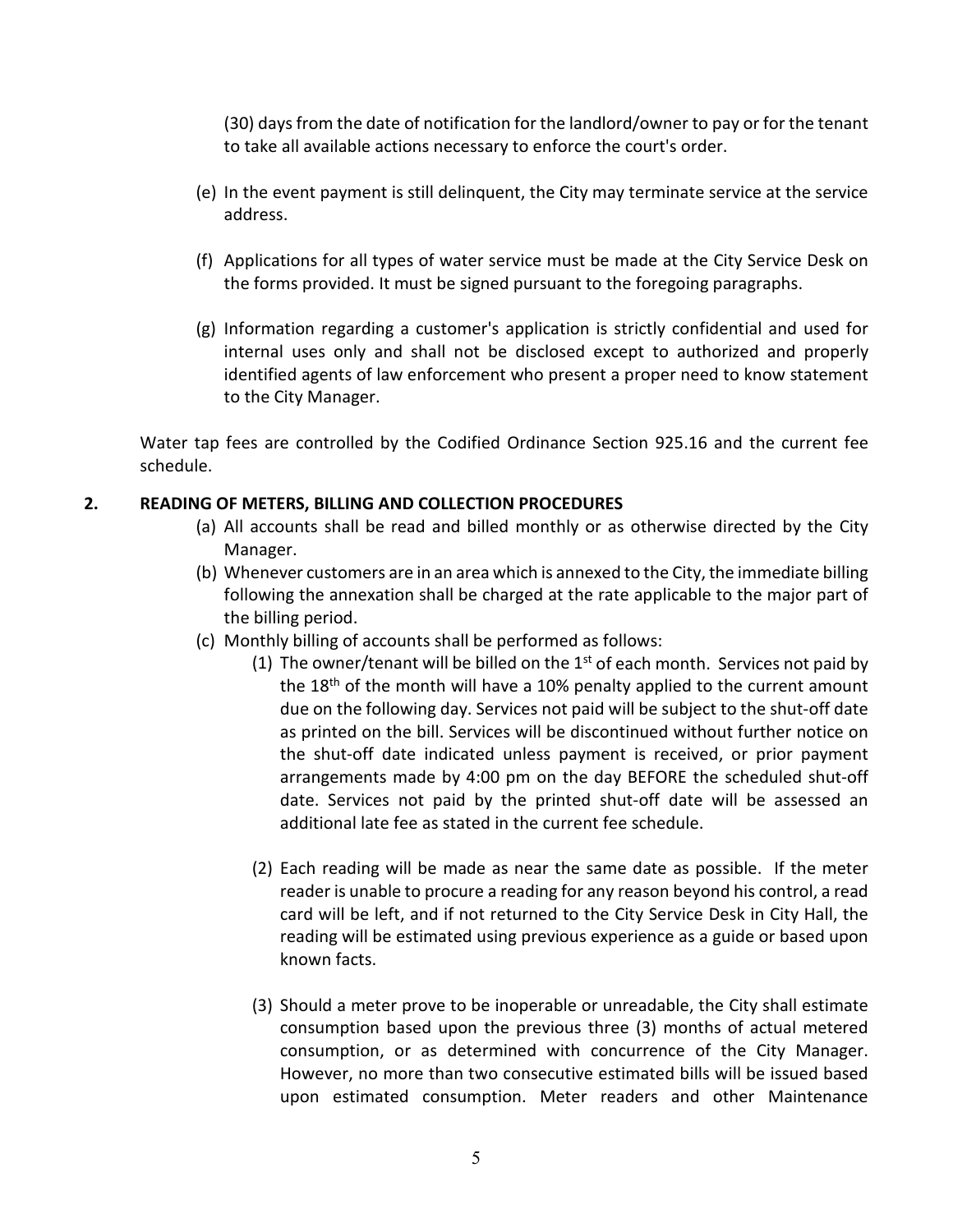Department employees are to have free access during normal business hours to read, check, remove, or repair water meters. If said access is forbidden, refused, restrained, or made impossible, water may be turned off. (Sec. 925.06 Turn on Fee)

- (4) Automatic Meter Reading (AMR) meter(s) shall be required for existing water customers who continually (after two (2) attempts) fail to make available the water meter for reading by the meter reader or for meters that are in an unsafe or unacceptable area or upon the discretion of the Maintenance Department personnel with the approval of the City Manager. In such cases the meter will be changed to an AMR meter at no additional cost to the property owner.
- (5) City Service Desk personnel shall, using the reads obtained, figure and bill these accounts during the same month. In the case of no reading, a calculated average of past consumption will be charged.
	- (A) In the event the amount billed is not paid in full on or before the due date on the bill, the amount due after the due date shall be paid. This amount is equal to the current amount due times 1.1 plus any amount in arrears.
- (6) Before service will be restored to a customer, the bill must be paid in full, in addition to a delinquent charge as prescribed. The turn-on of the delinquent service will be accomplished during normal working hours only. If the delinquent account has been paid in full before 4:00 p.m., the Maintenance Department will make every effort to restore the water service by the end of the normal working hours. The Maintenance Department will not guarantee same day turn-on for delinquent accounts nor authorize overtime pay for same.
- (7) If, at any time, a delinquent account is found to be turned on after it has been discontinued for nonpayment, the service line may be excavated and disconnected at the direction of the City Manager. All costs incurred by the City will be charged to the property owner and paid before a reconnect order is issued. Any and all water used shall be paid for prior to the reconnect.

## <span id="page-10-0"></span>**3. ADJUSTMENT OF BILL**

All water that passes through a meter shall be charged whether used, wasted, or lost by leakage.

- (a) If a customer feels unjustly charged, the customer may forward in writing all facts pertinent to the account in question within ten (10) days to the City Manager for a final decision. The customer may request a meeting with the City Manager to explain why he feels an error has occurred.
- (b) The City Manager may approve the removal of the sewer charges if the water used did not go to the city's sewer system. (Also see Part II, Section 6).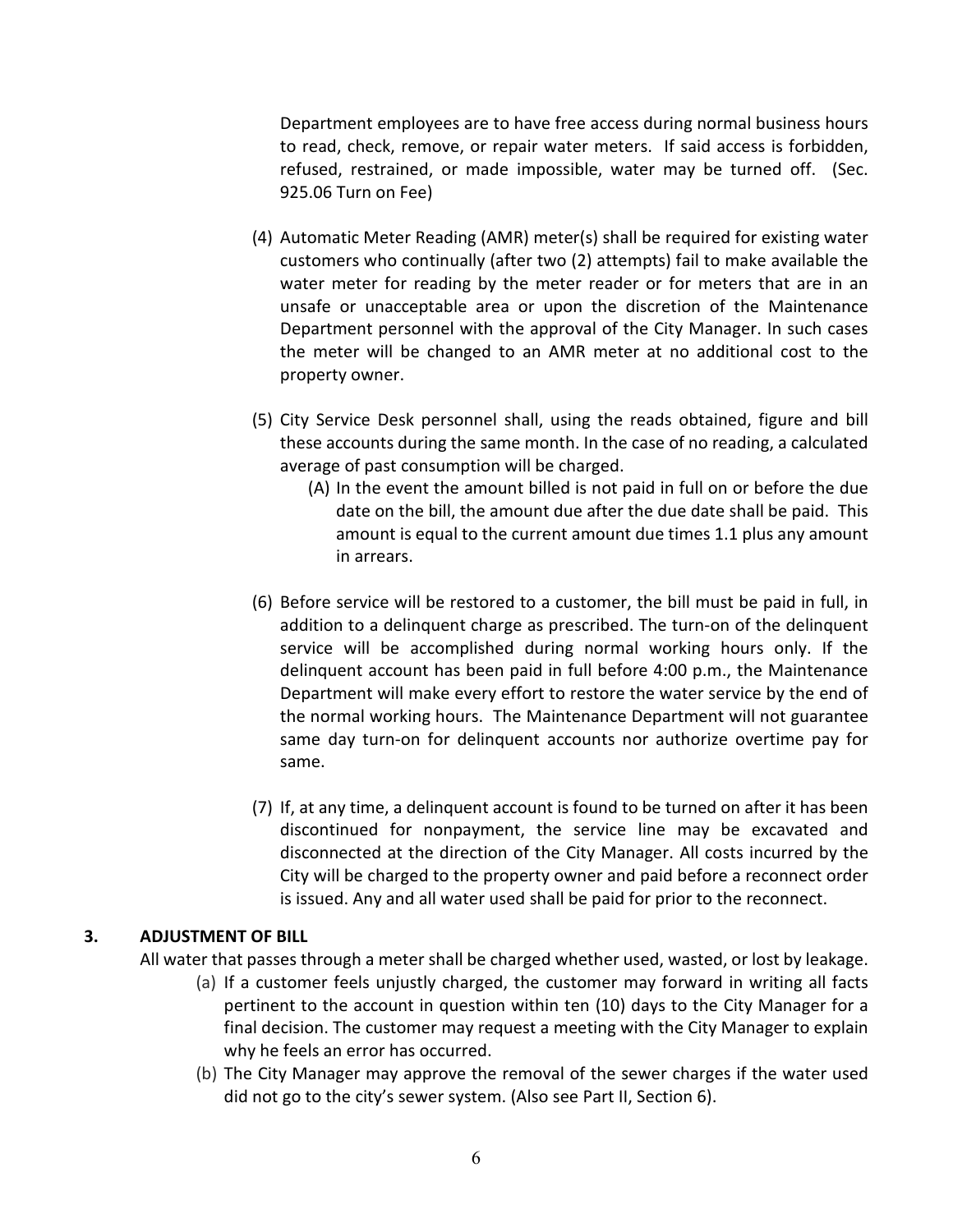## <span id="page-11-0"></span>**4. MINIMUM BILLING**

Minimum billing shall apply to all active accounts, even those with no actual water usage as stated in the current rate schedule.

Multiple minimums shall be the minimum billing according to the user class multiplied by the number of units served as stated in the current rate schedule.

## <span id="page-11-1"></span>**5. DEPOSITS (IF REQUIRED)**

At the time of application for water/sewer service, a deposit may be required of applicants. The amount of deposit shall be as provided in the current fee schedule. The deposit will be applied to the final bill for the service address for tenant accounts and for owner-occupied accounts. The City will not provide letters of credit to other Cities.

## <span id="page-11-2"></span>**6. PROPERTY OWNER RESPONSIBLE FOR WATER USED AND COSTS**

The property owner shall be held responsible for all water recorded by the water meter used on the property (Ord. 925.08). If a major leak should occur on the customer's side of the water meter, and it can be proven to the satisfaction of the City Manager that the water did not go **directly** into the sanitary sewer, then an adjustment to the **sewer** charges of the bill can be made. Said adjustments shall be based on the average water usage of the previous three months. Additionally, the owner will only be granted such adjustment once during any three-year period, and it shall be shown to the satisfaction of the City Manager that the necessary water repairs or changes have been made. If a major leak occurs on the customer's side of the water meter of an outside water only user account, the City Manager may adjust the water bill based on the in-city water rate (i.e. the customer will pay for the metered water used based on the in-city water rate and not the extra surcharge). Additionally, an outside water only user may only be granted such adjustment once during any three-year period, and it shall be shown to the satisfaction of the City Manager that the necessary water system repairs or changes have been made.

Property owners are responsible for and obligated to pay the City all labor performed, all materials used for opening and repairing pavements or driving portions of streets, public driveways, or alleys opened for all new installations of water services. Applications for opening streets, driveways, and alleys must be made to the Public Works Office for approval before starting construction.

## <span id="page-11-3"></span>**7. DISCONTINUE WATER SERVICE**

If it is necessary to discontinue water service because of an unpaid or past due account(s) then all past due bills (See Sec 925.06) must be paid before service is reinstated. A late charge will also be charged but may be applied to the next regular billing.

## <span id="page-11-4"></span>**8. TURN·OFF OF WATER TO CUSTOMER**

The supply of water through any service may be turned off and the contract therefore terminated by the City Manager or designated representative for the following reasons, after an effort has been made to notify the customer that the water service to the subject premises is being discontinued:

(a) For willful waste of water.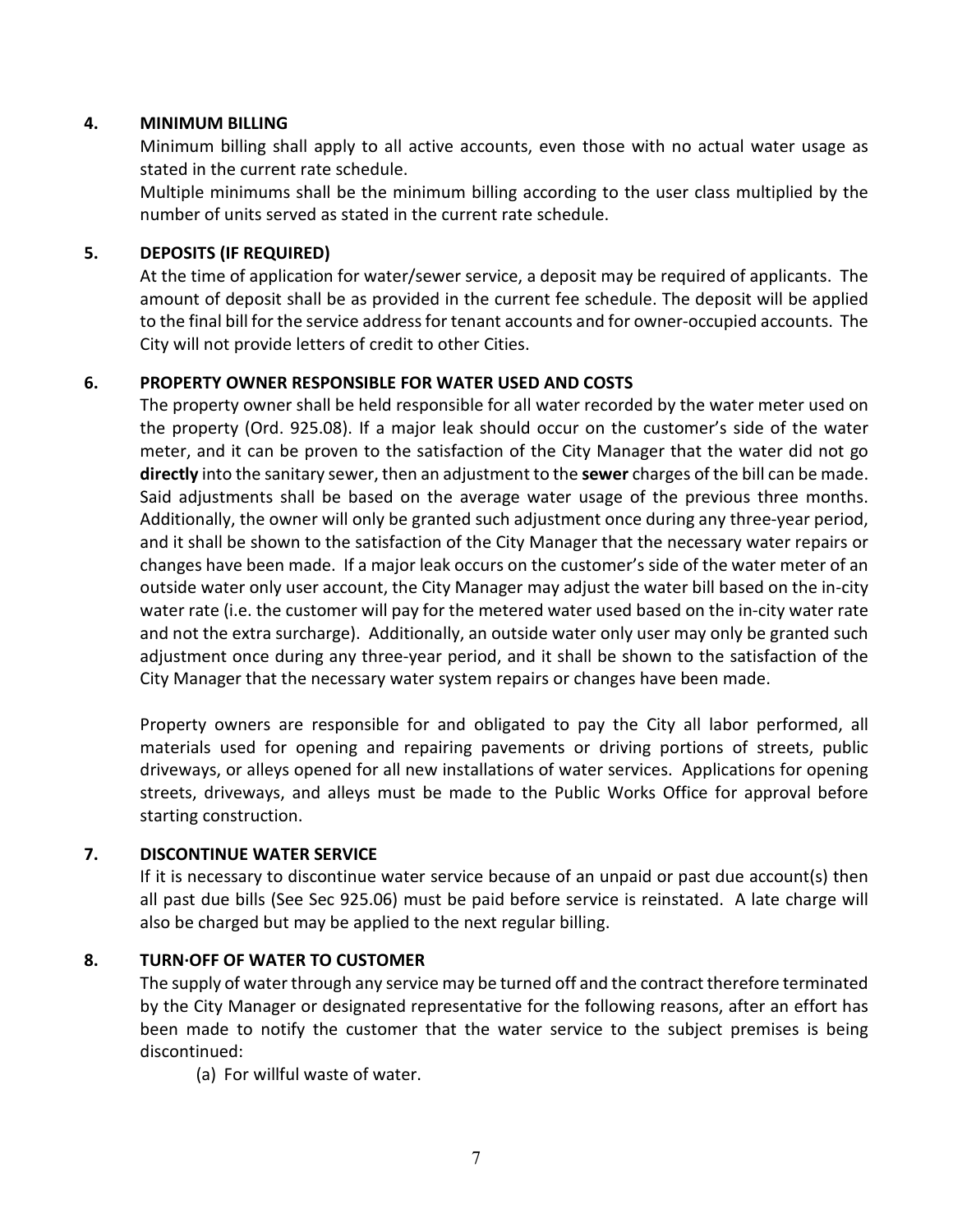- (b) For failure to promptly repair leaking service branch after a five (5) day notice to repair has been issued either in writing or verbally to do so.
- (c) For the use of water on any premises other than that recorded on the application, except as may herein otherwise be provided for.
- (d) For cross-connection or interconnection with any other supply of water when not approved by the Maintenance Department. This includes installation of pipe and fixtures such that a possibility of back siphon or backflow exists in the opinion of the City Manager or his designated representative.
- (e) For tampering with any service line, meter, to include installing a meter spud in place of a meter, curb stop, corporation stop, or any appurtenance, or the seal on any appurtenance. Violators of this Section may also be prosecuted under ORC Section 4933.22.
- (f) For nonpayment of water/sewer bills or other charges assessed under the terms of these Rules and Regulations.
- (g) For failure to provide reasonable and safe entrance to premises for the purpose of reading, inspection, installation, maintenance or removal of meter and inspection of water piping.
- (h) For making any additions or alterations in or about the water service line without notice being previously given to and permission obtained from the City.
- (i) For failure to pay the water bill at any location for which a customer has a valid contract or the water bill at any property for which a customer has guaranteed payment.
- (j) For failure of a water user and/or property owner to execute a proper contract for a supply of water.
- (k) Water to vacant property may be turned off by the City as such vacancy becomes known unless otherwise arranged for beforehand and the contract terminated if in the opinion of the City, damage may be caused to building or contents.
- (l) When a building or premises receiving temporary services has been completed to the extent that a meter could be reasonably protected and has not been installed.

# <span id="page-12-0"></span>**9. NON-PAYMENT**

If water service is turned-off for non-payment and no attempt for payment has been made for a period of thirty (30) days after the date of turn-off, then the account shall be finalized, and the deposit applied to any outstanding bills. Furthermore, if it can be determined that the residence is occupied and has been without water for seven (7) days or more, an official notification will be made to the Huron County Health Department. If the service is subsequently requested for reinstatement, a new application for service and any deposits required or turn-on fees must be paid before water will be turned back on.

# <span id="page-12-1"></span>**10. WATER TURN-ON**

The supply of water turned-off under Section 8 will not be turned-on again until the cause of the turn-off has been removed and all charges per the current rate schedule have been paid. Water to a premise shall be turned on only by employees of the Maintenance Department when turned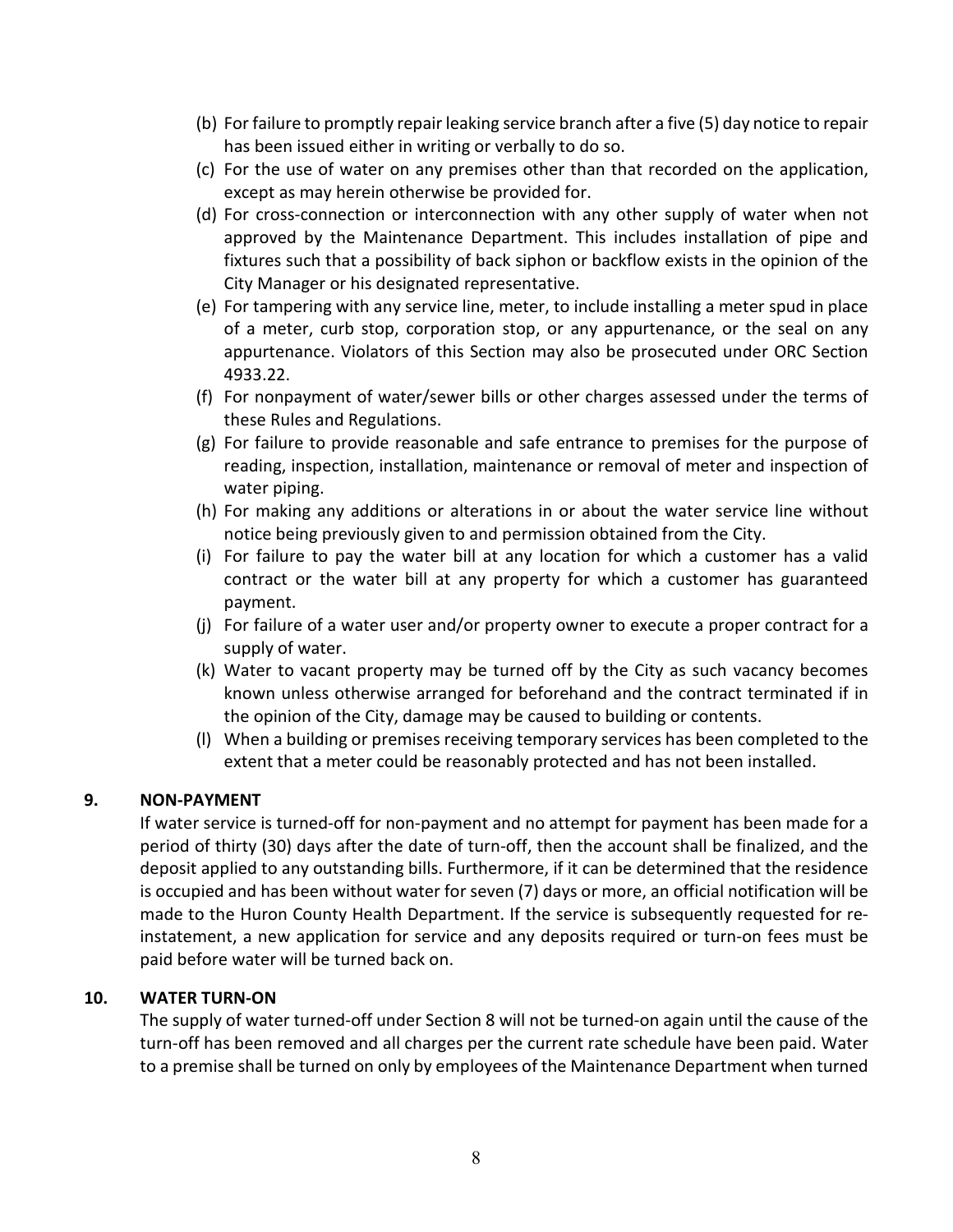off for any of the reasons set forth in Section 8. Turn-ons shall be authorized during normal working hours only.

# <span id="page-13-0"></span>**11. APPLICATION FOR SERVICE BY DELINQUENT CUSTOMERS**

Property owners who are delinquent in payment for charges for water, supplies, meter or service reconnect will not be given water service to other properties owned or rented by them until all bills owed by the applicant have been paid in full. Water service will not be given to the property owner's agent/representative for any property owned that is delinquent. The City may deny any future applications/contracts for water/sewer service if a tenant who was responsible to pay for the water/sewer service at another service address has a delinquent bill. These tenants will be denied service until the delinquent bill is paid in full at the other service address. This provision applies until the delinquency has been certified to the County Auditor for collection.

# <span id="page-13-1"></span>**12. FINAL BILLS**

Property owners or tenants who are responsible for the payment of the water/sewer bill, wishing to terminate their water/sewer service contract may do so in person or by telephone. When the City Service Desk is notified that a customer wishes to terminate the service, a final reading will be made. However, if the reading equipment is not working, an appointment will be established to allow the meter reader entry to the premises to obtain a final meter reading. The final bill will be prepared stating all the charges required to be paid.

# <span id="page-13-2"></span>**13. TERMINATION OF SERVICE ON TENANT OCCUPIED ADDRESS**

Water turn-off may follow if any situation outlined in Section 8 occurs or if a final bill is requested pursuant to Section 12. If an account is current where the tenant is obligated to pay the water/sewer bill and the landlord/owner requests a turn-off of service at the service address, there will be no termination of service unless the landlord/owner supplies the City Service Desk with an eviction order from the Court. Water service will be terminated according to the date of eviction order provided by the court order.

# <span id="page-13-3"></span>**14. TERMINATION OF SERVICE FOR VACANT PROPERTIES THAT WERE TENANT OCCUPIED**

If both the landlord and the tenant request the turn-off of service pursuant to Section 13, there is no requirement for the City to mail any notifications to anyone and turn-off may be done immediately.

If the tenant requests a turn-off and they were the party obligated to pay the water/sewer bills, telephone contact will be attempted, or a notice will be mailed to the landlord/owner. This notice shall inform the landlord/owner that termination of water/sewer service was requested due to property vacancy by the tenant. The notice will provide for a three (3) day response time to protect the property from termination. If the landlord/owner requests turn-off service due to the fact that the property is vacant, notice will be mailed to the service address that termination of water/sewer service was requested due to property vacancy. The notice will provide three (3) day response time if the property is not vacant.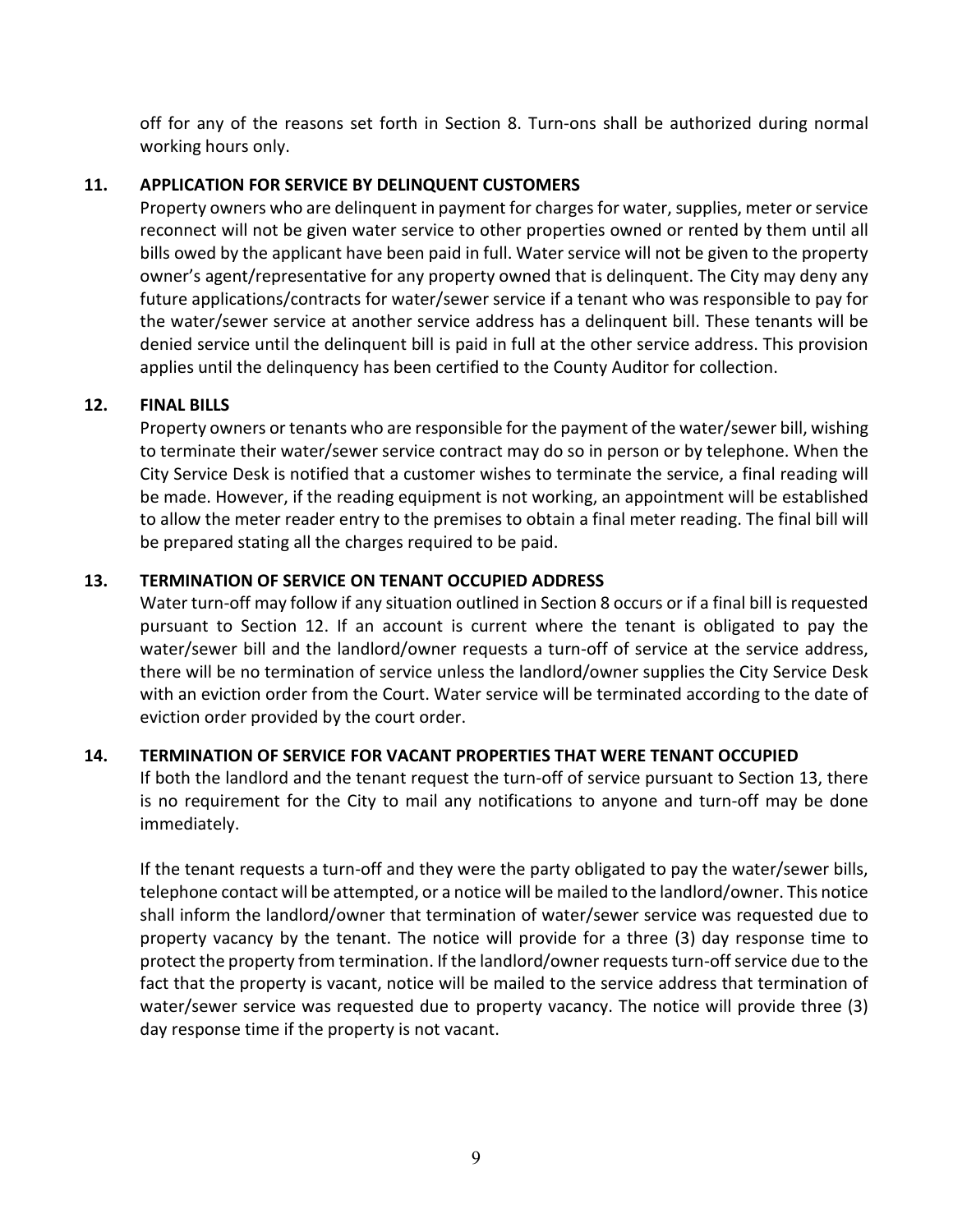If there is no contact by the tenant, it will be assumed that the service address is vacant and then the service will be terminated immediately. If the property is occupied, the procedures set forth in Section 16 will be followed as to termination of service.

## <span id="page-14-0"></span>**15. FINAL METER READING/BILLING PROCEDURE; CHANGE OF PROPERTY OWNER**

In an effort to reduce any hardships incurred in implementation of ORC Section 743.04 in reference to the change of property owners, the following procedure shall be implemented.

- (a) When the property to which water/sewer service is provided is about to be sold, any party to the sale or his agent may request a read of the meter at that property address and to render within five (5) days following the date on which the request is made, a final bill for all outstanding charges for water/sewer service. Such a request shall be made at least five (5) days prior to the transfer of the title of such property.
- (b) When Section 15(a) has not been requested and the change of water/sewer service is after the fact of the transfer, the final meter reading shall be taken at the time of the request and the final bill mailed to the previous owner. After sixty (60) days, if the final bill for the previous owner remains delinquent, a thirty (30) days' notice of intent to certify the account to the County Auditor for collection shall be sent to the current owner of record. If at the end of the thirty (30) day notification period, the account remains delinquent the account shall be certified to the County Auditor for collection under ORC Section 743.04. Please be aware that the County Auditor will include an administrative fee to amount certified to them for collection.

## <span id="page-14-1"></span>**16. DELIVERY OF BILLS**

When bills are sent or delivered to premises supplied with water/sewer, the occupant shall pay the bill if they are the customer or if not, return the bill to the City Service Desk accompanied by a statement as to why the bill is being returned. Failure to receive the bill shall not relieve any person of their obligation to pay the bill and any applicable late charges.

# <span id="page-14-2"></span>**17. WATER SHALL BE SHUT OFF AGAINST DELINQUENTS**

Whenever any owner or customer becomes delinquent in the payment of water bills or of any other obligation to the City, the water shall be shut off from any premises of such owner or customer, notice having previously been given as provided in these regulations, regardless of whether such indebtedness was incurred at the premises where the service is discontinued or at any other property of such owner.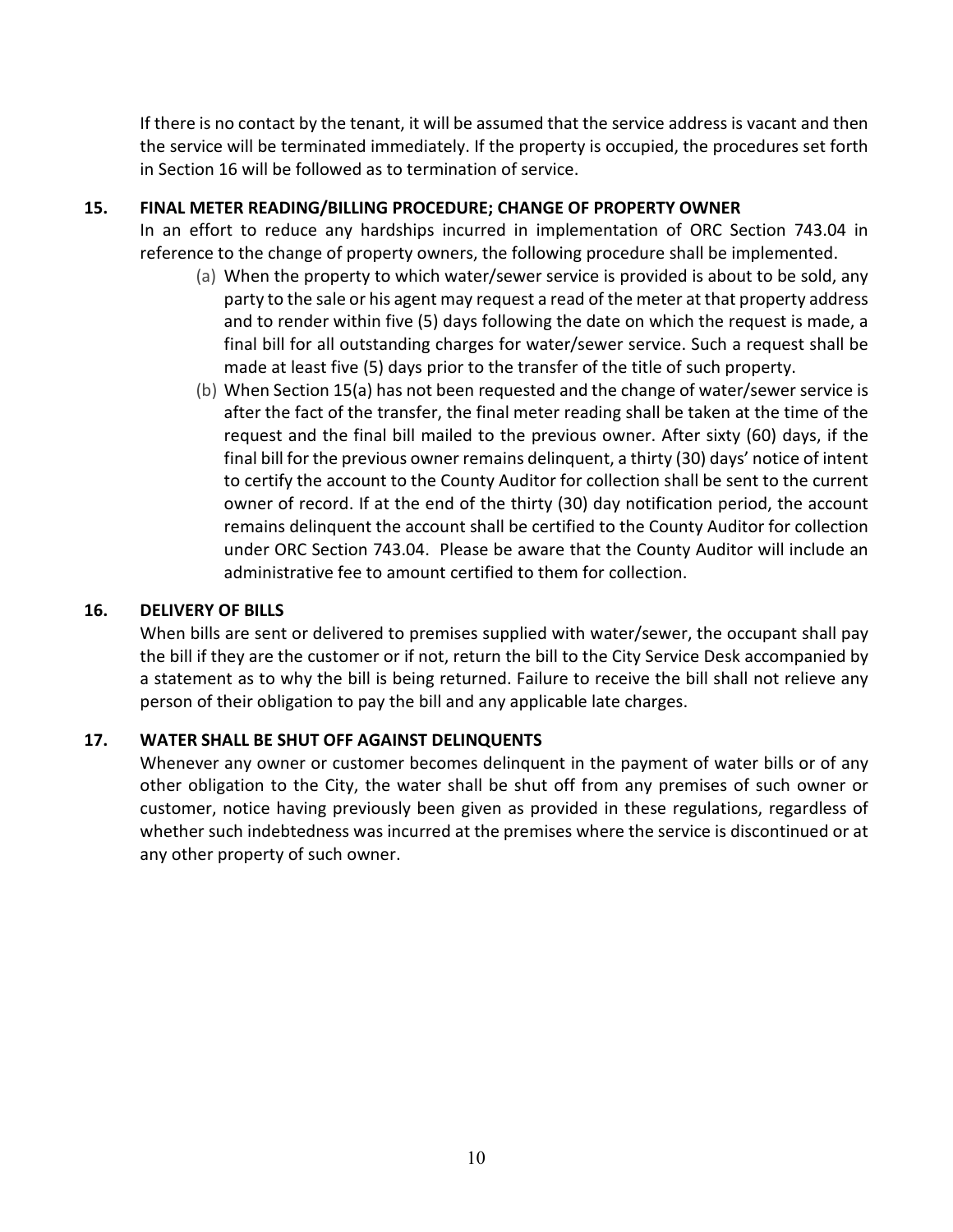## <span id="page-15-0"></span>**PART III SERVICE LINE PROVISIONS**

## <span id="page-15-1"></span>**1. WATER CONNECTION (TAP) FEES**

Water tap fees are controlled by the Codified Ordinance Chapter 925. These fees must be paid in advance before a tap can be made. The turn-on fee must be paid in advance before the water will be turned on.

## <span id="page-15-2"></span>**2. INSTALLATION OF TAPS AND SERVICE CONNECTIONS**

- (a) Only the City or contractors authorized by the City can tap water mains. A typical water connection consists of a corporation stop (valve) at the water main, a service line to the curb valve, the curb box (generally located at the right of way line), and an AMR meter (1" or less in size). These are all City property and are to be maintained and under the control of the Maintenance Department.
- (b) Taps and service connections shall be installed to serve only those premises which are located on dedicated streets or thoroughfares or which abut a plot for which an easement has been duly executed and accepted by the City.
- (c) Service connections may be obtained by applying at the City Service Desk. For all applications for three or more units, a plot plan must be submitted to the Public Work Office before the application is filed. Such application shall contain the name of the owner of the premises, or his agent, the use to which water is to be applied, the correct name of the street, street number, lot number and plot plan of the premises to be supplied with water. All zoning permits must be approved prior to the water service being connected.
- (d) Taps and service connections shall be installed only by the Maintenance Department or an approved contractor with guidance from the Maintenance Department. Installation will be made only after customer's service branch has been properly inspected and the City has been notified.

# <span id="page-15-3"></span>**3. INDIVIDUAL WATER SERVICE OUTSIDE THE CITY CORPORATION LIMITS**

- (a) Water service outside the City Corporation limits may be authorized provided, the Public Works Office verifies the following conditions are met:
	- (1) Water is available from the city's current water supply
	- (2) A water line extends for the entire frontage of the applicant' s property.
- (b) However, in unusual and exceptional cases where the property line of the customer requesting service is determined by the city to be:
	- (1) An excessive distance from an existing water line,
	- (2) The cost to extend a water line across the entire frontage of the property by the customer is determined by the City Manager to be prohibitive,
	- (3) The City has no current plans to extend a water line along the entire frontage of the customer's property.
	- (4) There is no current prospect of further growth and/or development in the area,

The City Departments, with concurrence of the City Manager, may serve the customer by: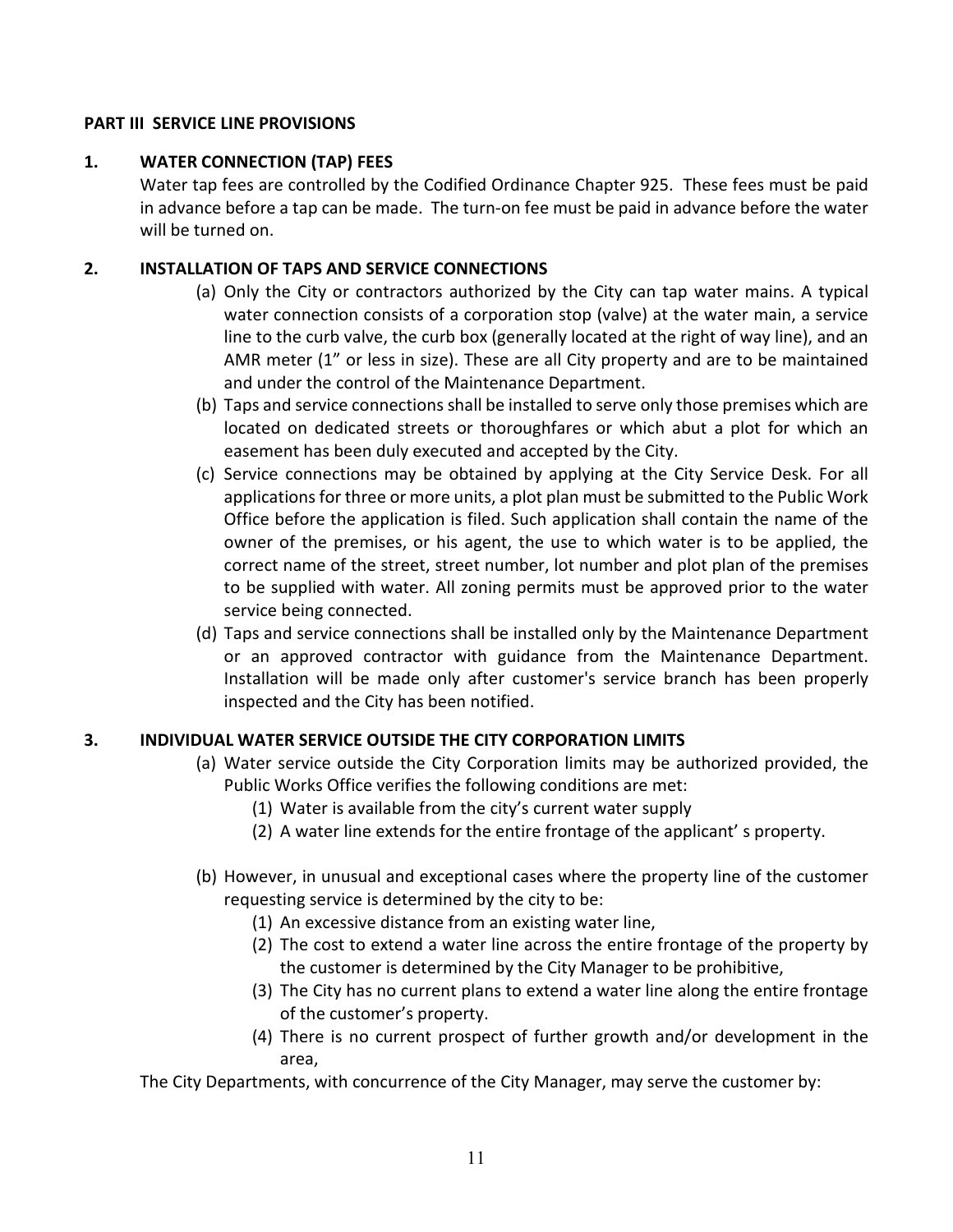- (a) Allowing the installation of a meter (pit) in the public right-of-way at the location of the public water line nearest the customer's property line,
- (b) Allowing the customer to connect a privately-owned water service line.
- (c) The privately-owned water service line must be constructed in conformance with City construction standards
- (d) The privately-owned water service line shall be located outside of the public right-ofway line and shall be maintained by the property owner.

The customer shall comply with all the city's construction standards when installing the privatelyowned water service line to the public water main and constructing the appropriate meter pit.

The customer shall not permit others to connect to or receive water service from said customer's privately-owned water service line.

In the event a water line is later extended across the customer's property, the customer shall at the customer's expense discontinue the use of the privately-owned water service line and shall pay all costs and charges for water service from such extension, the same as if the customer had not previously received water service through a privately-owned water service line.

The City Manager may require the customer to waive the right to protest the construction of a public water line along the entire frontage of the customer's property before permission is granted to serve the customer's property by means of a privately-owned water service line.

When the service is authorized, the applicant agrees pays all appropriate surcharge fees as charged customers outside the corporation limits of the City as specified in the current fee schedule. except those covered by special assessment, contract, or other governmental agencies.

Applicant shall abide by the current Rules and Regulations as are herein provided for services within the city limits and any others which may be adopted.

# <span id="page-16-0"></span>**4. ONLY CITY PERSONNEL TO OPERATE VALVES, ETC.**

All curb stops, corporation stops, etc. as well as any other water valves in a public easement or public right of way shall be under the absolute control of the Maintenance Department and shall not be tampered, interfered with, or operated by unauthorized persons.

# <span id="page-16-1"></span>**5. TERMS AND CHARGES FOR INSTALLATION OF TAPS AND SERVICE CONNECTIONS**

Payment for water taps and service connections must be made in advance by the applicant for said service. The current tap and service connection charges shall be in the current fee schedule.

- (a) Service taps larger than 2" shall be made by a City approved contractor after all fees have been paid.
- (b) Service taps 2"and under shall be made by the City Maintenance Department after all fees have been paid.
- (c) The City shall install the water service line to and including the curb stop shall be installed by the Maintenance Department at the cost of the customer. Such costsshall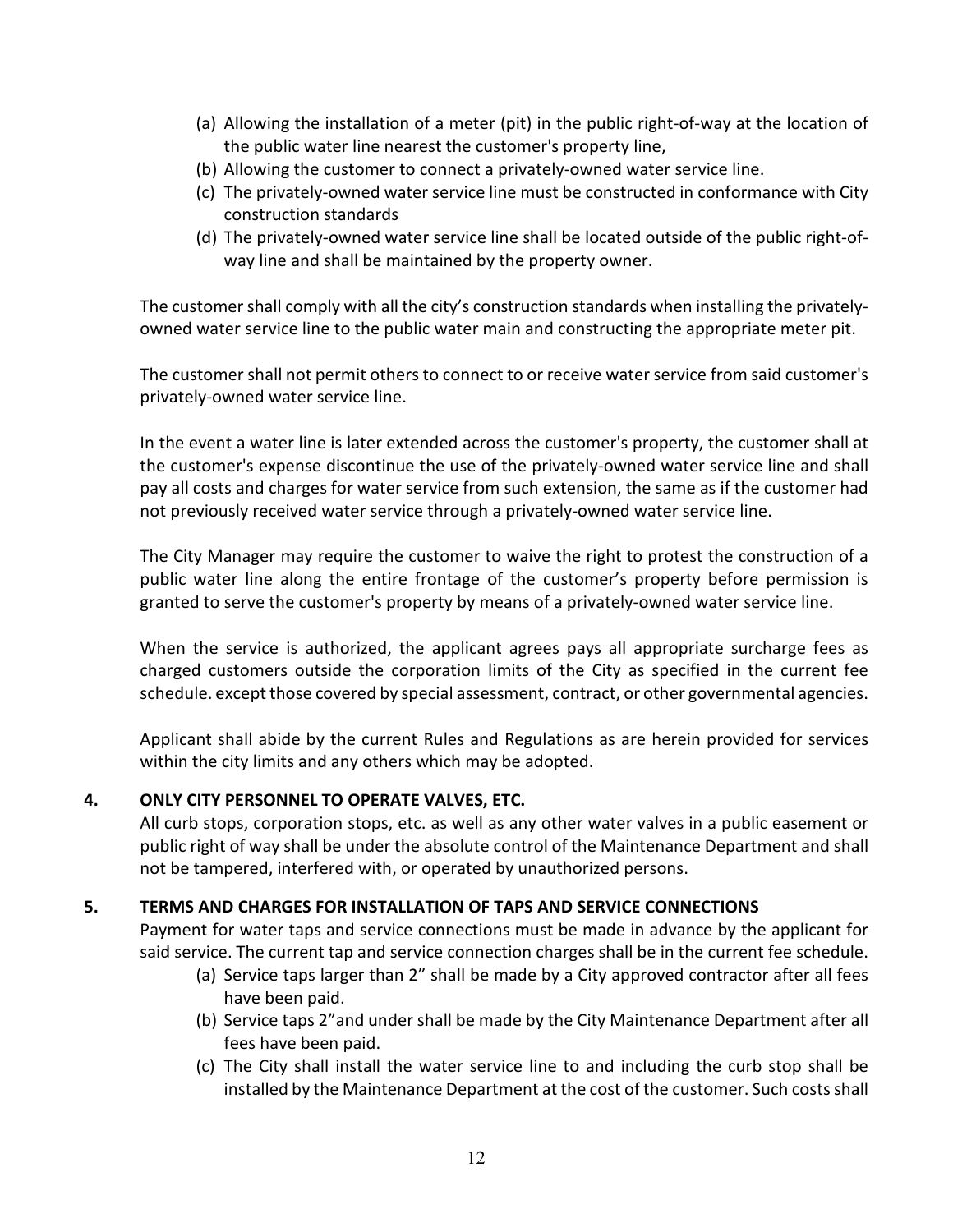include the cost of all labor, material, and any capital recovery fees incident to the service installation as determined by the City in the current fee schedule.

The service line on the customer side of the curb stop shall be installed by the customer at the customer's cost.

No service line shall be installed closer than ten feet horizontally or eighteen inches vertically to any sewer.

# <span id="page-17-0"></span>**6. SEPARATE SERVICE LINES SERVING TWO OR MORE DWELLINGS**

- (a) Where a service line for existing multiple occupancy units (duplex or triplex) are serviced by the same service line on a property that is in need of repair or replacement a manifold setting may be required by the city in order to provide each unit with a separate service line, curb stop and a separate meter. No more than two metered services shall be fed off a three-fourths (34") inch CTS tap except in a situation where said tap already exists.
- (b) The charges for the manifold set-up for this type of metering shall be based upon the size needed and the specific type of manifold to be fabricated by the Maintenance Department and will be determined by the Maintenance Department.
- (c) In case of an existing duplex(es) with single meter and shutoff (installed prior to this rule) where the owner requests a second meter, the owner must install a separate line from the premises to the existing curb stop. The fee for a manifold service will be paid by the applicant. The Maintenance Department will install the manifold service.
- (d) No multiple service connections shall be shared with a separate parcel.

# <span id="page-17-1"></span>**7. TAPS – SERVICE SIZE – MATERIALS**

The City will not make recommendations as to the tap sizing or guarantee of sufficiency.

All service line material shall conform to current City construction standards on file in the Public Works Office.

# <span id="page-17-2"></span>**8. WATER SERVICE LINE REPLACEMENT**

Water service line replacements shall be sized the same or larger than the line being replaced, however no service line replacement shall be smaller than three-fourths (¾") inch CTS. All service line material shall conform to current City construction standards on file in the Public Works Office.

# <span id="page-17-3"></span>**9. MAINTENANCE AND REPAIRS TO TAP AND SERVICE CONNECTION**

- (a) Only the Maintenance Department is permitted to make repairs to the tap or service connection. When deemed advisable by the Maintenance Department, the entire service connection may be replaced.
- (b) Repairs to a water tap and/or service connection two (2") inches and smaller in size shall be assumed by the Maintenance Department unless the repairs are made necessary because of work done by the owner/customer, in which case the owner/customer shall pay the full cost thereof.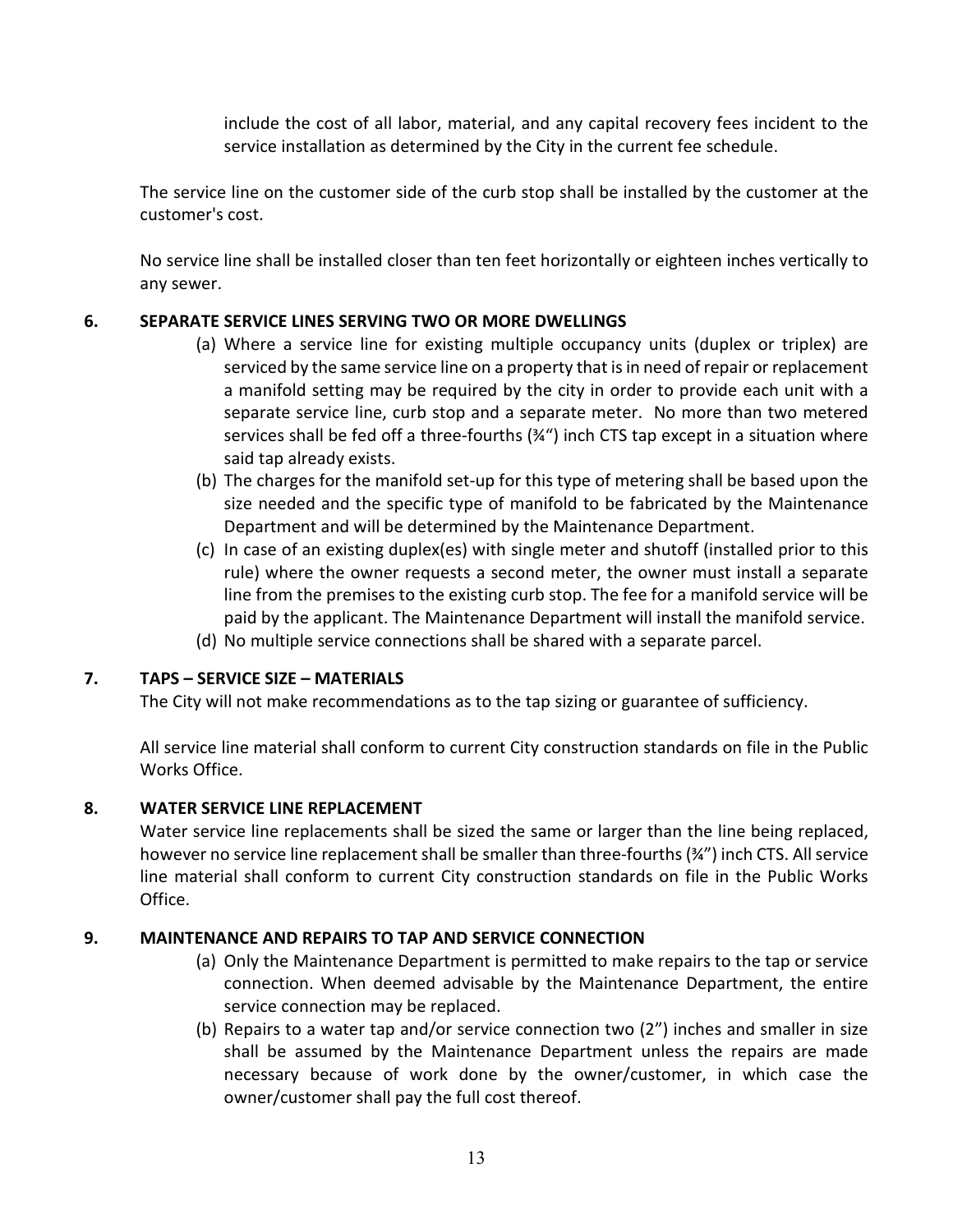- (c) Where a tap and/or service connection is damaged by a contractor or other utility, the full cost of repairs shall be charged to those responsible for the damage.
- (d) The total cost of repairs of services larger than two (2") inches is to be borne by the owner/customer.
- (e) The City shall maintain in good repair that portion of the service line between the water main and including the curb stop for service lines two (2") inches and smaller. The customer shall maintain that portion of the service line on the property side of the curb stop in good repair and protect the same from frost at their cost.

## <span id="page-18-0"></span>**10. LEAD-FREE PIPING, PLUMBING, FIXTURES AND SOLDER**

Section 1417 of the Safe Drinking Water Act (SDWA) establishes the definition for "lead free" as a weighted average of 0.25% lead calculated across the wetted surfaces of a pipe, pipe fitting, plumbing fitting, and fixture and 0.2% lead for solder and flux. The Act also provides a methodology for calculating the weighted average of wetted surfaces.

The Act prohibits the "use of any pipe, any pipe or plumbing fitting or fixture, any solder, or any flux, after June 1986, in the installation or repair of (i) any public water system; or (ii) any plumbing in a residential or non-residential facility providing water for human consumption, that is not lead free."

Additionally, there is a prohibition on introducing a pipe, any pipe or plumbing fitting or fixture, any solder, or any flux that is not lead free into commerce; unless the use is for manufacturing or industrial purposes.

No person, firm or corporation (including City staff and account holders) shall introduce, install, repair or otherwise alter service line piping, plumbing, fixtures or solder in violation of the "leadfree" provisions of Section 1417 of the USEPA Safe Drinking Water Act nor of the similar provisions of ORC 6109 and Chapter 3745-81: "Primary Drinking Water Standards" of the Ohio EPA, either now in place or as adopted in the future.

#### <span id="page-18-1"></span>**11. SERVICE LINE LEAKS, BREAKS AND REPAIRS**

In the event that a leak occurs between the curb valve and the meter it shall be the responsibility of the property owner to make the necessary repairs to the same within an expedited period of time. When the City discovers a leak, the property owner will be notified to make the necessary repairs. If within five (5) days the owner has not taken steps to repair the leak (by accomplishing the repair or providing a copy of an executed contract to do so), the water service to the premises may be shut-off at the curb valve. Water service to the premises will not be restored until the ordered repairs have been completed.

#### <span id="page-18-2"></span>**12. SERVICE LINE ABANDONMENT**

When an existing water service line has been abandoned by the property owner or when the structure served by the water service line is demolished, the City may require the property owner to expose the water main so the City can cut off the abandoned water service line at the water main, close the corporation stop, and remove the service, unless redevelopment plans or a building/zoning permit application have been submitted indicating the re-use of an existing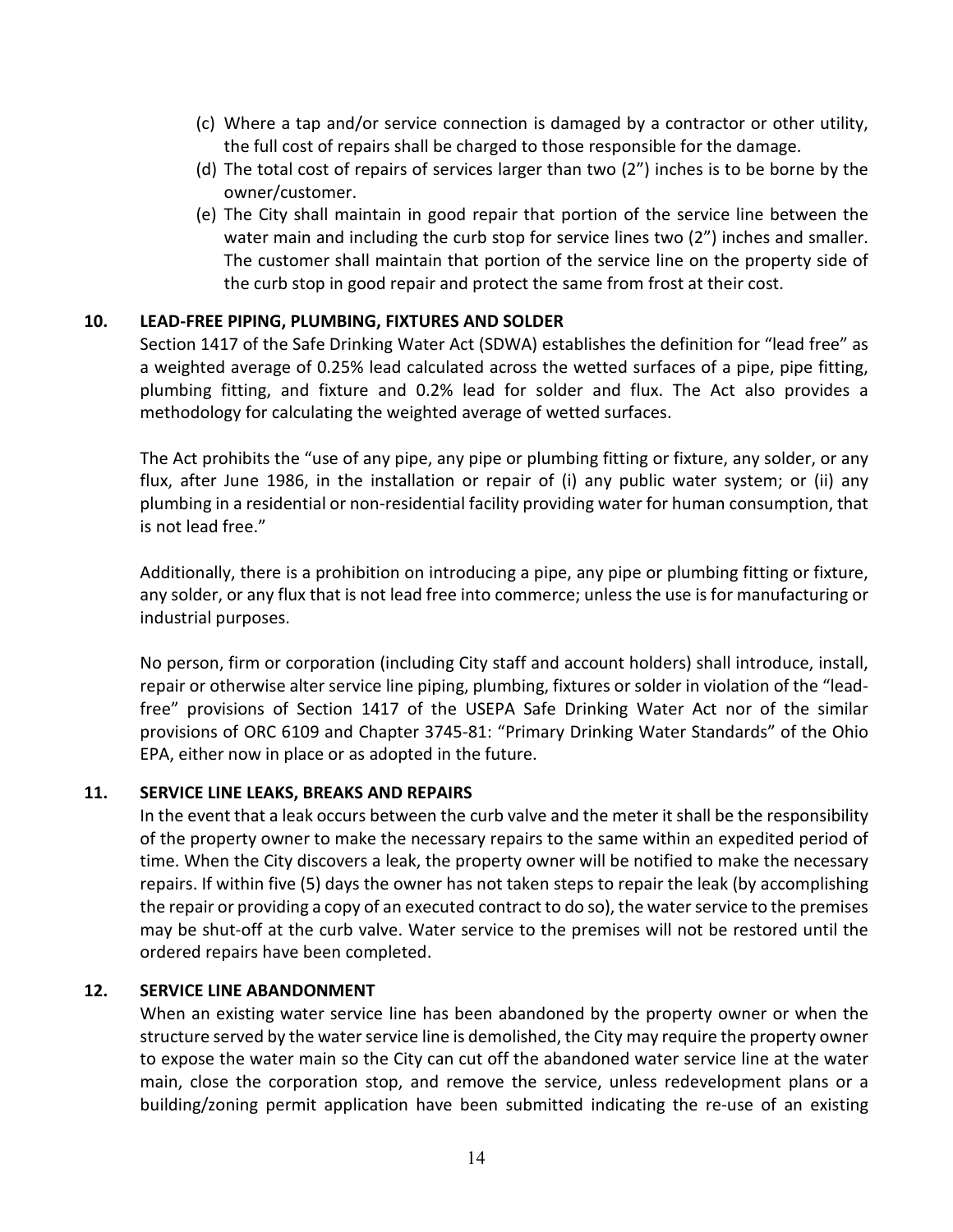service line. All costs (i.e. any street repairs and the cost associated with the service line abandonment associated with such work shall be at the expense of the property owner.

## <span id="page-19-0"></span>**13. ATTACHMENT OF WIRE TO SERVICE LINE FORBIDDEN**

All individuals, business, and industries are forbidden to attach any energized wire or faulty wires to any plumbing which is or may be connected to a water service connection or water main line belonging to the City; the City will hold the account holder liable for any damage to its property or injury to its personnel occasioned by such wire attachments. The presence of such wire attachments will be enough cause for immediate discontinuance of service.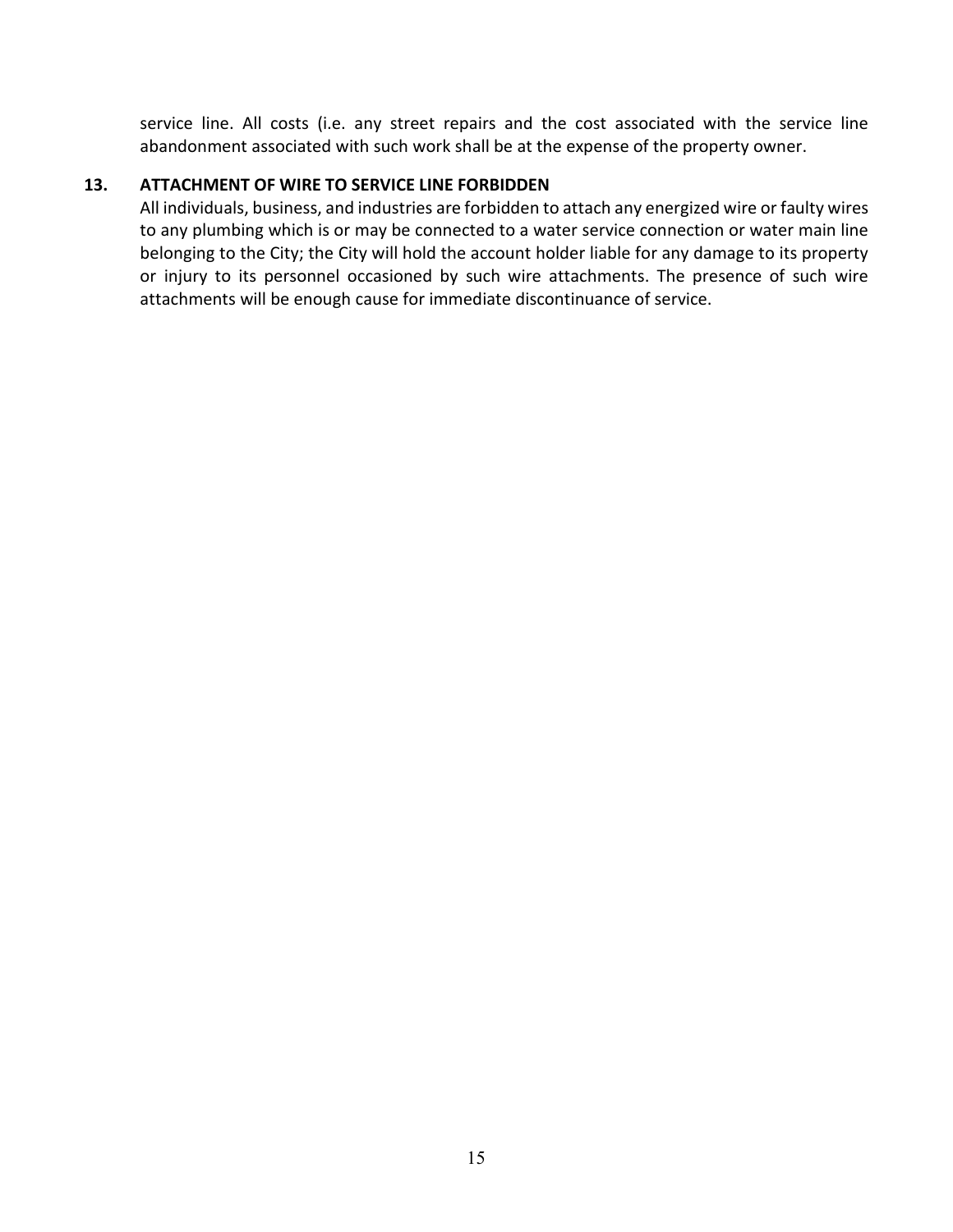#### <span id="page-20-0"></span>**PART IV METERS**

#### <span id="page-20-1"></span>**1. METERS**

Upon payment of the tap fee, the City will furnish what the service demands up to and including a 1" meter. Any special meter or meter size larger than 1" must be approved by the City and shall be purchased by the owner. Any meter 2" and above must install a by-pass and by-pass meter at the expense of the owner. After the installation, the City will maintain 1" and smaller meters. The City will not maintain any by-pass meters. Customers shall be responsible for the cost of replacing any special meter or meters 2" and larger if the meter can no longer be feasibly maintained. Stolen or frozen/damaged meters are subject to replacement charges and shall be paid by the owner.

## <span id="page-20-2"></span>**2. RESIDENTIAL WATER METER**

Residential water meters are normally 1" or smaller in size. The property owner has the option of the size of the meter  $(\frac{3}{4}$ "- $\frac{5}{8}$ ",  $\frac{3}{4}$ " or 1"). Only 1" or smaller meters are furnished by the City; otherwise, the property owner will have to purchase a meter approved by the city. NOTE: Minimum monthly water bills is based on the size of the water meter (see current water rates).

## <span id="page-20-3"></span>**3. SEPARATE METERS AND CURB STOPS**

All apartments or houses converted into apartments (less than three units) must have separate meters and curb stops, or one meter sized properly for the estimated usage and a curb stop or shut-off valve for each unit. If one meter is used, only one bill will be sent to the property owner or his authorized agent, and the multiple minimum charge will be added for each unit. This section shall apply to all new construction upon approval. Existing apartments may be evaluated by the City Manager, and if a change is deemed necessary, the property owner will be notified to conform to the regulation in the time frame as determined by the City Manager or the water service may be discontinued.

## <span id="page-20-4"></span>**4. BACKFLOW PREVENTION DEVICES**

Approved backflow prevention devices shall be installed on each service line to a consumer's water system serving premises and are regulated by the Backflow Prevention section of these rules and regulations and the Ohio EPA.

#### <span id="page-20-5"></span>**5. LAWN METERS**

- (a) A customer of the water system may purchase an additional meter (subject to Part (c)) from the City and install the water meter at the customer's own expense on an outside water line used by the customer solely for the watering of lawns or other outdoor activities where the water used does not return to or enter the City sanitary or combined sewerage systems. Any water used through such a meter shall be billed as water consumption only and the rate established in the current rate schedule. The customer shall not be liable to pay any charge for sanitary sewer usage for such a meter.
- (b) Existing lawn meters require a backflow assembly after the lawn meter due to possible health hazards from chemicals in pools, sprinklers, chemical sprayers on hoses, etc. The city will determine what backflow device must be installed per backflow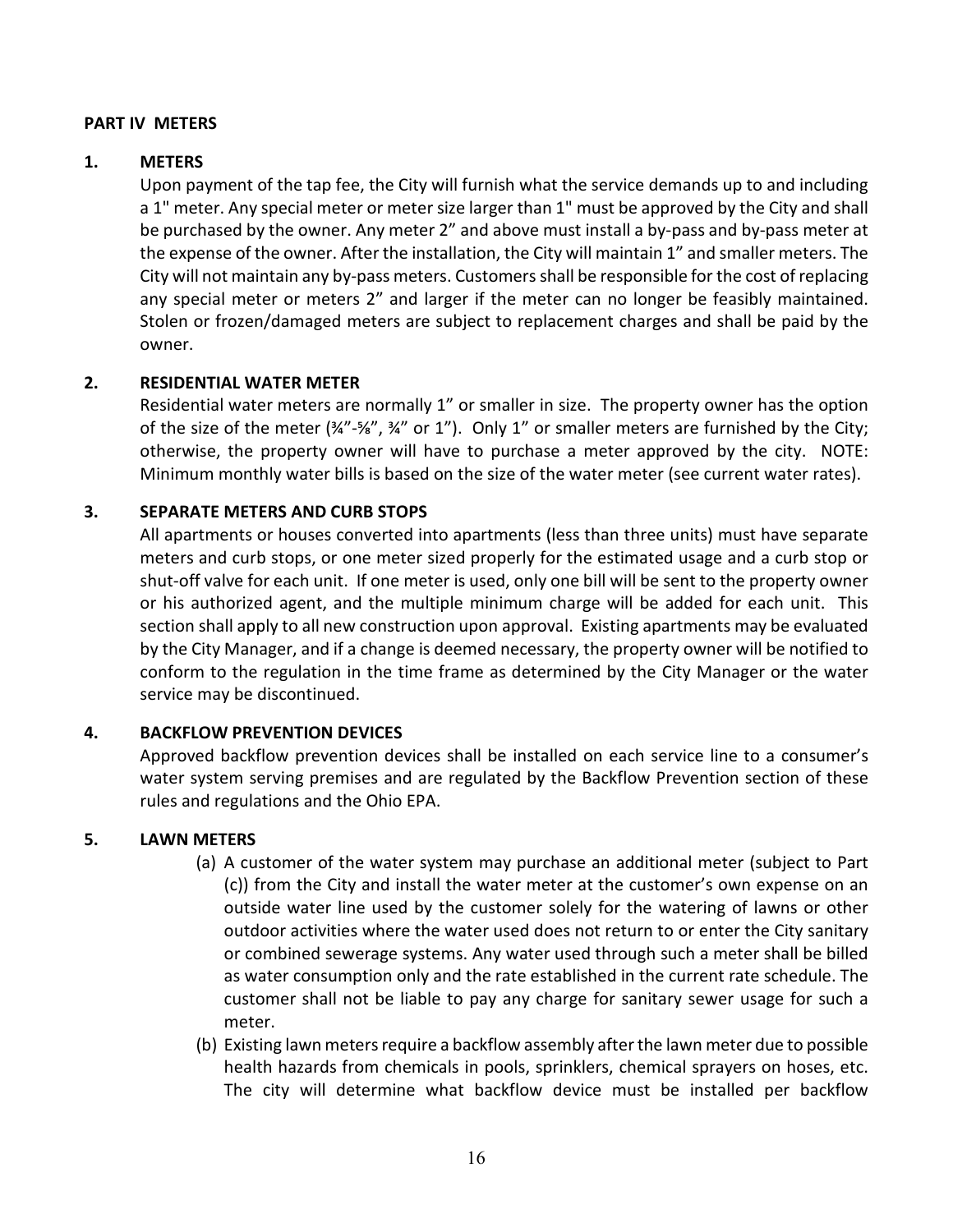prevention measures required in the backflow section of these rules and regulations. The backflow assembly must be inspected and tested annually with an inspection report submitted to the City by a contractor approved by the City.

(c) New lawn meters are required to install a reduced pressure backflow assembly device (ASSE 1013) after the water meter. The City will determine what backflow device must be installed per the backflow prevention measures required in the backflow section of this regulations. An inspection is required at installation and yearly thereafter. An inspection report is to be submitted to the City by a contractor approved by the City.

## <span id="page-21-0"></span>**6. WATER TAP FEES**

Water tap fees are controlled by the Codified Ordinance Chapter 925. These fees must be paid in advance before a tap can be made. The turn on fee must also be paid in advance before the water will be turned on.

## <span id="page-21-1"></span>**7. TYPICAL RESIDENTIAL WATER METER INSTALLATION**

All services must have a shut-off valve of approved type (ball type) installed before and after the water meter. All valves and meters shall be located immediately in the interior of the building where the service enters. The location may be altered by permission of the Maintenance Superintendent. Meters and valves must be in an area not subject to freezing. A customer who has existing gate valves will be allowed to repair the existing valves however if they cannot be repaired then a ball type valves must be installed. Approved backflow prevention devices shall be regulated by the Backflow Prevention section of these rules and regulations and the Ohio EPA. (SEE FIGURE BELOW). Property owners must make provisions for installation of AMR meter equipment. (Note: If pressure reducing valve is warranted, install between the shut off and the water meter.)

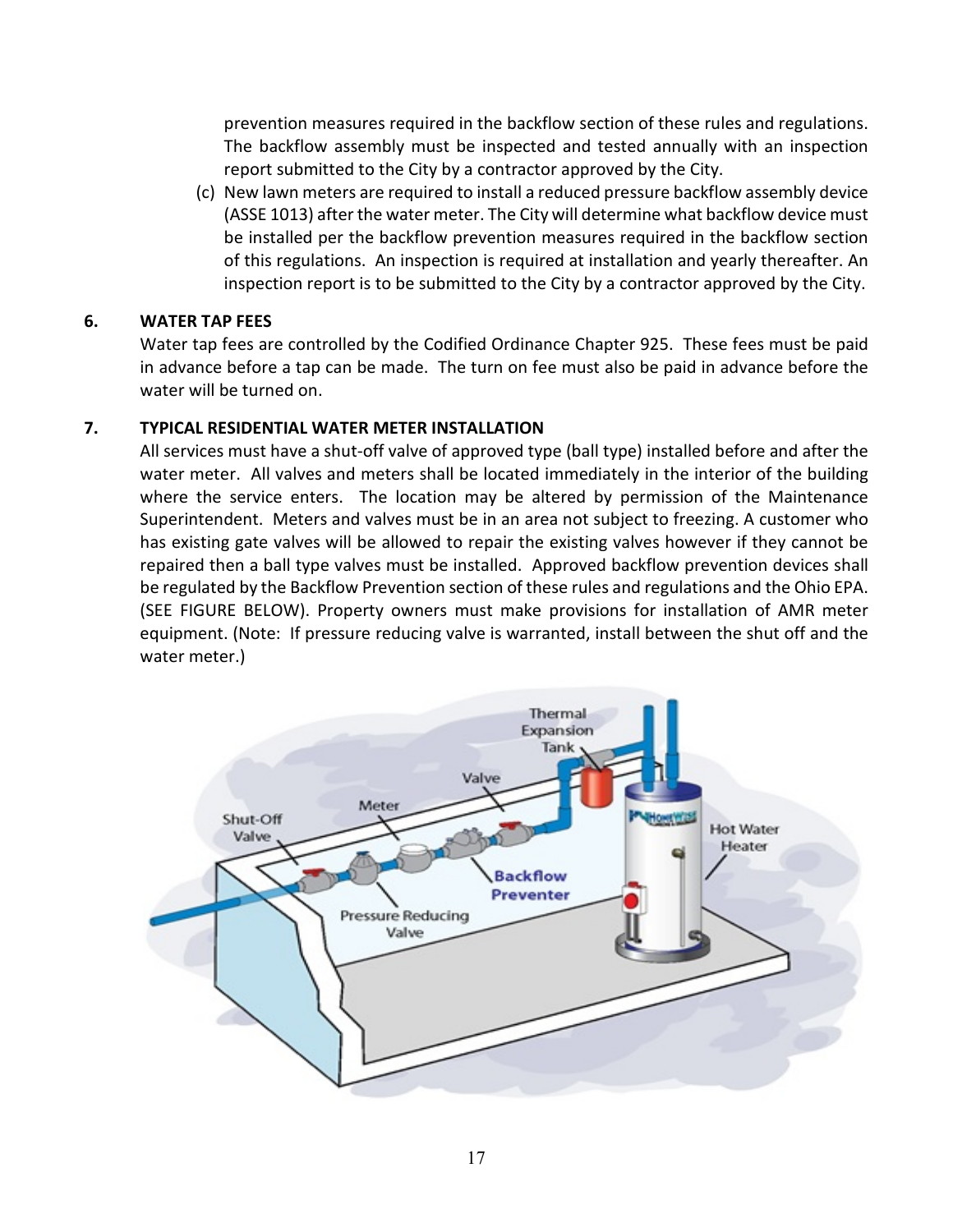#### <span id="page-22-0"></span>**8. TYPICAL COMMERCIAL/INDUSTRIAL SYSTEM WATER METER INSTALLATION**

- (a) No persons except an employee or contractor authorized by the City shall tap the water mains or distribution pipes under the jurisdiction of the City. The property owner being served is to pay for all costs for making taps, including opening and replacing streets, driveways or alleys, and all labor performed, and materials used.
- (b) Only 1" or smaller meters are furnished by the City; otherwise, the property owner will have to purchase the meter. A bypass around the meter is required for all meters 2" and over. These bypasses require meters specified by the City along with approved backflow devices. If a meter pit is required, City specifications must be followed. The meter must be readily accessible for inspections, testing and maintenance.
- (c) An approved backflow prevention device shall be installed on each service line to a consumer's water system serving premises meeting all City specifications. The approved backflow prevention device shall be determined by a survey of the water usage practices and hazards performed by the Water Department.
- (d) Booster pumps will require reduced pressure backflow assemblies and low-pressure cut-off devices. (ASSE 1013)

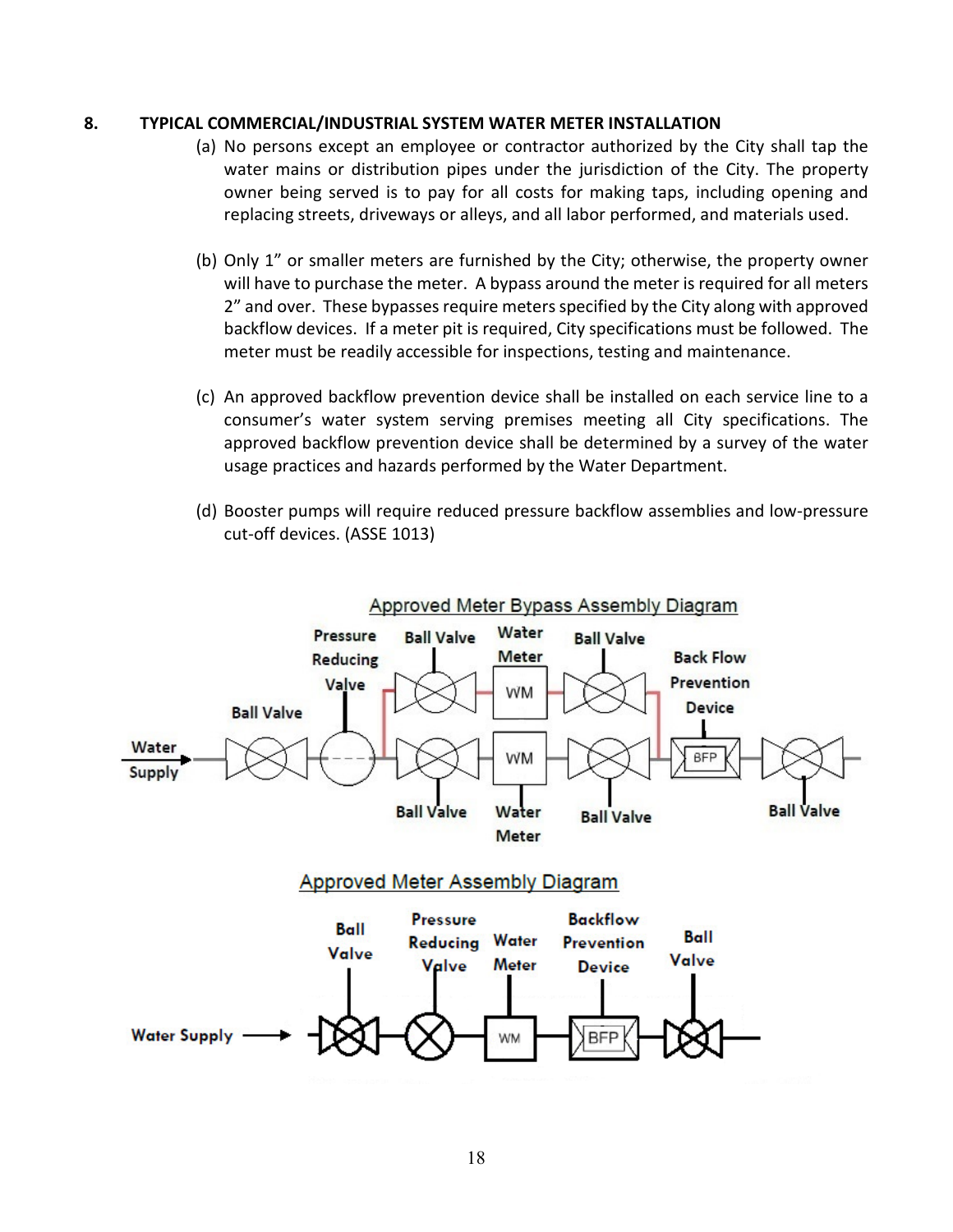#### <span id="page-23-0"></span>**9. WATER METER REPLACED**

It is the property owner's responsibility to repair any piping that is in poor condition or is not located so that the meter may be placed in an easily accessible position. In the case where piping in the interior of dwelling or within the walls of dwelling is in poor condition and the meter is bad, the City will furnish the meter and the property owner will need to obtain a permit from the building department indicating who will perform the work to install meter so to avoid the possibility of the City being responsible for any further damages to the piping. If arrangements are not made within three (3) days of said Notice, service will be turned off until the new meter furnished is installed and approved.

The City will normally make meter change outs at no cost to the residential property owners subject to the paragraph above.

All services shall be metered unless specifically exempted by these Rules and Regulations.

Water Meter general requirements:

- (a) The City will attempt to install AMR meters on all water services.
- (b) Services not required to be metered are temporary services to a premise when it is not practical to install a meter because of difficulty of protecting the meter during construction of a building. This installation is permitted only until in the opinion of the Maintenance Department that the building has been completed to the extent that reasonable protection can be given to the meter.
- (c) When in the opinion of the Maintenance Department it is possible to meter water used for building construction or any other type of construction or the amount of water being used is much greater than paid for under the rates provided. Then a properly sized meter shall be installed at the owner or contractor's expense or a permanent meter installed as provided for by these Rules and Regulations.
- (d) Deficient water service not meeting current regulations. Existing water services that do not meet the current city regulations shall be corrected by the owner at the earliest possible date but no later than 30 days after notice of said deficiency. Failure of the owner to correct the deficiency in the timeframe will give the Maintenance Department the right to enter the property to make said corrections. The cost of which to be paid by the owner on a time and material bases. The owner can agree to have the bill placed on the normal water/sewer bill to be paid over an agreed amount of time (no longer than 9 months). Example: A water service that has no shut off or cannot be shut off because it would shut off another customer.
- (e) Auxiliary Meters: Auxiliary meters may be purchased and set by the owner of the premises for the purpose of determining the amount of water used in certain areas of the premises; however, the Maintenance Department will not read these meters nor be responsible in any way for their accuracy or maintenance.
- (f) Removal of Meters: Meters shall be removed only by authorized employees of the Maintenance Department except as otherwise herein provided for. Violations of this regulation will result in immediate discontinuance of service and a service charge being added to the customer's account for expenses incurred in addition to charges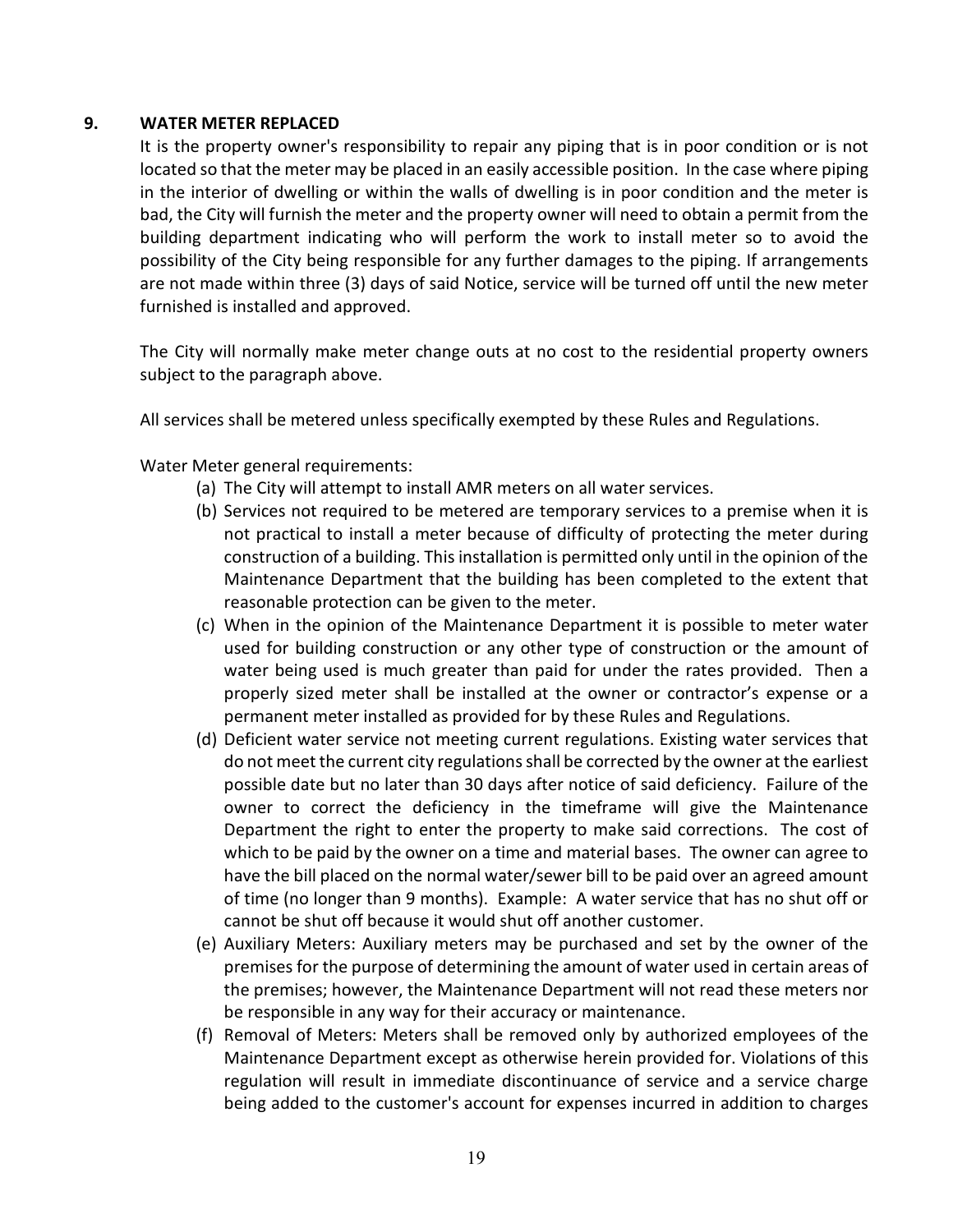for damage to or loss of meters and charges for unmetered water estimated to have been used.

- (g) Meters Subject to Inspection: Meters shall be subject to inspection by duly authorized representatives of the Maintenance Department during normal business hours. Refusal to admit a duly authorized employee for the purpose of reading, inspecting, maintaining or changing a meter shall be considered a violation of these Rules and Regulations and may be cause for discontinuance of service.
- (h) Meters Shall Be Accessible: Meters shall be freely accessible and shall not be hidden or covered with building materials. boxes, or any other obstruction.
- (i) Customer to Protect Meter from Freezing: The customer shall make ample provisions for the protection of the water meter against freezing. Damage caused by freezing or by the passage of hot water through the meter shall be repaired or replaced at the cost to the customer. Changes in piping necessary to reset a meter to avoid freezing shall be at the cost of the customer.
- (j) Meter Repairs and Charges: If repairs/replacement to a meter are required by the Maintenance Department caused by freezing, hot water, neglect or malicious damage a charge based on the actual cost for repair/replacement of the meter will be assessed to the customer.
- (k) Testing of Meters: The Maintenance/Water Department reserves the right to test or to require the owner to have a test for accuracy of any and all meters within its distribution system. Accuracy limits are defined as 2% plus or minus of 100%.
	- (1) Residential and commercial meters less than 1"and smaller in size will be replaced if found to be inaccurate by the City.
	- (2) Residential, commercial and industrial meters, greater than 1" shall be tested periodically with all costs for testing shall be borne by the property owner. The costs of repairs, replacement and retest of any meter in this Section found to be inaccurate shall be borne by the property owner.

# <span id="page-24-0"></span>**10. TAMPERING WITH METER/BACKFLOW DEVICE**

If the City finds or has evidence that a meter or backflow device has been tampered with, broken, by-passed, removed, or in any way adjusted, to hinder its performance for registering properly, then the water service may be turned off, the water bill adjusted to normal estimated quantity of water used, and the service will not be turned on until all bills and charges have been paid for water used and repairs made. This will include a fee to defray expenses of turning off and on. (Fee established in Chapter 925 of the Codified Ordinances.) The criminal laws of the State of Ohio provide severe penalties for tampering with meter seals, etc. Restitution herein provided in no way relieves any person from criminal penalty.

# <span id="page-24-1"></span>**11. BY·PASS ON METER SETTINGS**

All commercial non-residential and industrial accounts size two inches (2") and larger must have a by-pass line and a test port for the purpose of testing the meter without interruption or loss of service to the customer. Such by-pass installation shall be in accordance with the City specifications and shall be sealed. The City requires a meter be installed on the bypass. The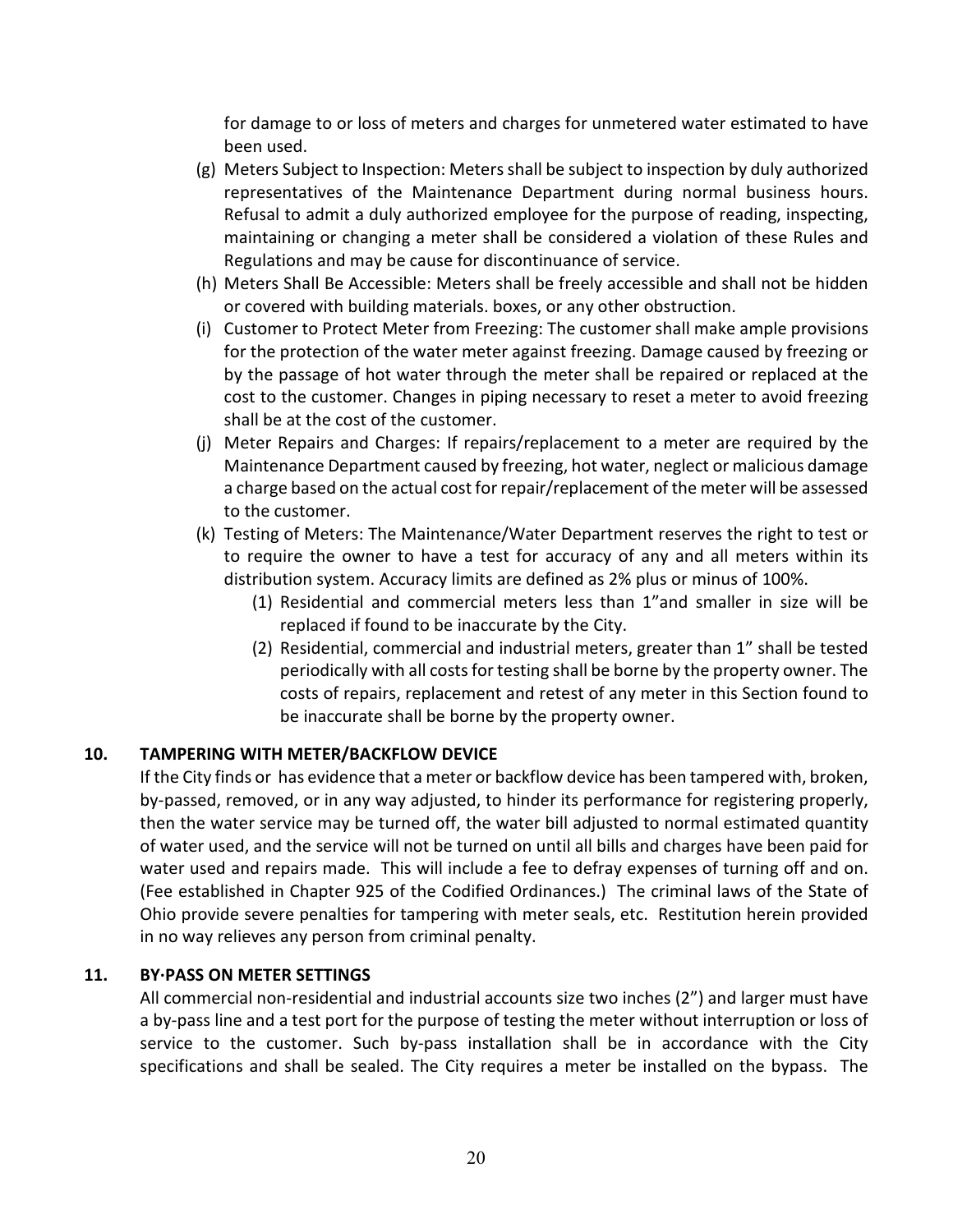bypass meter will only be billed when it is used (normally when the main meter is down for repairs). The normal monthly charges do not apply to a bypass meter.

## <span id="page-25-0"></span>**12. METER TO BE OBTAINED FROM THE MAINTENANCE DEPARTMENT**

All water meters  $\frac{3}{4}$ " or 1" in size used for all purposes of measuring water flows shall be purchased from the Maintenance Department. All other meters shall be purchased by the property owner and must meet City specifications and be approved by the City prior to installation**.**

#### <span id="page-25-1"></span>**13. OBSOLETE WATER METERS**

All water meters ¾" or 1" in size which have been determined to be obsolete by the City Manager shall be replaced at no cost to the property owner. An AMR meter will be installed by Maintenance Department on all obsolete meters. Larger meters that have been determined to be obsolete by the City Manager shall be replaced by the owner at the direction of the Maintenance Department and shall meet current city specifications. The City Manager shall determine the timeframe for the meter replacement, normally this timeframe shall be within 30- 60 days.

## <span id="page-25-2"></span>**14. AUTOMATIC METER READING (AMR)**

All new water services shall be required to have installed on their water service at the time of construction, an automatic meter reading system (AMR). On all new construction, the AMR meter (¾" and 1" meter) will be furnished by the Maintenance Department and installed by the owner, builder/developer in cooperation with the City, upon receipt of payment by the owner, builder/developer of the tapping charges in accordance with the current fee schedule. The Maintenance Department will be changing all residential water customers to AMR read meters at no additional cost to the residential customer. Installations will be made by the Maintenance Department and are subject to normal departmental operations and seasonal workload.

## <span id="page-25-3"></span>**15. RESIDENTIAL METER PITS**

Residential meter pits (per the City standards) shall only be installed when there is no other way, or it is not practical to install the meter inside the residential structure and must be approved by the Maintenance Department. The owner shall be responsible for all additional costs associated with the installation of the meter pit.

#### <span id="page-25-4"></span>**16. COMMERCIAL/INDUSTRIAL PITS**

The construction and use of a commercial or industrial meter pit is discouraged and discontinued except for those cases where no other workable option is deemed feasible. Service lines beyond 200 feet from the service box at the street right-of-way require a shut off valve at the street and standard City standard hydrant (according to line size) on the end of the service line. Backflow protection devices are not allowed in meter pits. The backflow protection is required to be above ground and within 25 feet of the water meter.

#### <span id="page-25-5"></span>**17. METER PITS**

If a meter pit freezes or is constantly full of water, or cannot be read for any reason, the property owner will be notified to make a meter setting inside the building/dwelling. The owner will be required to make the changes at their expense. The City will furnish and install a new AMR meter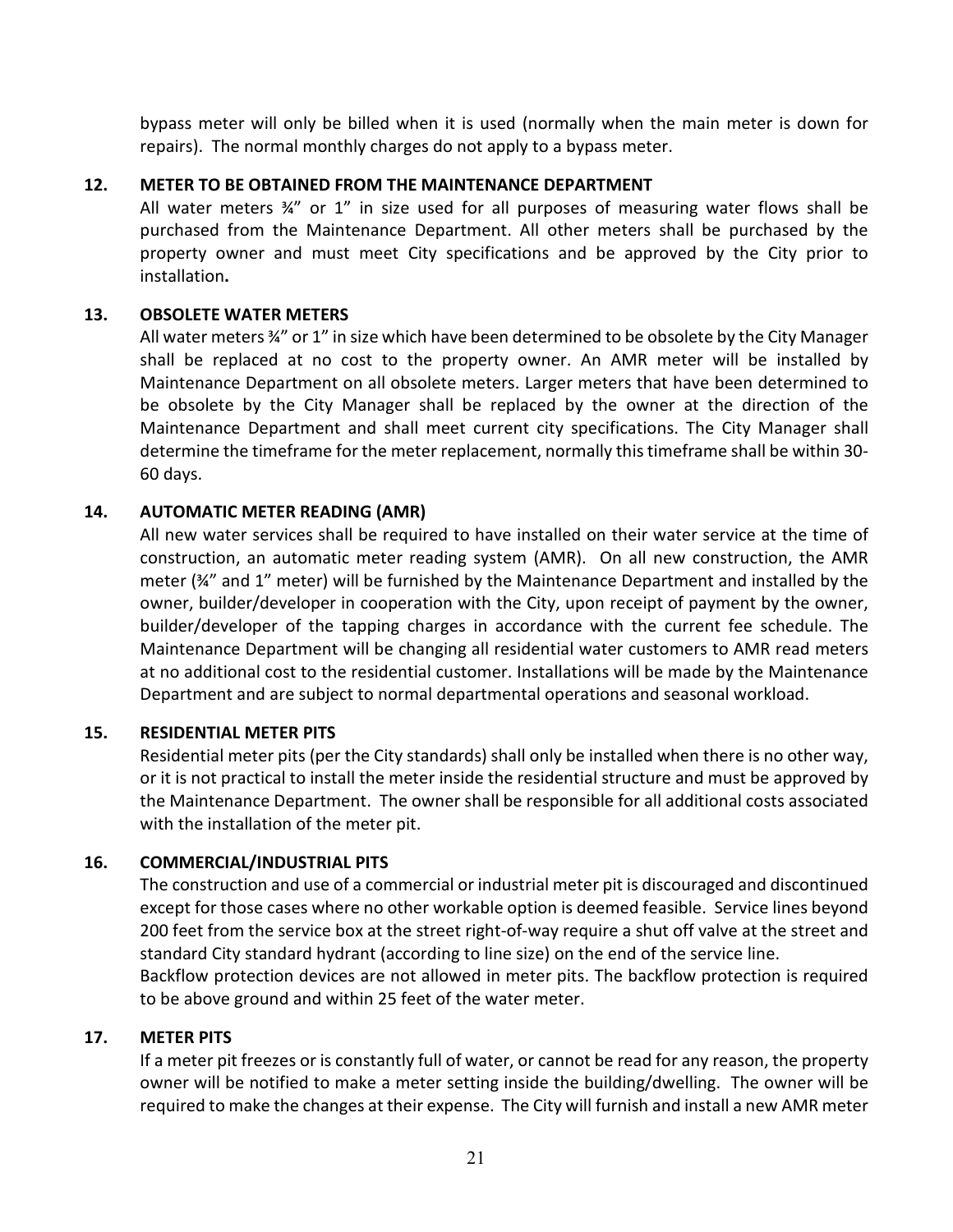(residential only) and the meter pit removed by the owner. If the owner has taken no action within sixty (60) days after notification, the water service may be turned off as directed by the City Manager.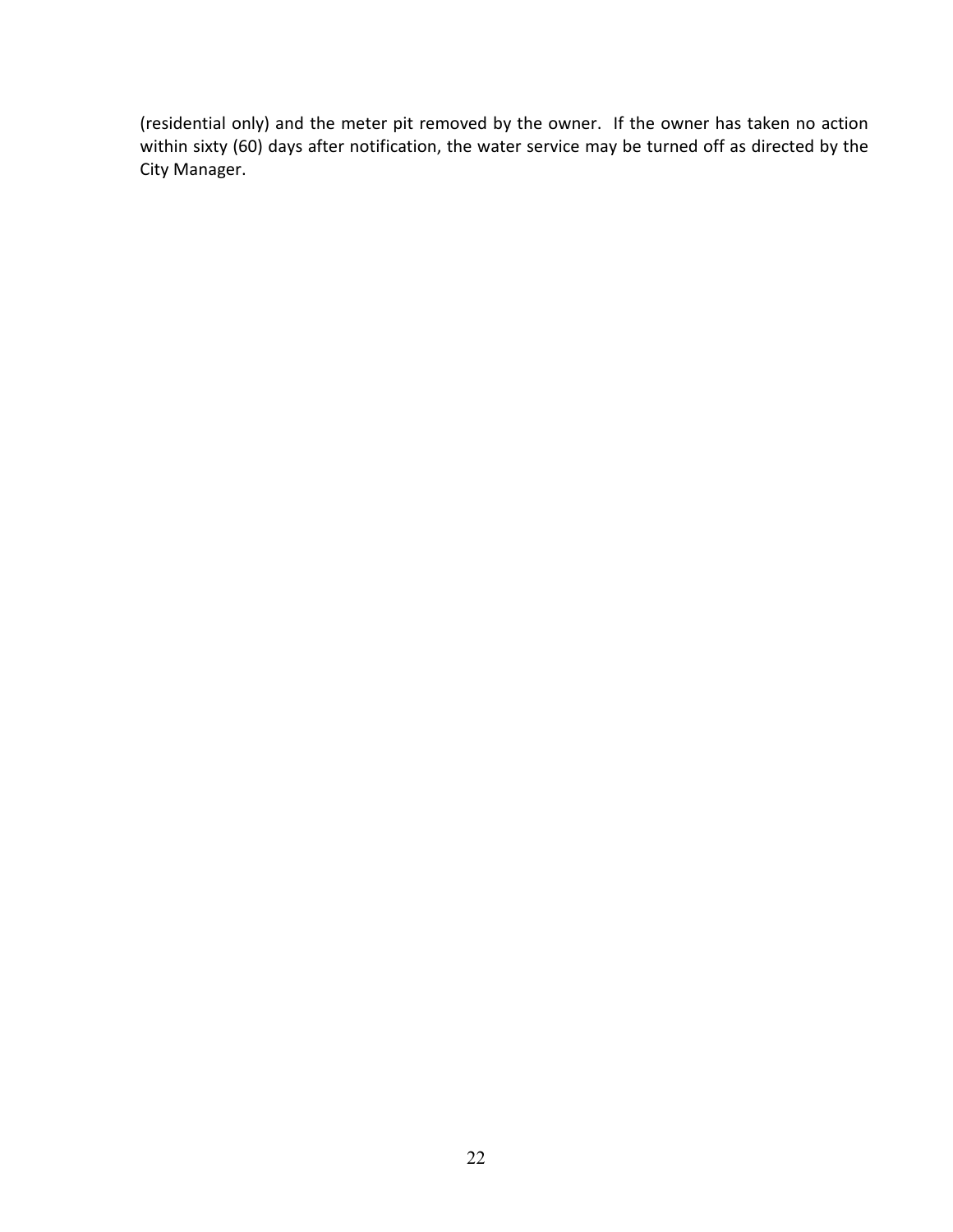## <span id="page-27-0"></span>**PART V MISCELLANOUS ITEMS**

## <span id="page-27-1"></span>**1. SEWER ONLY ACCOUNTS**

An application for sewer service must be made at the City Service Desk. The customer will pay sewer service charges that will be determined by the City Council, based on metered usage as outlined in City Ordinances and the current rate schedule.

(a) Residential Sewer Only Accounts

With respect to any existing residential sewer only account, said account shall be monthly only and will be required to install a water meter on the water source. All new accounts will be required to install a water meter on the water source upon activation of the account. If a water meter is not installed in the time frame indicated the rate for that account shall increase 1.25 times the rate listed in the current rate schedule.

- (b) The customer will be billed in accordance with Section 14 for the sewer service as determined by the City Manager. Billing for sewer only account will be the same as regular water/sewer customers.
- (c) Each sewer charge established and made pursuant to Chapter 941 of the City Codified Ordinances is made a lien upon the premises charged therewith, and if the same is not paid within ninety (90) days after it is due and payable, it shall be certified to the Auditor of the county in which the premises is situated, who shall place the same on the tax duplicate, with the interest and penalties allowed by law, and be collected as other municipal taxes are collected.

## <span id="page-27-2"></span>**2. SWIMMING POOLS**

The City does not fill swimming pools. No deductions will be applied to a customer's water bill for filling of a swimming pool. The city has a bulk water station to assist anyone wishing to fill a pool or use bulk water. Customers who fill a swimming pool with a hose are required to install a backflow device on the spigot to be used.

## <span id="page-27-3"></span>**3. BULK WATER STATION**

- (a) The City has a bulk water station for customers who need the use of bulk water. Contractors who need bulk water shall use the bulk water station and not a fire hydrant. Use of a hydrant shall be prohibited useless approved by the City Maintenance Department under special circumstances.
- (b) Potable water haulers must present a Health Department Inspection Certification to the City as requested. It is the responsibility of these water haulers to adapt connections to the City piping at the bulk water station. Cost of this service will be at the current rate charged as stipulated in the rate/fee ordinance.

## <span id="page-27-4"></span>**4. WATER METER FOR CONSTRUCTION PURPOSES**

Construction water for building purposes will be furnished through the water tap at the regular metered rate or minimum charge, at the discretion of the City Manager. A backflow device shall be required. A meter used for building purposes shall be put in the contractor's name and will be billed monthly. At the end of the building construction, the water bill must be paid in full before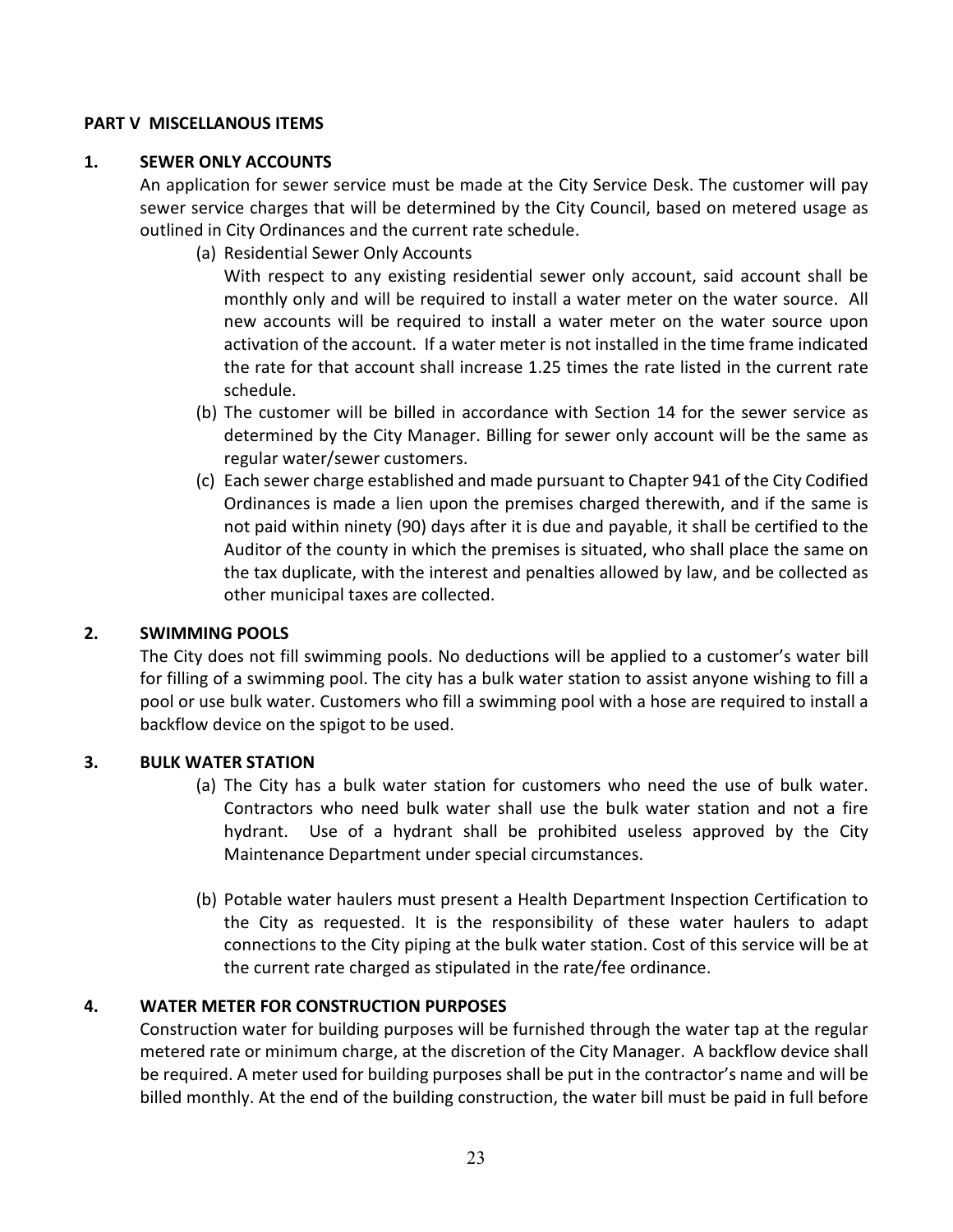the account will be transfer to the new owner. For temporary water usage, the city has a hydrant meter unit that can be rented at a rate determined by the City Manager.

## <span id="page-28-0"></span>**5. PREVENTING ACCESS TO CURB STOP**

No person shall deposit any dirt or other material on or in any curb box, valve box, or tamper in any way to prevent the use of such by the City Maintenance Department or its agents.

No person shall park any vehicle, or otherwise block access to curb stop for the prevention of shutting, opening, or any other use of the curb stop. Persons refusing to move vehicles may be subjected to towing at the owner's cost.

## <span id="page-28-1"></span>**6. RESOLUTION OF CUSTOMER GRIEVANCES BY THE CITY MANAGER**

Should any customer believe that the City or any of its employees or agents has failed to properly follow, apply or implement any provision set forth in these Rules and Regulations, then the customer may, within ten (10) days of the date when said grievance arises, request a meeting to explain the grievance and seek resolution of the problem. The City Manager shall review any written documentation or explanations submitted by the customer regarding the facts of said grievance and shall also consult with City personnel. The City Manager shall, within ten (10) days following the meeting with the customer, mail or otherwise provide the customer with a brief written explanation of the decision reached.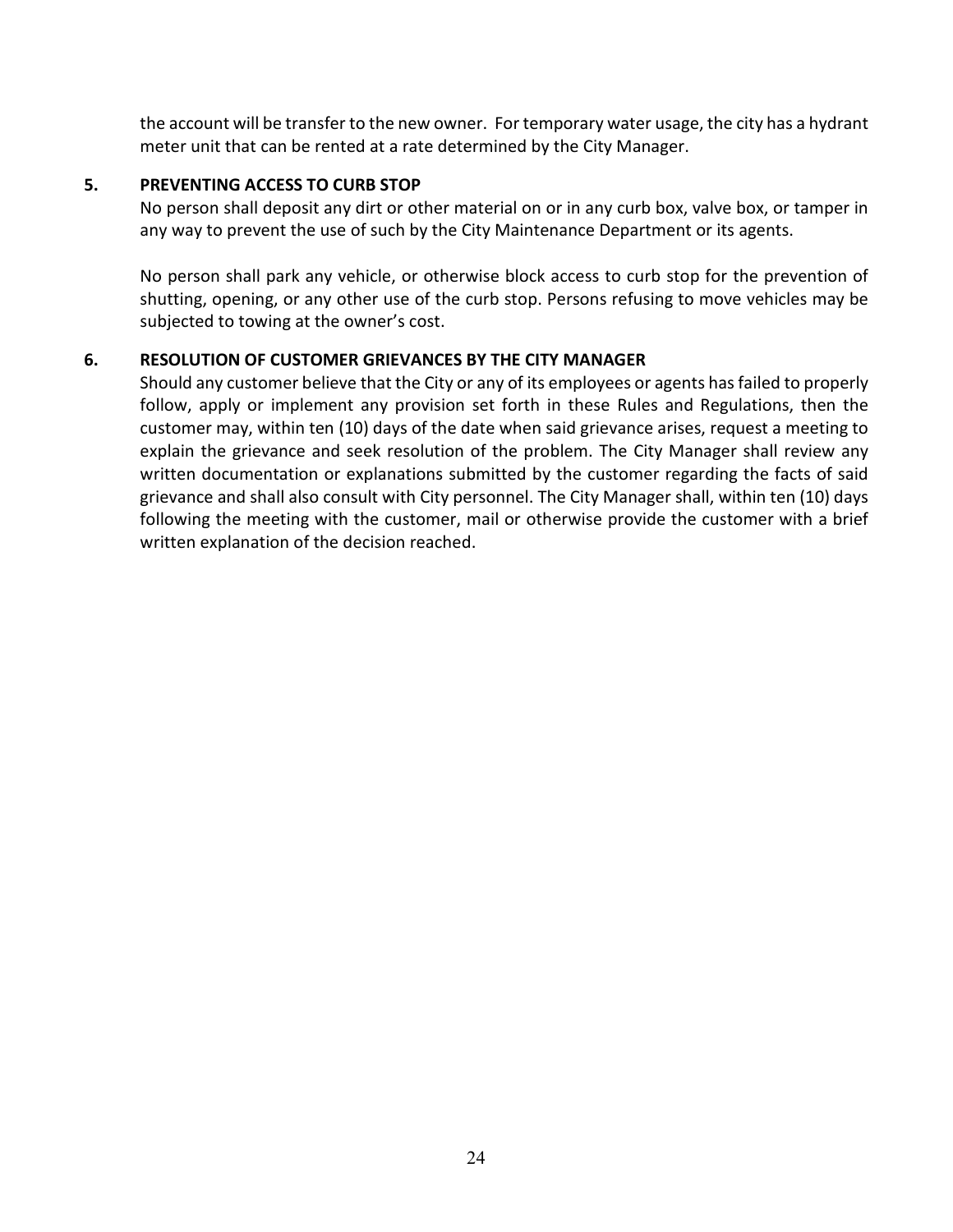## <span id="page-29-0"></span>**PART VI BACKFLOW PREVENTION AND CROSS-CONNECTION POLICY**

## <span id="page-29-1"></span>**1. BACKFLOW PREVENTION AND CROSS-CONNECTION CONTROL GENERAL POLICY**

- (a) Purpose. The purpose of these Rules and Regulations are:
	- (1). To protect the public potable water supply from contamination or pollution by isolating within the consumer's water system contaminants or pollutants, which could backflow through the service connection into the public potable water system.
	- (2) To promote the elimination or control of existing cross-connections, actual or potential, between the public or consumer's potable water system and non-potable water systems, plumbing fixtures and sources or systems containing process fluids.
	- (3) To provide for the maintenance of a continuing program of cross-connection control which will systematically and effectively prevent the contamination or pollution of the public and consumer's potable water systems.
- (b) Application. These Rules and Regulations shall apply to all premises served by the public potable water system of the City of Willard, Ohio.
- (c) Policy. The City Manager shall be responsible for the protection of the public potable water system from contamination due to backflow of contaminants through the water service connection. All commercial and industrial uses (existing or proposed) are required to provide an approved backflow prevention device. All new connections and/or repairs to existing connections (for all uses) require approved backflow prevention device. The consumer shall immediately install such approved device or devices at their expense. Failure, refusal or inability on the part of the consumer to install such device or devices immediately shall constitute grounds for discontinuing water service to the premises until such device or devices have been installed.
- (d) Reference Materials: Ohio EPA Manual of Backflow Prevention and Cross-Connection Control Fourth Edition 2015 or current edition, OAC Chapter 3745-95 Backflow Prevention and Cross-Connection Control and the Ohio Department of Commerce Backflow Prevention & Cross Connection Control Manual current edition shall be additional reference materials for this section.

# <span id="page-29-2"></span>**2. DEFINITIONS**

(a) The following definitions shall apply in the interpretation and enforcement of these rules and regulations:

"**Air Gap Separation**" means the unobstructed vertical distance through the free atmosphere between the lowest opening from any pipe or faucet supplying water to a tank, plumbing fixture, or other device and the flood level rim of the receptacle.

"**Air Gap**" means the unobstructed vertical distance through the free atmosphere between the lowest opening from any pipe or faucet conveying water or waste to a tank, plumbing fixture, receptor, or other assembly and the flood level rim of the receptacle. These vertical, physical separations must be at least twice the diameter of the water supply outlet and never less than one inch (25 mm).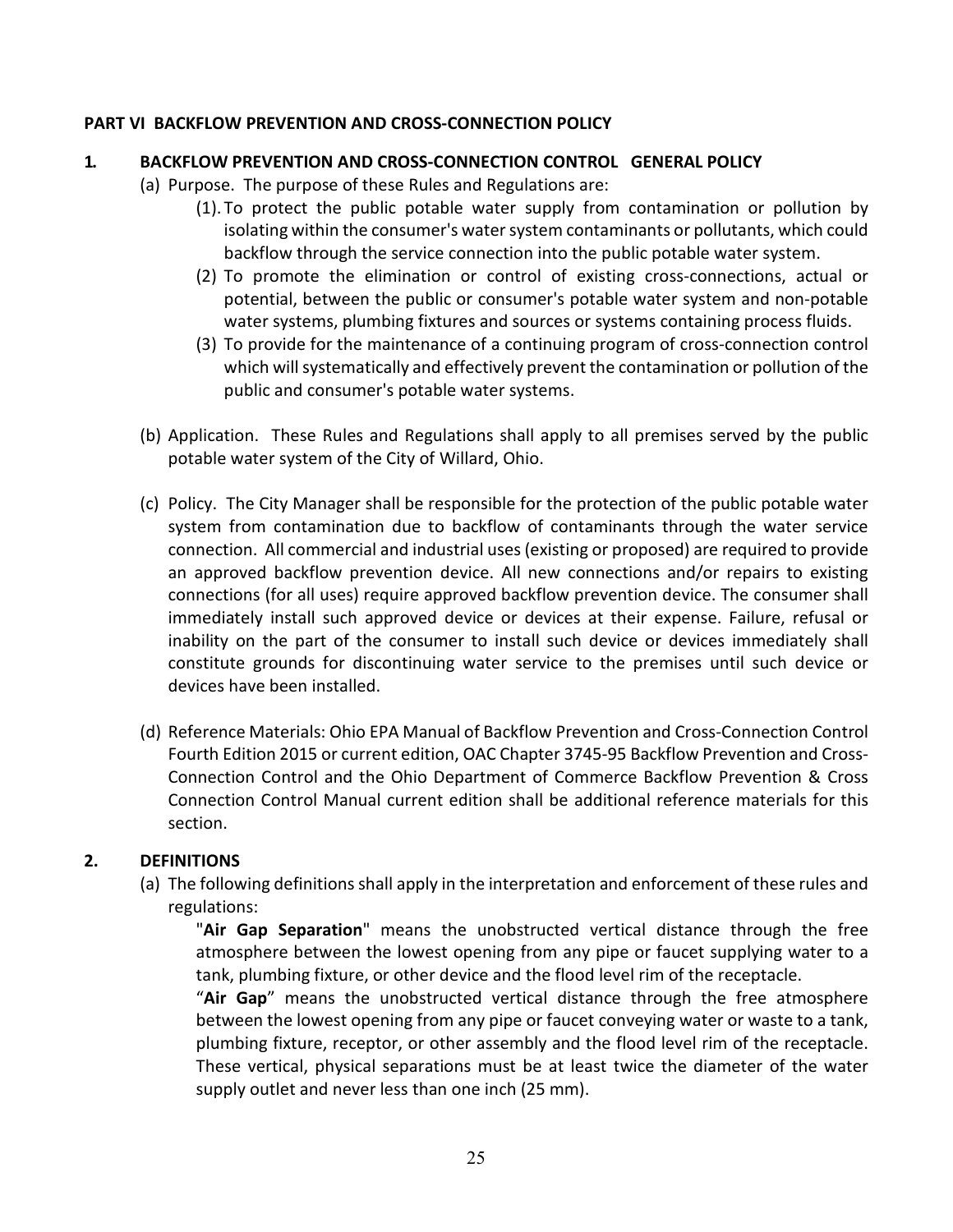"**Approved**" means that a backflow prevention device or method has been accepted by the city as meeting the applicable specifications stated or citied and the Ohio EPA as suitable for the proposed use.

"**Auxiliary Water System**" means any water system on or available to the premises other than the public water system and includes the water supplied by the system. These auxiliary waters shall include water from another supplier's public water system; or water from a source such as wells, cisterns, lakes, or streams; or process fluids; or used water. They may be polluted or contaminated or objectionable or constitute a water source or system over which the city does not have control.

"**Back Pressure**" means a pressure higher than the supply pressure, caused by a pump, elevated tank, boiler, or other means that may cause backflow.

"**Back Siphonage**" means backflow caused by a negative or reduced pressure in the supply piping.

"**Backflow**" means the undesired reversal of the flow of water or other liquids, mixtures, or substances into the distributing pipes of a potable water supply from any source other than the intended source of the potable water supply as a result of a cross-connection.

"**Backflow Preventer**" means any assembly, device, method, or type of construction intended to prevent backflow into a potable water system. Where "backflow prevention device" or "backflow prevention assembly" is used elsewhere in this rule it shall have the same meaning.

**"City Manager**" means the City Manager of the City of Willard or duly authorized representative.

"**Consumer**" means the owner or person in control of any premises supplied by or in any manner connected to a public water system.

"**Consumer's Water System**" means any water system, located on the consumer's premises, supplied by or in any manner connected to a public water system. A household plumbing system is a consumer's water system.

"**Containment Principle Backflow Preventer**" is a backflow preventer, installed in a consumer's water system that is intended to contain the water within the premises in order to prevent any polluted or contaminated water from the backflowing into the public water system. Typically, the containment principle backflow preventer is placed at the end of the service line, unless placement is otherwise specified by rule herein.

"**Contamination**" means an impairment of the potable water supply by the introduction or admission of any foreign substance that degrades the quality water to a degree, which could create an actual hazard to the public health through poisoning or through spread of disease by exposure.

"**Cross-connection**" means a connection or potential connection between any part of a potable water system and any other environment containing other substances in a manner that, under any circumstances would allow substances to enter the potable water system. Other substances may be gases, liquids or solids such as chemicals, waste products, steam, water from other sources (potable or nonpotable), or any matter that may change the color or add odor to the water.

"**Degree of Hazard**" is a term derived from an evaluation of the potential risk to public health and welfare and the adverse effect of the hazard upon the potable water system.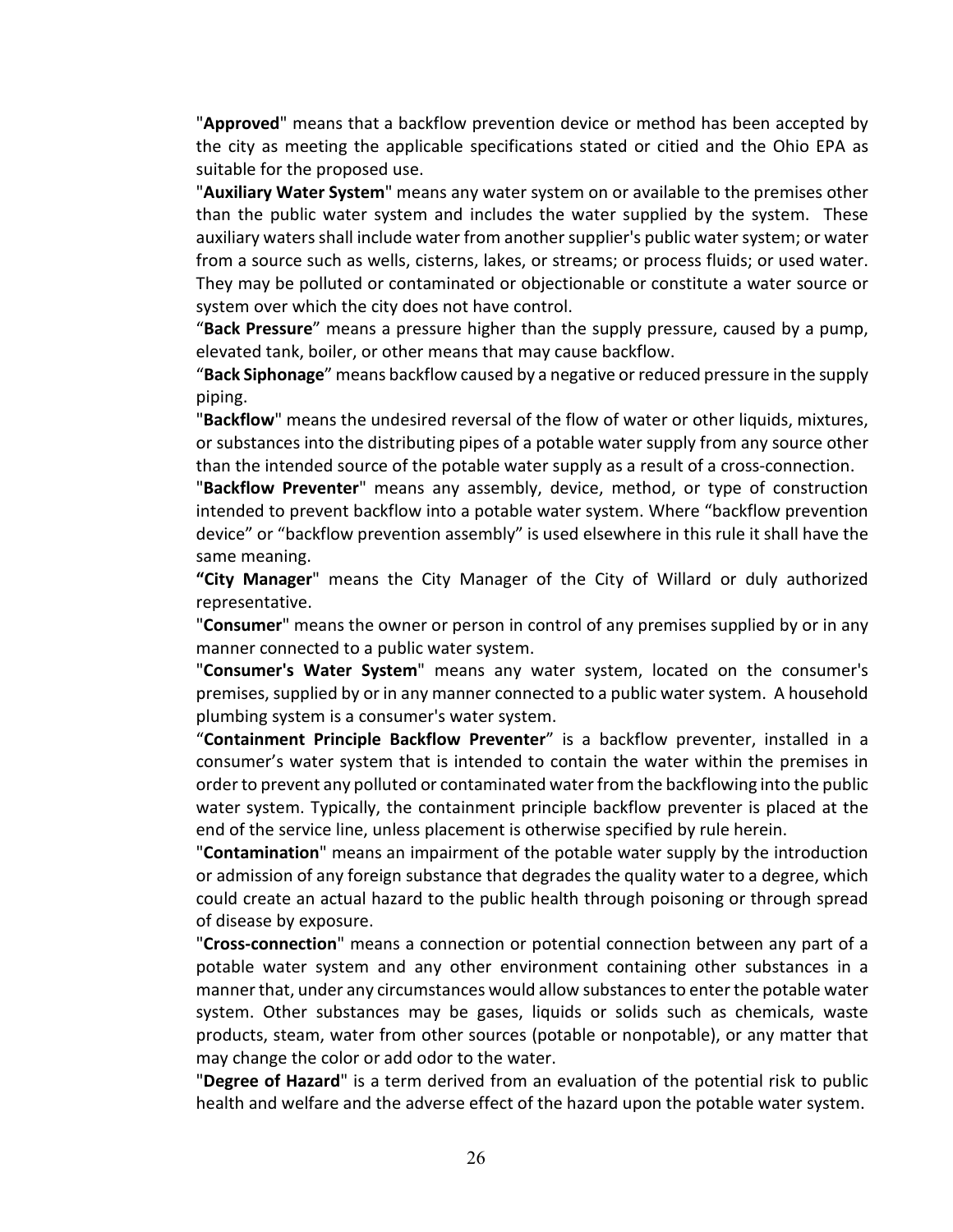Contamination of a public water system may occur as the result of the backflow of liquids, gases or other substances into the public water system. A hazard is created when such contaminants are in a form or concentration that would be dangerous to the health of the consumer, create a nuisance, be aesthetically objectionable, or cause physical damage to the water system. Hazards resulting from backflow may be classified as follows:

**Severe Health Hazard** – Any health hazard that could reasonably be expected to result in significant morbidity or death.

**Health Hazard** – Any condition, device, or practice in a water supply system or its operation that creates, or may create, a danger to the health and well-being of users.

**System Hazard** – A condition, device, or practice, posing an actual or potential threat of damage to the physical properties of the public water system or a consumer's potable water system.

**Pollutional Hazard** – A condition through which an aesthetically objectionable or degrading material not dangerous to health may enter the public water system or a consumer's potable water system.

The type and kind of protective method used, or assembly installed should be selected by considering the degree of hazard involved. Severe health hazards represent the highest degree of hazard and therefore require the highest degree of protection. Health and system hazards represent a moderate degree of hazard and require a moderate degree of protection. Pollutional hazards represent the least degree of hazard and require a lesser degree of protection.

There is a wide range of backflow prevention assemblies available to provide the necessary containment protection for the public water system. The following table lists each type of hazard, minimum necessary method or assembly needed, type of certification required for the method or assembly, and the type of backflow protection provided.

| <b>Hazard Level</b>                        | <b>Assembly</b>                              | <b>Certification Number</b>                      | <b>Protection</b><br>Provided        |
|--------------------------------------------|----------------------------------------------|--------------------------------------------------|--------------------------------------|
| Severe Health                              | Approved Air-Gap<br>Separation               | ANSI 112.1.2                                     | <b>Backpressure</b><br>Backsiphonage |
| <b>Health System</b>                       | <b>Reduced Pressure</b><br>Assembly          | ASSE 1013 AWWA C511<br><b>CSA B64.4 USC - RP</b> | <b>Backpressure</b><br>Backsiphonage |
| <b>Health System</b><br>(Fire System Only) | <b>Reduced Pressure</b><br>Detector Assembly | ASSE 1047 CSA B64.4.1<br>USC - RPDA              | <b>Backpressure</b><br>Backsiphonage |
| Pollution                                  | Double Check Valve<br>Assembly               | ASSE 1015 AWWA C510<br>CSA B64.5<br>USC - DCA    | <b>Backpressure</b><br>Backsiphonage |

Level of hazard and appropriate containment backflow prevention.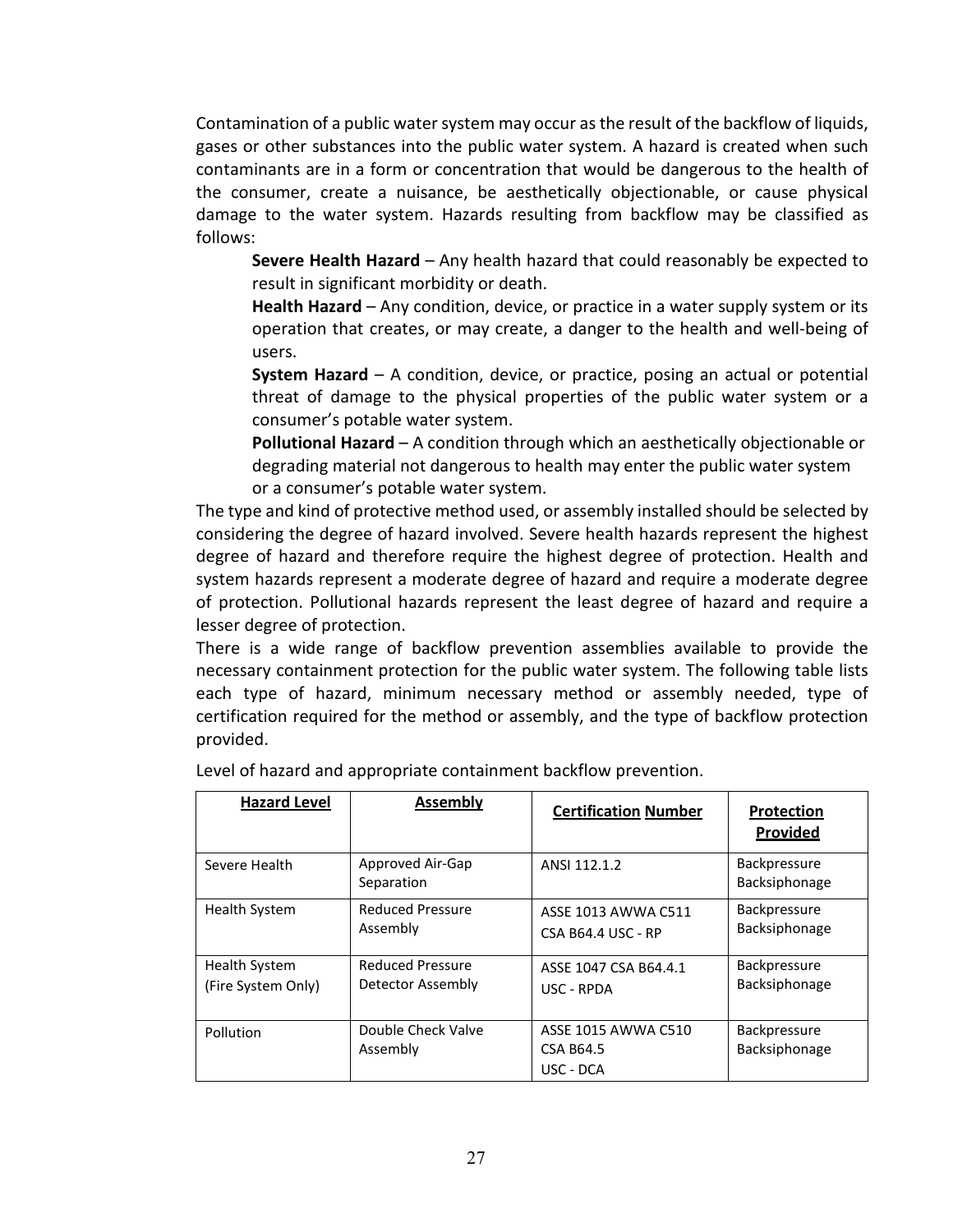| Pollution          | Double Check Detector | ASSE 1048 CSA B64.4.1 | Backpressure  |
|--------------------|-----------------------|-----------------------|---------------|
| (Fire System Only) | Assembly              | USC-DCDA              | Backsiphonage |

The selection of the appropriate assembly, device or ancillary equipment to use is based upon an evaluation of the degree of hazard presented by the cross-connections found at the premises, which is then compared to the type of protection specified by the Ohio EPA.

"**Double Check Valve Assembly**" or "**DC**" means an assembly composed of two single, independently acting, check valves including tightly closing shutoff valves located at each end of the assembly and suitable connections for testing the water-tightness of each check valve.



"**Double Check Detector Assembly**" means a specially designed assembly composed of a double check valve assembly with a specific detector water meter and meter-sized approved double check valve assembly. The meter shall register accurately for only very low rates of flow and shall show a registration for all rates of flow.

"**Food Service Operation**" means a place, location, site, or separate area, required to be licensed as a food service operation by state law, where food intended to be served in individual portions is prepared or served for a charge or required donation. As used in this definition, "served" means a response made to an order for one or more individual portions of food in a form that is edible without washing, cooking, or additional preparation and "prepared" means any action that affects a food other than receiving or maintaining it at the temperature at which it was received. Food service operations are further classified by Risk Level, based on the opportunity for contamination of the food handled or served on site, as defined in state law. Where a local health department has determined that a food service operation license is required, that determination along with determination of the Risk Level shall be sufficient for application of the standards herein.

"**Health Hazard**" means any condition, device, or practice in the water system or its operation that creates, or may create, a danger to the health and well-being of users. The word "severe" as used to qualify "health hazard" means a hazard to the health of the user that could reasonably be expected to result in significant morbidity or death.

"**Human Consumption**" means the ingestion or absorption of water or water vapor as the result of drinking, cooking, dishwashing, hand washing, bathing, showering or oral hygiene.

"**Interchangeable Connection**" means an arrangement or device that will allow alternate but not simultaneous use of two sources of water.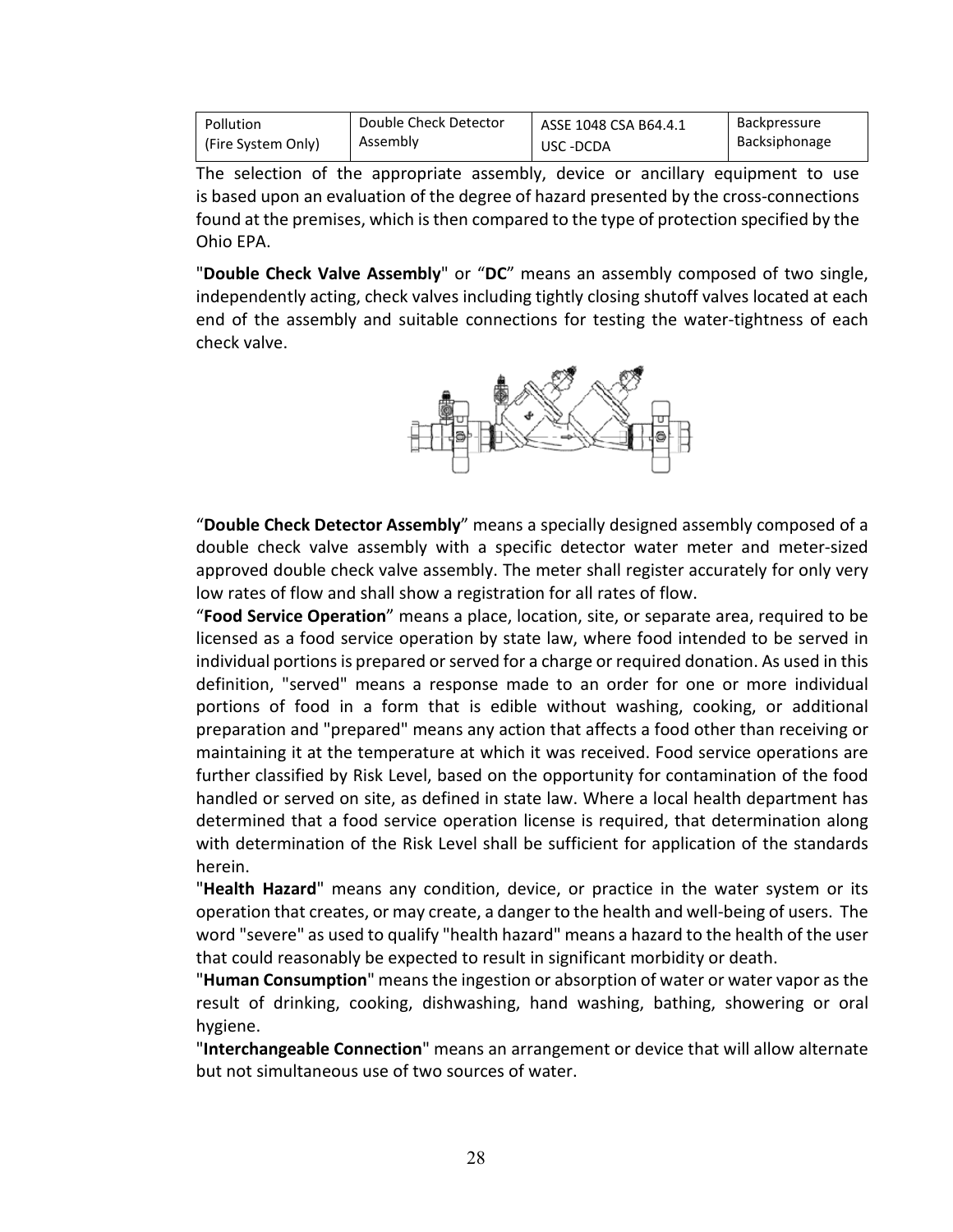"**Non-Residential Use**" means use of a property other than for a dwelling unit and those incidental uses normally associated with use as a dwelling unit. For the purpose of these Rules and Regulations, mixed use properties consisting of both residential and nonresidential uses served by the same water service line(s) shall be considered nonresidential.

"**Non-potable Water**" means water not safe for human consumption. For the purpose of these Rules and Regulations, used water that has been in contact with plumbing or appurtenances that have not been specifically approve for use in a potable water system shall be considered non-potable.

"**OEPA Director**" means the Director of the Ohio Environmental Protection Agency or the OEPA Director's duly authorized representative.

"**Owner Occupied**" means the customer is the owner of the entire premise served by the water service line, the customer controls water uses at the premise, and no part of said premise is leased, sublet, etc.

"**Person**" means the state, any political subdivision, public or private corporation, individual, partnership, or other legal entity including the federal government.

"**Pollution**" means the presence in water of any foreign substance that tends to degrade its quality or aesthetics so as to constitute a hazard or impair the usefulness or quality of the water to a degree which does not create an actual hazard to the public health, but which does adversely and unreasonably affect such waters for domestic use.

"**Pollutional Hazard**" means a condition through which an aesthetically objectionable or degrading material not dangerous to health may enter the public water system or a potable consumer's water system.

"**Potable Water**" means water which is satisfactory for drinking, culinary, and domestic purposes and meets the requirements of the Ohio Environmental Protection Agency.

"**Premises**" means any building, structure, dwelling or area containing plumbing or piping supplied from a public water system.

"**Pressure Vacuum Breaker**" or "PVB" means an assembly composed of an independently acting spring-loaded check valve located downstream of an independently acting springloaded air inlet valve including, tightly closing shutoff valves located at each end of the assembly and suitable connections for testing the integrity of the air inlet and check valves.



**Pressure Vacuum Breaker** 

"**Process fluids**" means any fluid or solution which may be chemically, biologically or otherwise contaminated or polluted in a form or concentration such as would constitute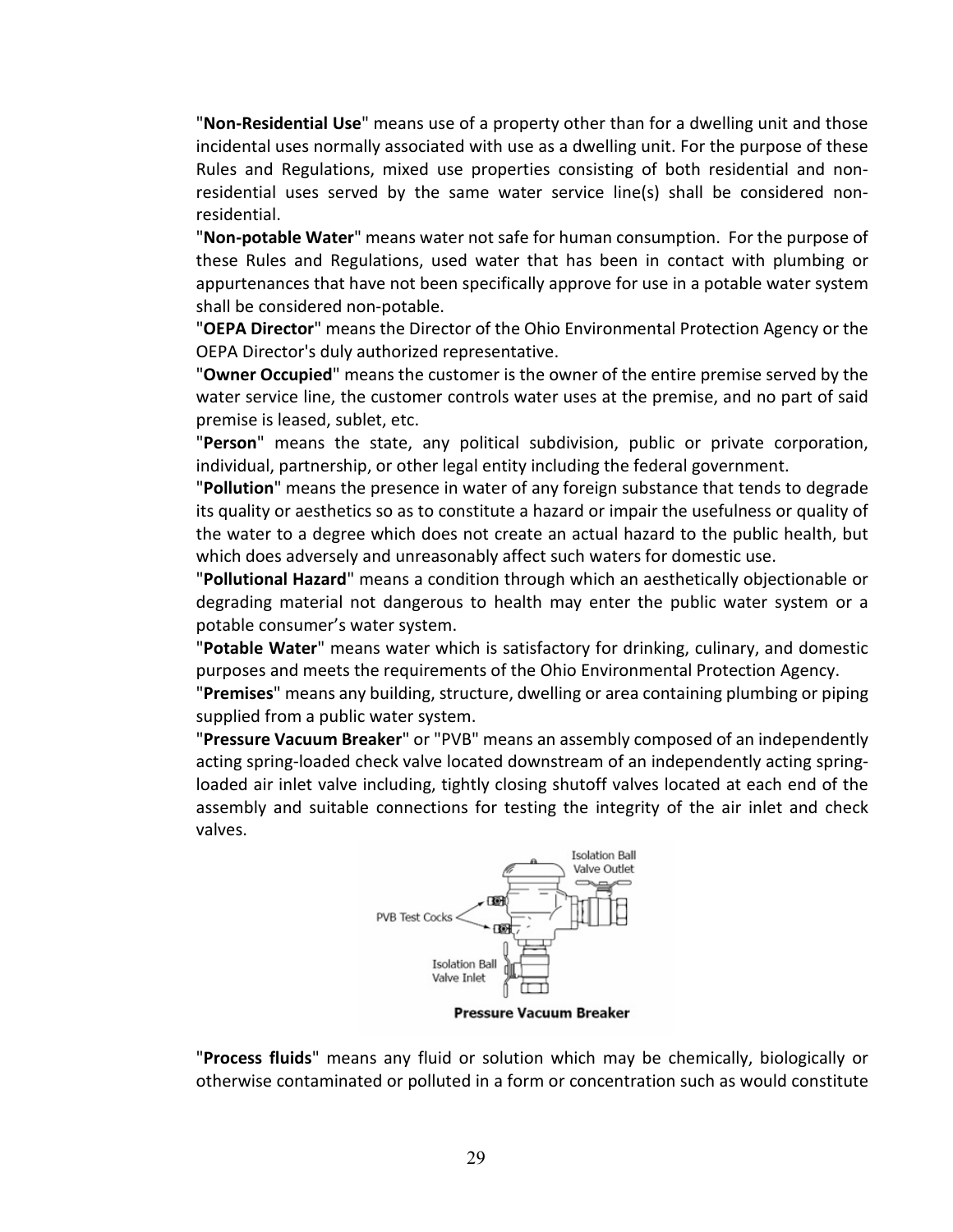a health, severe health, pollutional, or system hazard if introduced into the public or a potable consumer's water system. This includes, but is not limited to:

- (1) polluted or contaminated waters;
- (2) process waters;
- (3) used waters originated from the public water system which may have deteriorated in sanitary quality;
- (4) cooling waters;
- (5) contaminated natural waters taken from wells, lakes, streams, or irrigation systems;
- (6) chemicals in solution or suspension;
- (7) oils, gases, acids, alkalis, and other liquid and gaseous fluids used in industrial or other processes, or for firefighting purposes.

"**Public Water System**" has the meaning ascribed to such term in Sections 6109.01 and 6109.02 of the Ohio Revised Code and rule 3745-81-01 of the Ohio Administrative Code. "**Reduced Pressure Principle Backflow Prevention Device**" or "**RP**" means a device containing a minimum of two independently acting check valves together with an automatically operated pressure differential relief valve located between two check valves. During normal flow and at the cessation of normal flow, the pressure between these two checks shall be less than the supply pressure. In case of leakage of either check valve, the differential relief valve, by discharging to the atmosphere, shall operate to maintain the pressure between the check valves at less than the supply pressure. The unit must include tightly closing shutoff valves located at each end of the device, and each device shall be fitted with properly located test cocks.



"**Reduced Pressure Principle Detector Assembly**" or "**RPDA**" means a specially designed assembly composed of a reduced pressure principle backflow prevention assembly with a specific detector water meter and a meter-sized approved reduced pressure principle backflow prevention assembly. The meter shall register accurately for only very low rates of flow and shall show a registration for all rates of flows.

"**Residential Use**" means use of a property for a dwelling unit and those incidental uses normally associated with use as a dwelling unit. See also the definition of Non-residential use.

"**Retail Food Establishment**" means a premises or part of a premises, required to be licensed as a retail food establishment by state law, where food is stored, processed, prepared, manufactured, or otherwise held or handled for retail sale. Retail food establishments are further classified by risk level, based on the opportunity for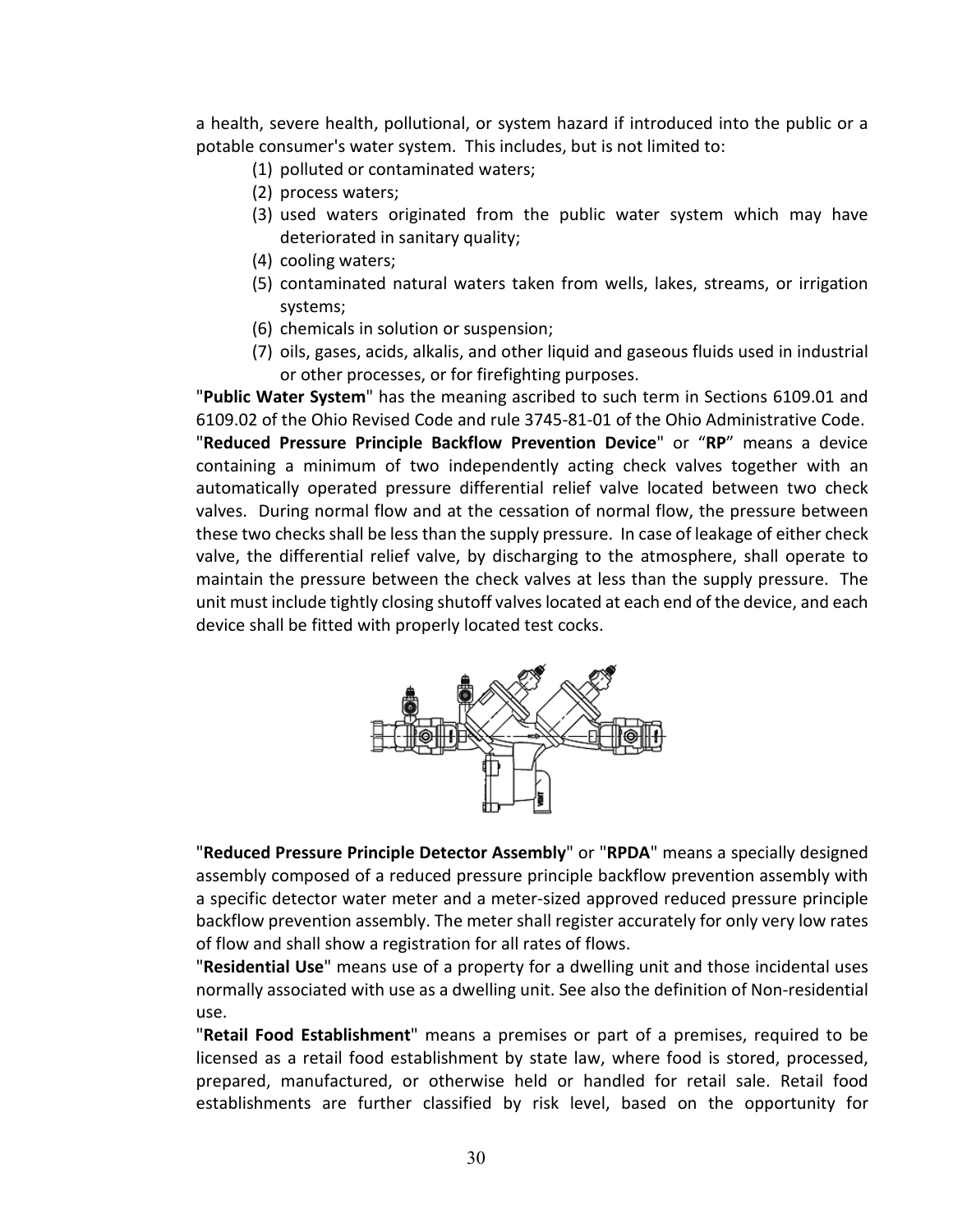contamination of the food handled or served on site, as defined in state law. Where a local health department has determined that a retail food establishment license is required, that determination along with determination of the risk level shall be sufficient for application of the standards herein.

"**Service Connection**" means the terminal end of a service line from the public water system. If a meter is installed at the end of the service, then the service connection means the downstream end of the meter.

"**Service Line**" means the line extending from the tap onto the premises to be served and shall include all the necessary pipes, lines and appurtenances from the tap to and including the meter. For the purposes of these Rules and Regulations, the beginning of the service line is the connection point to the tap. For combined domestic and fire service lines or domestic only services, the end of the service line is the outlet of the meter setting. For fire only services, the end of the service line is at the inlet to the backflow prevention assembly/detector assembly.

"**Supplier of water/City**" means the City of Willard as the owner or operator of a public water system.

"**Severe Health Hazard**" means a health hazard to users that could reasonably be expected to result in significant morbidity or death.

"**System Hazard**" means a condition posing an actual or potential threat of damage to the physical properties of the public water system or a potable consumer's water system or of a pollution or contamination that would have a protracted effect on the quality of the potable water in the system.

"**Tap**" means the connection to the water main and the necessary pipes or lines extending from the water main to and including the curb stop or valve and box.

"**Used Water**" means any water supplied by the city from a public water system to a consumer's water system after it has passed through the service connection, treatment, storage or distribution facilities used primarily in connection with such system and is no longer under the control of the city.

"**Water System**" means a system for the provision of piped water or process fluids, and includes any collection, treatment, storage or distribution facilities used primarily in connection with such system.

**"Water Plant Superintendent"** means the Water Plant Superintendent of the City of Willard or the City's duly authorized representative.

"**Weep Holes**" mean a series of small diameter holes located in the wall of the supply pipe for a yard hydrant that allow for drainage of accumulated water from the delivery piping. These holes are usually part of a plunger and valve system that seals off the holes during water usage and opens the holes during shutdown. These openings are located below ground level and below the frost line in areas where the threat of freezing exists.

**"Yard hydrant"** means a device that is located outside of a building, equipped with a valved mechanism that controls the delivery of potable water, and is not designed to supply a fire department pumper. This does not include hose bibs that are wall mounted and supplied by a pipe through the wall from the consumer's potable water system.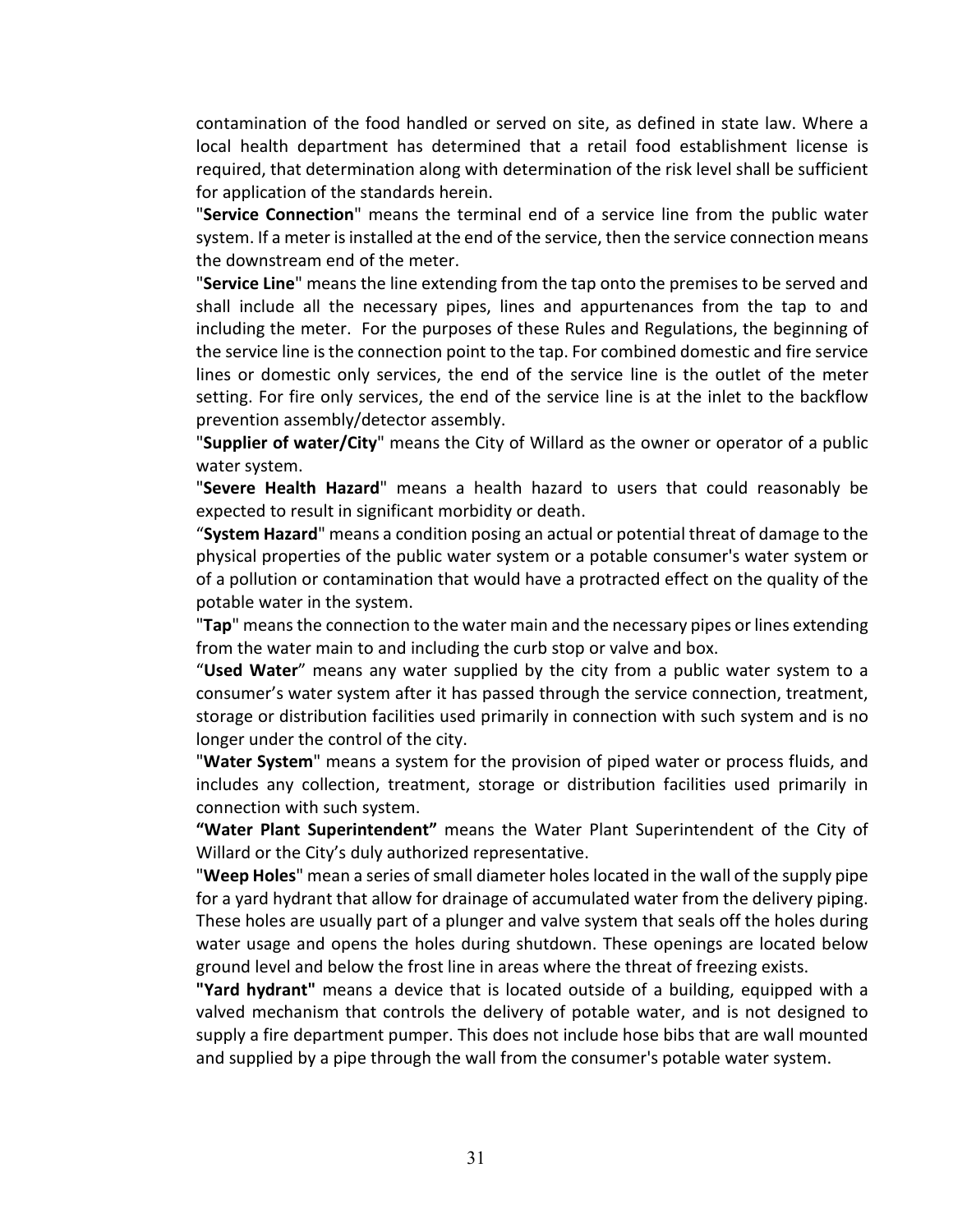## <span id="page-36-0"></span>**3. WATER SYSTEM**

## **Survey and Investigations**

Surveys may consist of a paper questionnaire completed by the consumer or the City and/or reviewing of plans/permits. An investigation includes a physical onsite inspection.

- 1. At a minimum, an investigation must be conducted for each service connection where a likely hazard exists. These onsite investigations must occur every five years.
- 2. To achieve these onsite investigations, at least a sampling of active service connection for all categories of water users should be investigated every year to confirm whether a new or increased hazard is present and to properly address the added risk. Consider the following methodology:
	- a. Categorize service connections by type (i.e., commercial, industrial, institutional, residential) and further by water-use practice tendencies (i.e., restaurants, car washes, manufacturing type, apartment building). Standard Industrial codes, or what is now called the North American Industry Classification System (NAICS), as provided by state and federal government agencies, may be used to assist in categorizing types of water users. Each business is assigned a code through the classification system. These codes can be found online by conducting a search. One listing can be found at: http://www.census.gov/eos/www/naics/
	- b. Select a subset of each type of water user and conduct the onsite investigations of them to represent the categories of users.
	- c. Determine if any changes in water use practices have occurred or an increase in the degree of hazard is possible. For example, changes in water use practices can consist of, a new process/chemical used where water provides for dilution and the hazard increased; a booster pump was added; or an irrigation system was installed.
		- i. If results indicate the possibility that the degree of hazard has increased, the City must ensure the proper level of protection against backflow is provided.
		- ii. If an onsite investigation shows no change in the degree of hazard, further action is not necessary at that time.
- 3. In lieu of conducting onsite investigations of the consumers' premises likely to have a hazard, the City can document, in writing, a different methodology to identify and address, on an on-going basis, new or increased, actual or potential, hazards to the water supply. Survey questionnaires can be used or triggers to help identify when a consumer's premises will require an onsite investigation. If a likely hazard exists, an onsite investigation is required to ensure the risk is mitigated.
	- a. Surveys may consist of a paper or electronic questionnaire completed by the consumer. The questionnaire must inquire about water use practices, connections to plumbing and types of backflow prevention on plumbing and should be tailored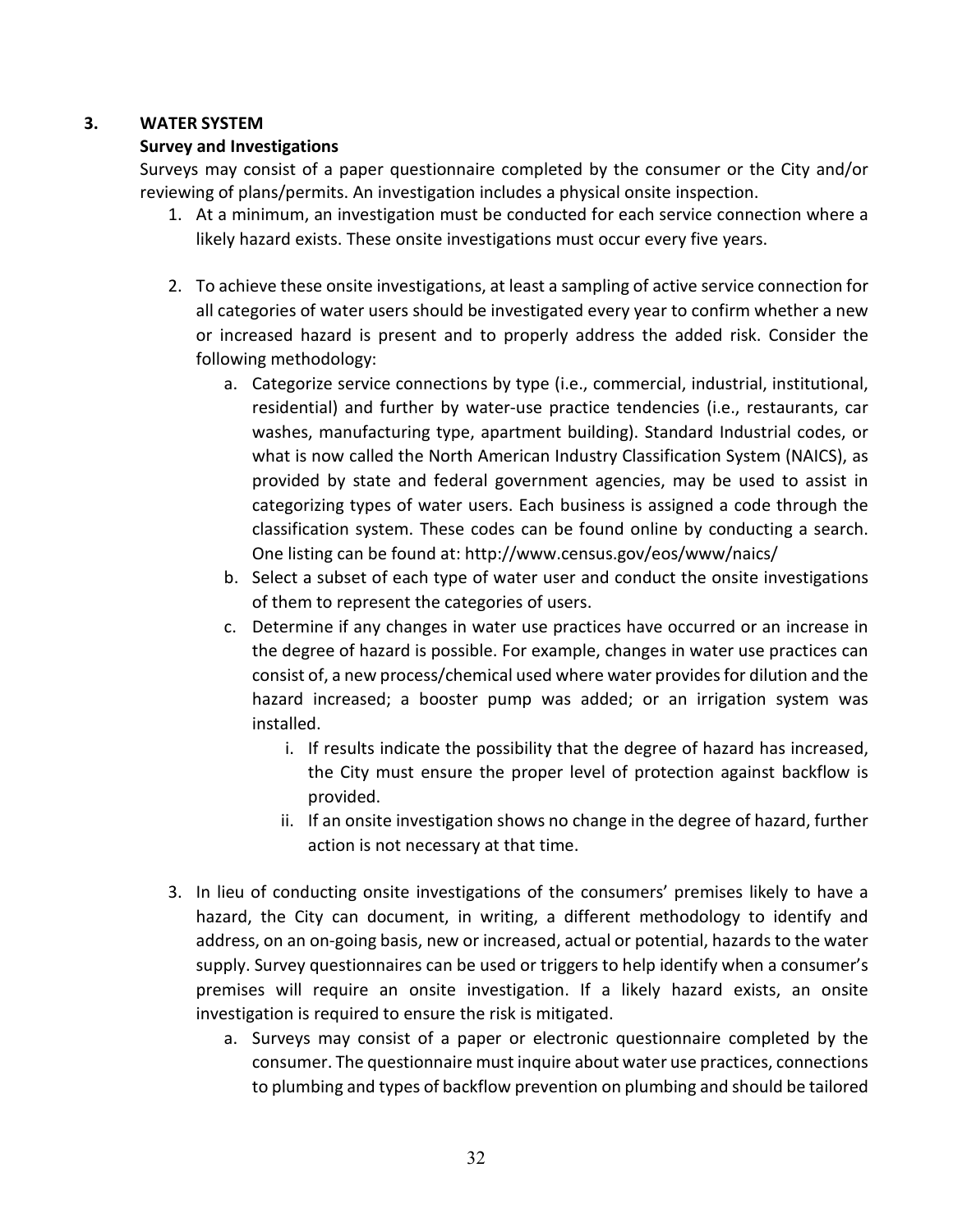to include common hazards typically found at the type of premises. Review of plans can also be used.

b. Triggers can include notification from a licensing authority that a change in water use practice has occurred at a premise. Where they exist, collaboration with other licensing agencies, including but not limited to, local building, zoning, health, and fire protection, which are often notified when changes in water use practices are proposed, is strongly recommended. In addition, where the City has jurisdiction, events such as requests for a larger or additional meter, or a new or additional service line, would warrant an onsite investigation.

## **On-site Inspection**

An on-site inspection is required if a change in water use practice likely represents a new or increased hazard. The approach taken should be one that is deemed necessary to determine whether changes in water use practices have occurred, cross-connections have been created, and the appropriate level of backflow protection is in place.

- 1. In lieu of conducting an on-site investigation of each residential premises without a likely hazard, the City may institute an on-going educational campaign to inform consumers of common backflow hazards created during residential water use and provide a reporting mechanism for suspected cross-connections. An education campaign may use local media and advertising resources, but must also include information delivered, either electronically or hard copy, to each residential service connection at least annually.
- 2. Periodic surveys and investigations are intended to supplement the initial assessment, which is completed by the City when providing a public water system service connection to the premises. Periodic surveys and investigations do not take the place of testing and inspection requirements found in other sections of OAC 3745-95. An opportunity does exist, however, to conduct periodic surveys and investigations at the time of testing and inspection for those premises having existing containment protection.

Backflow prevention and cross-connection control for new installations and improvements to existing facilities should be accomplished by a combination of plan reviews and field inspections.

Plans for new installations and improvements to existing facilities should be evaluated prior to construction to determine the degree of hazard to the potable water system. This will serve to eliminate hazards that are easily identified.

Field inspections by the City during or immediately after construction are required to verify hazards that were not apparent during plan reviews or were introduced during construction.

Plans for cross-connections to auxiliary water supplies must be submitted to the City and to the Ohio Environmental Protection Agency for review and approval before such connections are installed.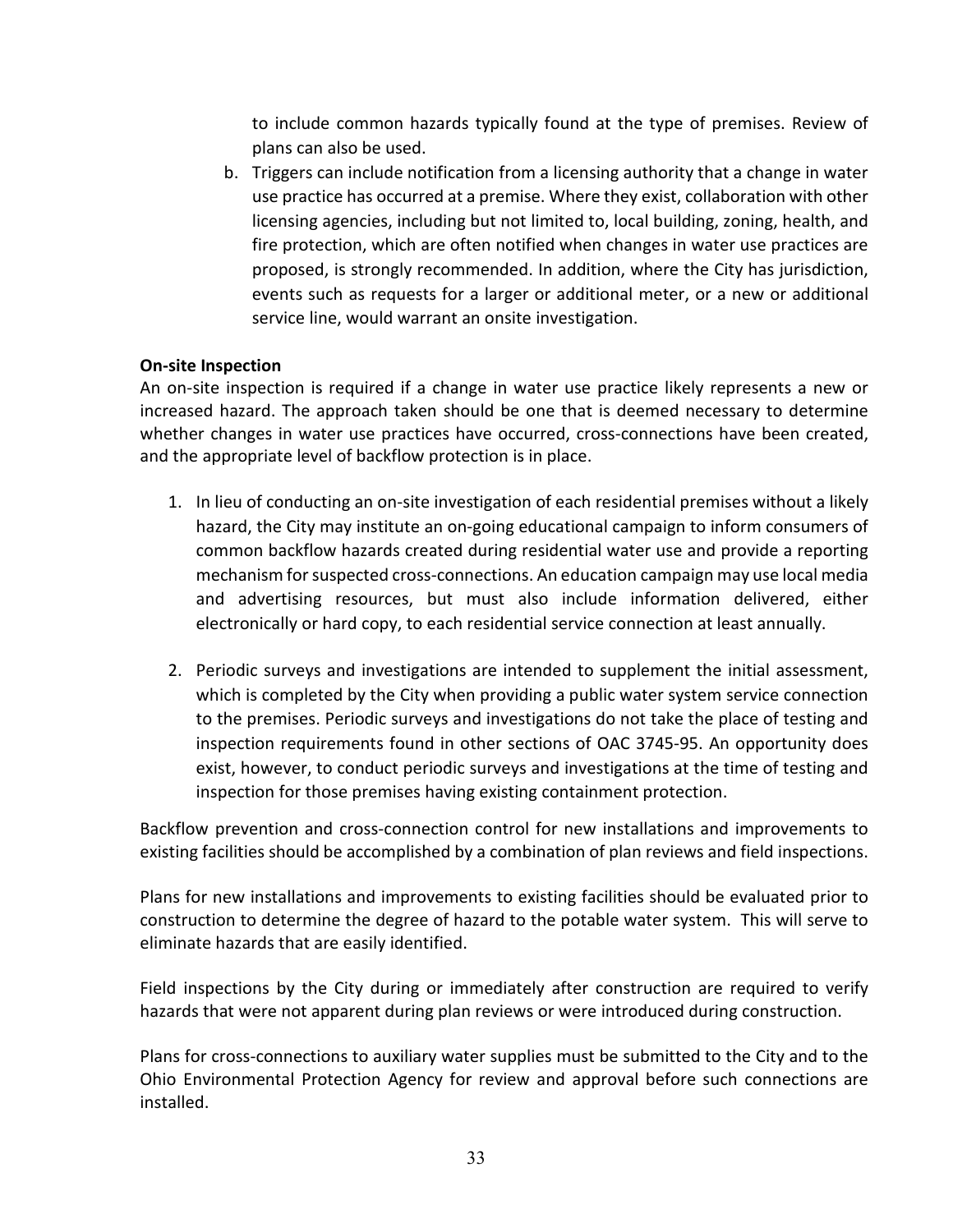Plans for the installation of backflow prevention devices for the purpose of containment must be submitted to the City for review and approval. The City is responsible for all field inspections of new installations and/or improvements to existing facilities.

In the event there is a change of occupancy or a change of usage of the facility, the consumer shall notify the City Manager or his authorized representative of the intended change.

A Utilities Tracking Record shall be completed on any addition or change to any city utility. This change includes any physical change, addition to, or change of ownership, a survey of each facility will be necessary.

The water system shall be considered as made up of two parts: the public potable water system and the consumer's water system.

The public potable water system shall consist of the source facilities and the distribution system and shall include all those facilities of the potable water system under the control of the Water Plant Superintendent up to the point where the consumer's water system begins.

The source shall include all components of the facilities utilized in the production, treatment, storage and delivery of water to the public distribution system.

The public distribution system shall include the network of conduits used for delivery of water from the source to the consumer's water system.

The consumer's water system shall include those parts of the facilities beyond the service connection, which are utilized in conveying water from the public distribution system to points of use, including any backflow prevention assemblies required by these Rules and Regulations. If a backflow prevention assembly is installed in a vault or heated enclosure, the vault or enclosure is considered part of the consumer's water system.

# <span id="page-38-0"></span>**4. CROSS-CONNECTIONS PROHIBITED**

- (a) No water service connection shall be installed or maintained to any premises where actual or potential cross-connections to the public potable or consumer's water system may exist unless such actual or potential cross-connections are abated or controlled to the satisfaction of the Water Plant Superintendent.
- (b) No connection shall be installed or maintained whereby water from an auxiliary water system may enter a public potable or consumer's water system. Notwithstanding, auxiliary or emergency connections to other public water systems, as defined by ORC 6109.01 (A) may be permitted as long as such auxiliary or emergency water system and the method of connection and use of such system meet the standards in 3745-95 of the OAC and are approved by the Water Plant Superintendent and by the Ohio EPA as required by Section 6109.13 of the Ohio Revised Code.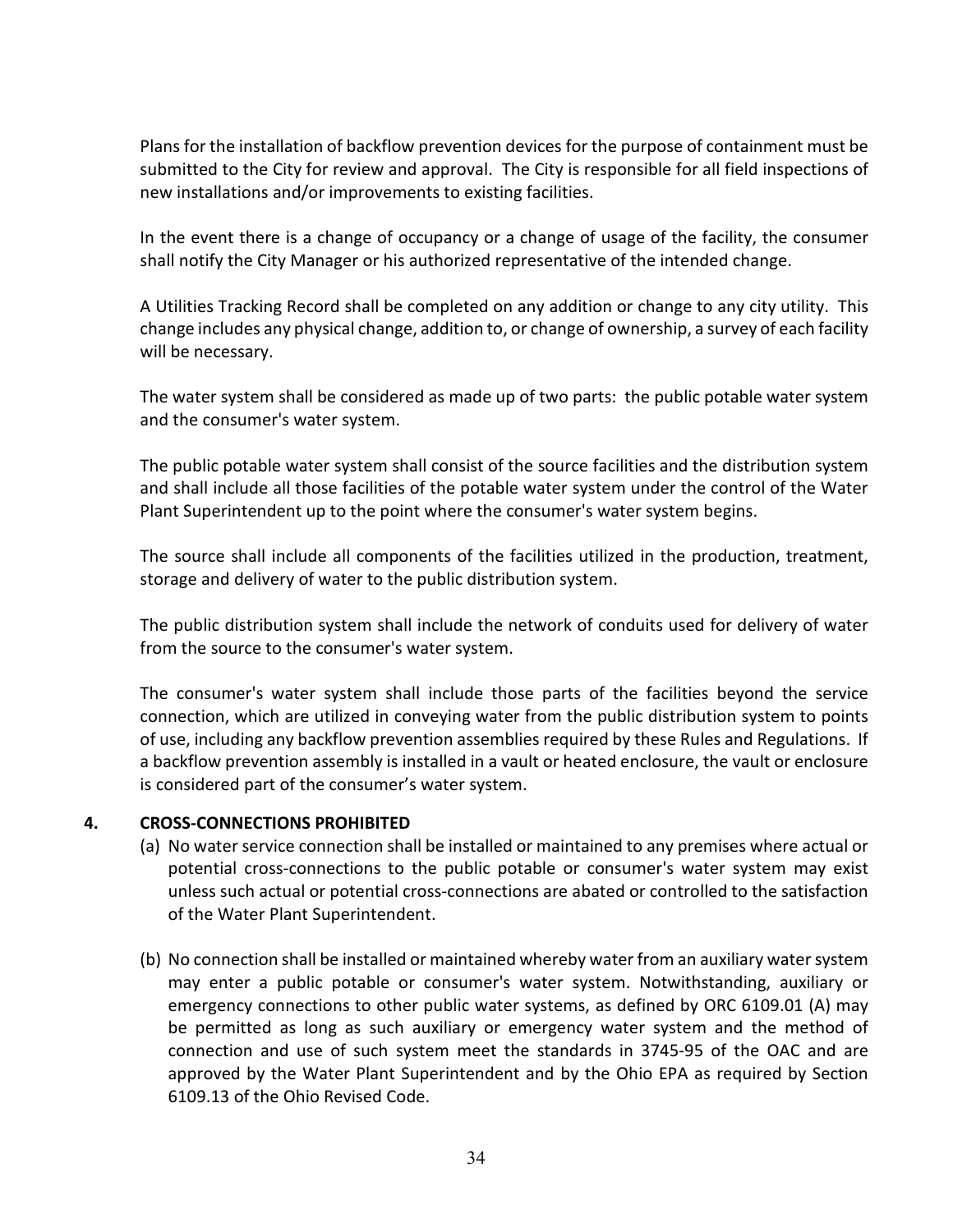## <span id="page-39-0"></span>**5. INVESTIGATIONS**

- (a) The consumer's premises shall be open during normal business hours to the city's prevention team or authorized representative for the conduction of surveys and investigations of water use practices within the consumer's premises to determine whether there are actual or potential cross-connections to the consumer's water system through which contaminants or pollutants could backflow into the public potable water system. The City Manager or authorized representative shall have the right to enter any property served by a connection to the public water system or distributing system of the city for the purpose of inspecting the piping system or systems thereof. On demand, the owner, lessees, or occupants of any property so served shall furnish to the City any information which maybe requested regarding the piping system or systems or water use on such property. The refusal of such information, when demanded, shall within the discretion of the City Manager or authorized representative, be deemed evidence of the presence of improper connections as provided in this section.
- (b) On request by the City Manager or authorized representative the consumer shall furnish information on water use practices and/or piping system within their premises.
- (c) It shall be the duty of the City or authorized representative to cause surveys and investigations to be made of commercial/industrial and other properties served by the public water system where actual or potential hazards to the public water system may exist. The surveys and investigations shall be made a matter of public record and shall be repeated as often as the City Manager or authorized representative shall deem necessary.

(1) It shall be the responsibility of the water consumer to conduct periodic surveys of water use practices on the premises to determine whether there are actual or potential cross-connections in their water system through which contaminants or pollutants could backflow into their or the public potable water system. Any crossconnection control water use surveys required shall be conducted by the Water Plant Superintendent, or authorized representative.

- (d) If in the judgment of the City Manager or authorized representative, an approved backflow prevention device is necessary for the safety of the public water system, the City will give notice to the water consumer to install such an approved device immediately. The water consumer shall, at their own expense, install an approved device at a location and in a manner approved by the City and shall have inspections and tests made of such approved devices as required. Service of water to any premises shall be discontinued by the City Manager or authorized representative if a backflow prevention assembly required by the city is not installed, tested and maintained, or if it is found that the backflow prevention assembly has been removed.
- (e) Situations where the installation of a backflow prevention assembly may be required included (but not limited to) the following:
	- (1) Change in site use
	- (2) Addition of a non-potable system connected to the potable water system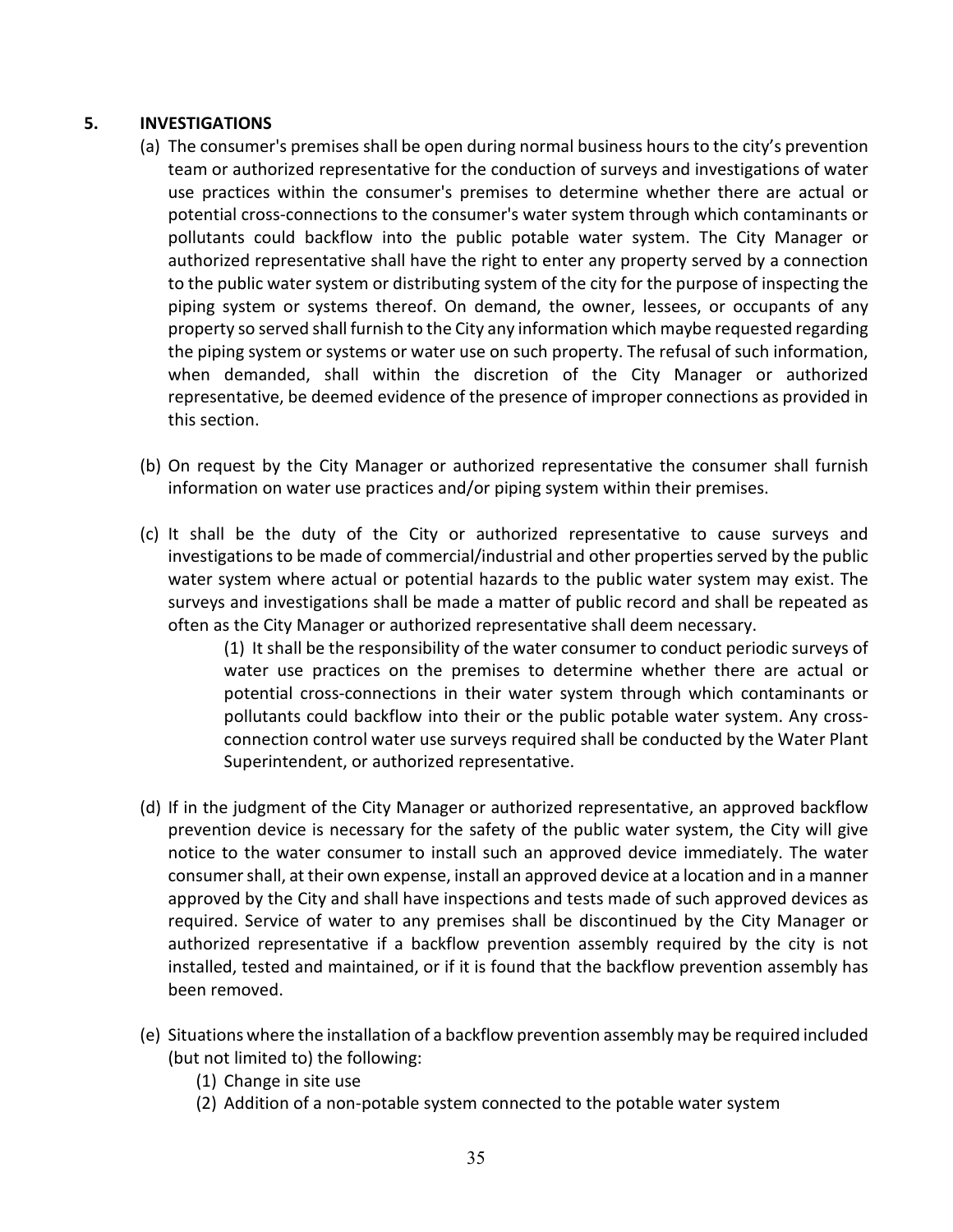- (3) Availability of new information showing that a potential hazard exists
- (4) Changes in laws or rules affecting backflow prevention and cross-connection control.
- (5) Others as determined by the City Manager or authorized representative.

## <span id="page-40-0"></span>**6. WHERE PROTECTION IS REQUIRED**

- (a) An approved backflow prevention device shall be installed on each service line to a consumer's water system serving premises, where in the judgment of the City Manager or authorized representative or the Ohio EPA, actual or potential hazards to the public potable water system exist.
- (b) An approved backflow prevention device shall be installed on each service line to a consumer's water system serving premises where the following conditions exist:
	- (1) Premises having an auxiliary water system, or with access to an auxiliary water system unless such auxiliary system is accepted as an additional source by the City Manager or authorized representative and the source is approved by the Ohio EPA;
	- (2) Premises on which any substance is handled in such a fashion as to create an actual or potential hazard to the public potable water system. This shall include premises having sources or systems containing process fluids;
	- (3) Premises having internal cross-connections that, in the judgment of the City Manager or his authorized representative, are not correctable, or intricate plumbing arrangements which make it impractical to determine whether or not a crossconnections exist;
	- (4) Premises where, because of security requirements or other prohibitions or restrictions, it is impossible or impractical to make a complete cross-connection survey;
	- (5) Premises having a repeated history of cross-connections being established or reestablished;
	- (6) Others specified by the City Manager or authorized representative or by the Ohio EPA.
- (c) The following requirements apply to premises that have an auxiliary water system on the real property that is owned or under control of the consumer and adjacent to the premises:
	- (1) A physical separation shall be maintained between the public water system or a consumer's water system and the auxiliary water system as required.
	- (2) An approved backflow prevention device shall be installed on each service connection serving the consumer's water system, unless the City does all the following:
		- a. Determines, on a case-by-case basis, that the installation of an approved backflow preventer on a service connection is not required in consideration of factors including, but not limited to, the past history of cross connections being established or re-established on the premises, the ease or difficulty of connecting the auxiliary water system with the public water system on the premises, the presence or absence of contaminants on the property or other risk factors.
		- b. Requires the consumer to sign an agreement which specifies the penalties, including those set forth in rule 3745-95-08 of the Administrative Code, for creating a connection between the public water system and the auxiliary water system.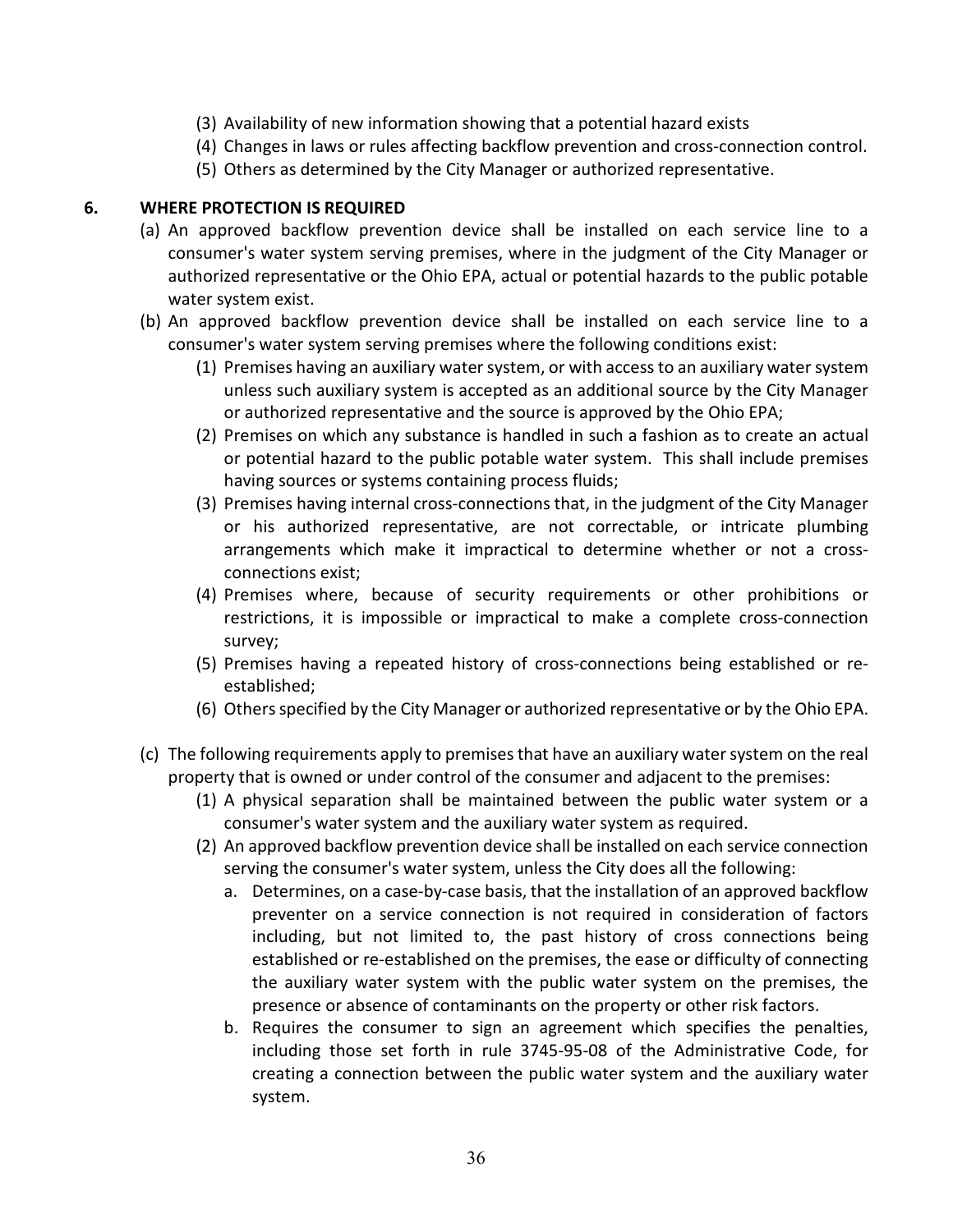- c. Conducts or causes to be conducted an inspection at least every twelve months to certify that no connection or means of connection has been created between the public water system and the auxiliary water system.
- d. Maintains an inventory of each consumer's premises where an auxiliary water system is on or available to the premises, or on the real property adjacent to the premises.
- e. Develops and implements an education program to inform all consumers served by the public water 3745-95-04 2 system about the dangers of cross-connections and how to eliminate cross-connections
- (d) An approved backflow prevention assembly shall be installed on each domestic service line or combined domestic and fire service line for master metered residential developments serving five (5) or more dwelling units including but not limited to:
	- (1) Condominiums, apartment complexes, town home units, manufactured home parks, subdivisions, or other premises.
- (e) For all non-residential properties, an approved backflow prevention assembly shall be installed on each domestic service line and each combined domestic and fire service line to a consumer's water system.
- (f) An approved backflow prevention device shall be installed on each service line to a consumer's water system serving, but not necessarily limited to, the following types of facilities:
	- (1) Hospitals, mortuaries, clinics, nursing homes;
	- (2) Laboratories;
	- (3) Piers, docks, waterfront facilities;
	- (4) Sewage treatment plants, sewage pumping stations or storm water pumping stations;
	- (5) Food or beverage processing plants;
	- (6) Chemical plants;
	- (7) Metal plating industries;
	- (8) Petroleum processing or storage plants;
	- (9) Radioactive material processing plants or nuclear reactors;
	- (10) Car washes;
	- (11) Food service operations and retail food establishments, with a Risk Level III or IV license issued by the board of health, operating from a fixed location, not including seasonal or temporary operations;
	- (12) Automotive repair and body repair shops;
	- (13) Laundromats:
	- (14) Others specified by the City Manager or authorized representative or by the Ohio EPA.
- (g) An approved backflow prevention device shall be installed at any point of connection between the public water system or consumer's water system and an auxiliary water system,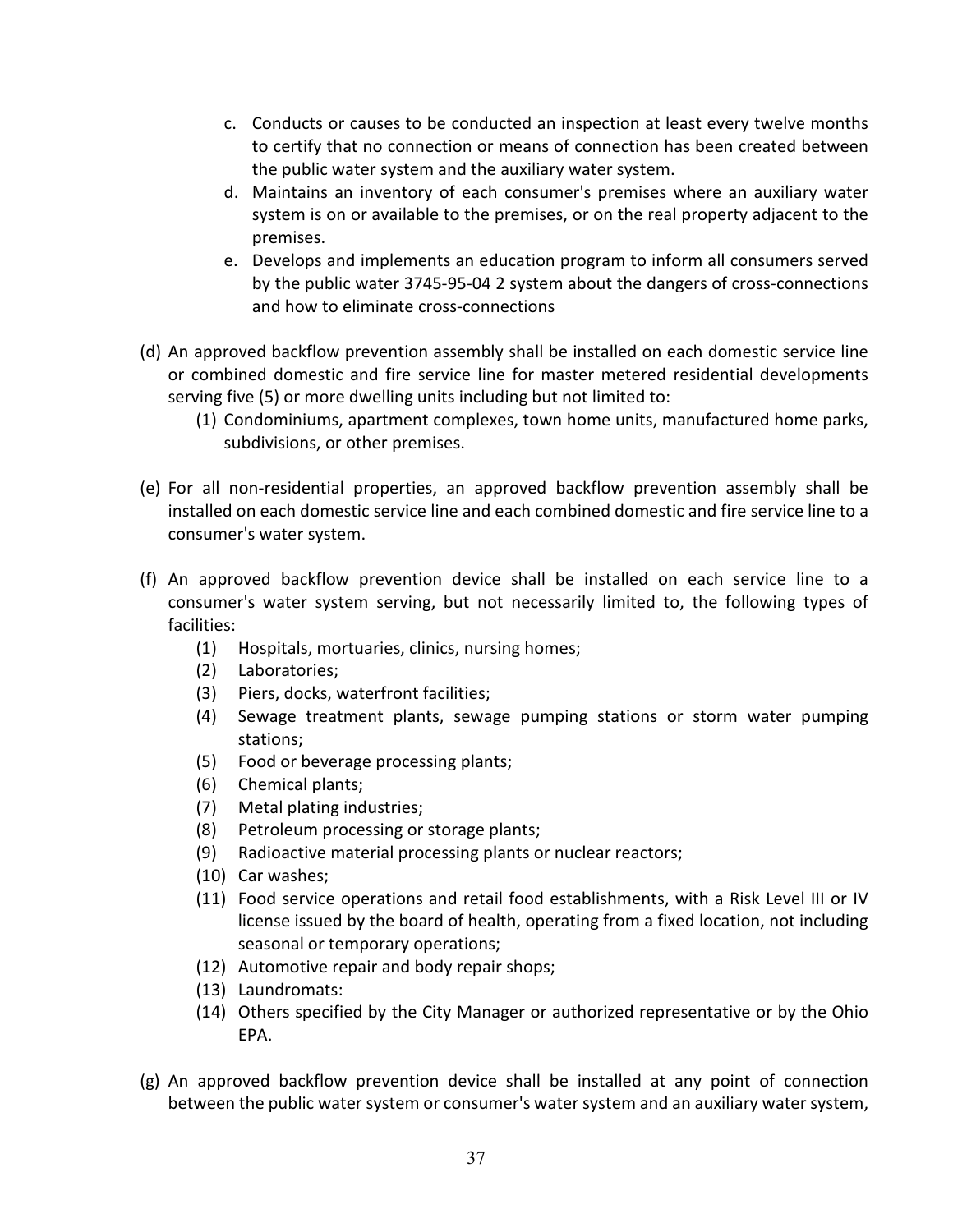unless such auxiliary system is accepted as an additional source by the City Manager or authorized representative and the source is approved by the Ohio EPA.

- (h) It shall be the responsibility of the customer to provide any such information the City Manager or authorized representative deems necessary to evaluate the request for an exception. A site survey by the City Manager or authorized representative may be required before granting the request.
- (i) An approved backflow prevention assembly shall be installed on each service line to a consumer's water system serving any of the following systems, regardless of whether the system is regularly used:
	- (1) Lawn/landscape irrigation systems;
	- (2) Swimming pools, hot tubs, spas that are directly plumbed to the consumer's water system;
	- (3) Water powered sump drains devices;
	- (4) Water or foam-based fire suppression systems;
	- (5) Private fire hydrant systems;
	- (6) Boiler or hot water heating systems with chemicals added or the ability to be added;
	- (7) Water storage tanks with chemicals added or the ability to be added;
	- (8) Geothermal heating systems or chemically treated heating systems;
	- (9) Yard hydrants (paragraph 7f);
	- (10) Other systems connected to the consumer's water system whose piping is required by the City to be isolated from the consumer's potable water system by a general type of backflow prevention assembly or method described in paragraph 8 of this Section.
	- (11) Other systems connected to the consumer's water system whose piping or appurtenances are not permitted for use in a potable water system.

## (j) Residential Backflow Prevention Requirements

- (1) The City will conduct a campaign to educate residential customers to common backflow hazards.
- (2) Situations that may require approved backflow prevention in addition to those listed in paragraph 6(i).
	- a. New construction.
	- b. Any changes to the main water service line to the dwelling i.e. repair or replacement.
	- c. Replacement of an existing water heater or installation of a thermal expansion tank. (this only applies to the main water heater per dwelling unit and not apply to secondary ones).
	- d. Major water line plumbing work on the dwelling.
	- e. Installation or the replacement of shut off valves on either side of the water meter.

SEE PART IV METERS 8. for the typical water meter installation drawing.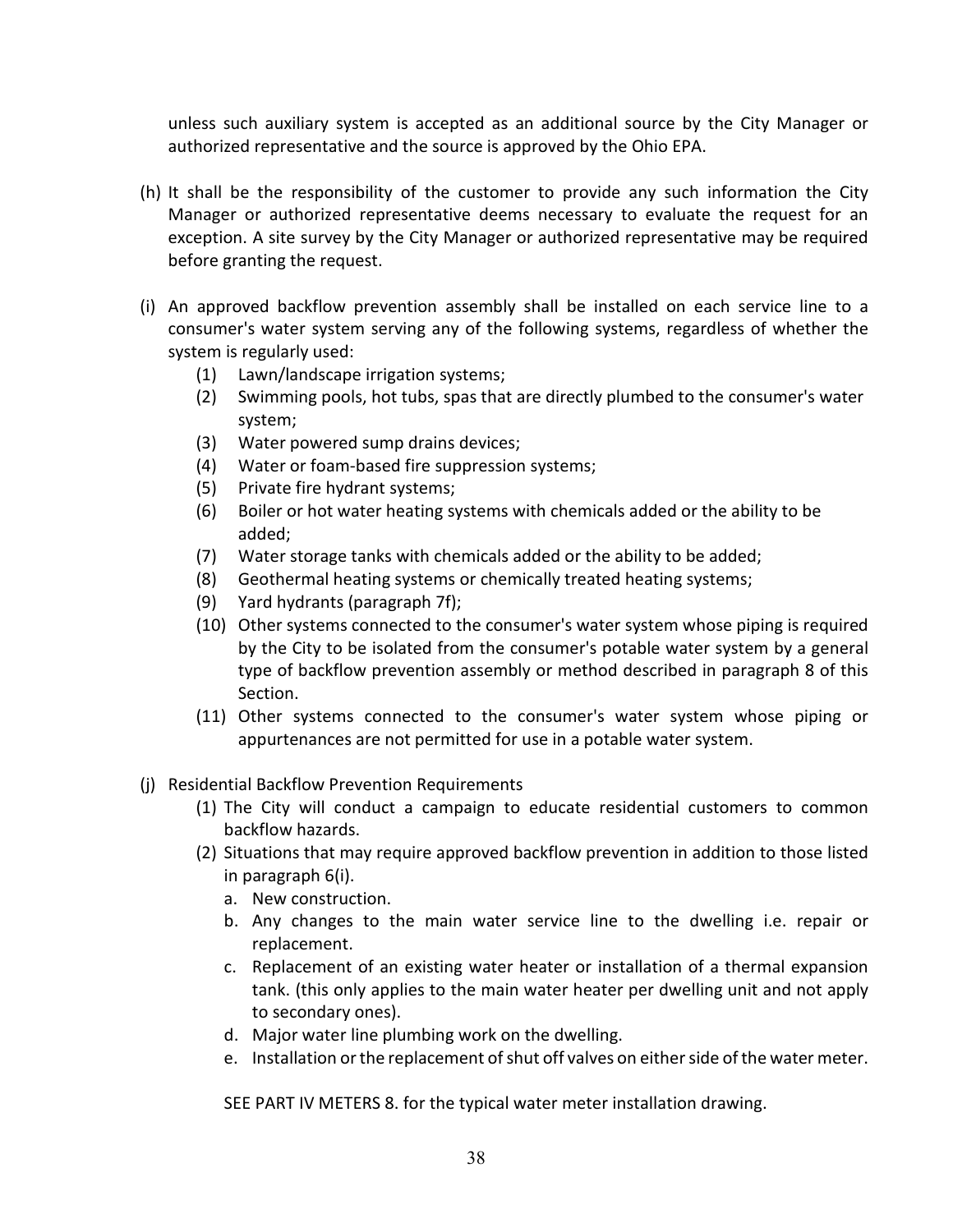# <span id="page-43-0"></span>**7. TYPE OF PROTECTION REQUIRED**

- (a) When protection is required under paragraph 6, at a minimum, the level of protection shall depend on the degree of hazard which exists as follows:
	- (1) An approved air gap separation shall be installed where the public water system may be contaminated with substances that could cause a severe health hazard; In lieu of providing an air gap separation at the end of the service line, an approved air gap separation at the hazard in combination with an approved reduced pressure principle backflow prevention assembly at the end of the service line may be utilized. This alternate arrangement will be considered two backflow prevention assemblies, each subject to applicable fees and testing/inspection requirements.
	- (2) An approved air gap separation or an approved reduced pressure principle backflow prevention assembly shall be installed where the public water system may be contaminated with any substance that could cause a system or health hazard;
	- (3) An approved air gap separation or an approved reduced pressure principle backflow prevention assembly or an approved double check valve assembly or an approved pressure vacuum breaker shall be installed where the public water system may be polluted with substances that could cause a pollutional hazard.
- (b) If a premise has more than one cross-connection hazard, the degree of protection provided on the service line(s) shall match the highest level of water use hazard on site.
- (c) If a premise is served by more than one water service line, the degree of protection provided on each service line shall meet the most restrictive requirements of any of the service lines, unless otherwise approved. This requirement applies even if the service lines are not interconnected through the private plumbing system. Water service lines serving dedicated fire protection systems will be considered separately from other water service lines serving the property.
- (d) When installation of a residential lawn/landscaping irrigation system meets all of the following criteria, an approved pressure vacuum breaker may be installed on the supply pipe to the irrigation system in-lieu of an air gap, or reduced pressure principle assembly at the end of the water service line:
	- (1) The premise is not a facility specified in paragraph 6(d); and
	- (2) It is the only cross-connection hazard at the premise; and
	- (3) It supplies water only (without chemical additive); and
	- (4) It is not subject to backpressure; and
	- (5) It is not equipped with a pump or tank at an elevation which can apply backpressure to the public or consumer's water system.
- (e) When a fire protection system uses water only and the site does not have access to an auxiliary water system and the system is not subject to chemical additives (by either the customer or a fire department) an approved double check valve assembly may be used in lieu of an air gap or reduced pressure principle assembly. Where metering of a fire line isrequired,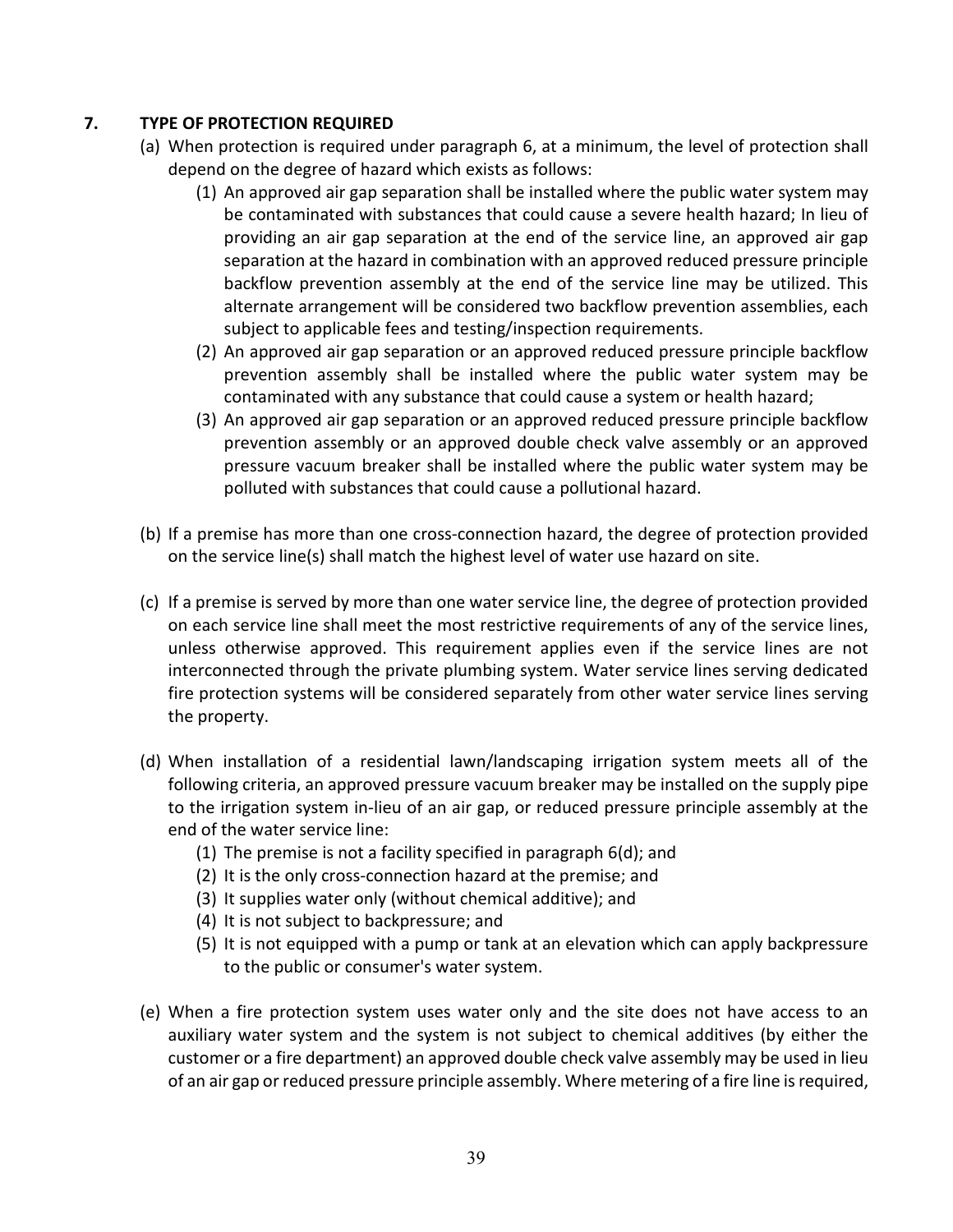a double check valve detector assembly may be used in lieu of a reduced pressure principle detector assembly.

- (1) Any structure(s) or potion of structure(s) with Use and Occupancy Classification High Hazard: Groups H-1, H-2, H-3, H-4 and H-5 from Section 302 of the Ohio Building Code, and where the fire protection system has a fire department connection are considered to be subject to chemical additives, and therefore do not qualify for this exception.
- (f) Water powered backup sump pumps

This type of cross connection is be considered a high hazard connection and shall be protected by a backflow device or method that would provide high hazard protection against back siphonage by the proper installation of a device providing such protection. These devices shall be one of the following:

Air gap;

Reduced pressure principle backflow preventer;

Pressure-type vacuum breaker;

Atmospheric-type vacuum breaker;

Spill proof vacuum breaker;

For additional information refer to the Ohio Plumbing Code sections 608.13.1, 608.13.2, 608.13.5, 608.13.6 or 608.13.8 or current sections.

# (g) Requirement for yard hydrants

- (1) Yard Hydrants with weep holes.
	- a. Yard hydrants with weep holes installed on a public water system are prohibited unless the weep holes are permanently sealed.
- (2) Sanitary yard hydrant that do not have weep holes, such as those that meet the requirements of the "American Society of Sanitary Engineers (ASSE) Standard 1057, Performance Requirements for Freeze Resistant Yard Hydrants with Backflow Protection" (2001), are not prohibited provided:
	- a. The device is acceptable to the City Manager or authorized representative.
	- b. Any other applicable backflow prevention and cross-connection control requirements of this Section are met.
- (h) The type of protection required for the parallel lines shall be the same on each line.
- (i) The type of protection for any system with chemicals added shall be an approved air gap separation or an approved reduced pressure principle backflow prevention assembly unless otherwise specified in these Rules and Regulations. If a severe health hazard is present, the type of protection shall be as required by Section 7(a)(1).
- (j) Where metering of a fire protection system is required, a reduced pressure principle detector assembly may be used in lieu of a reduced pressure principle assembly and in-line meter.

**Note**: All meter requirements are to comply with the City water meter installation rules.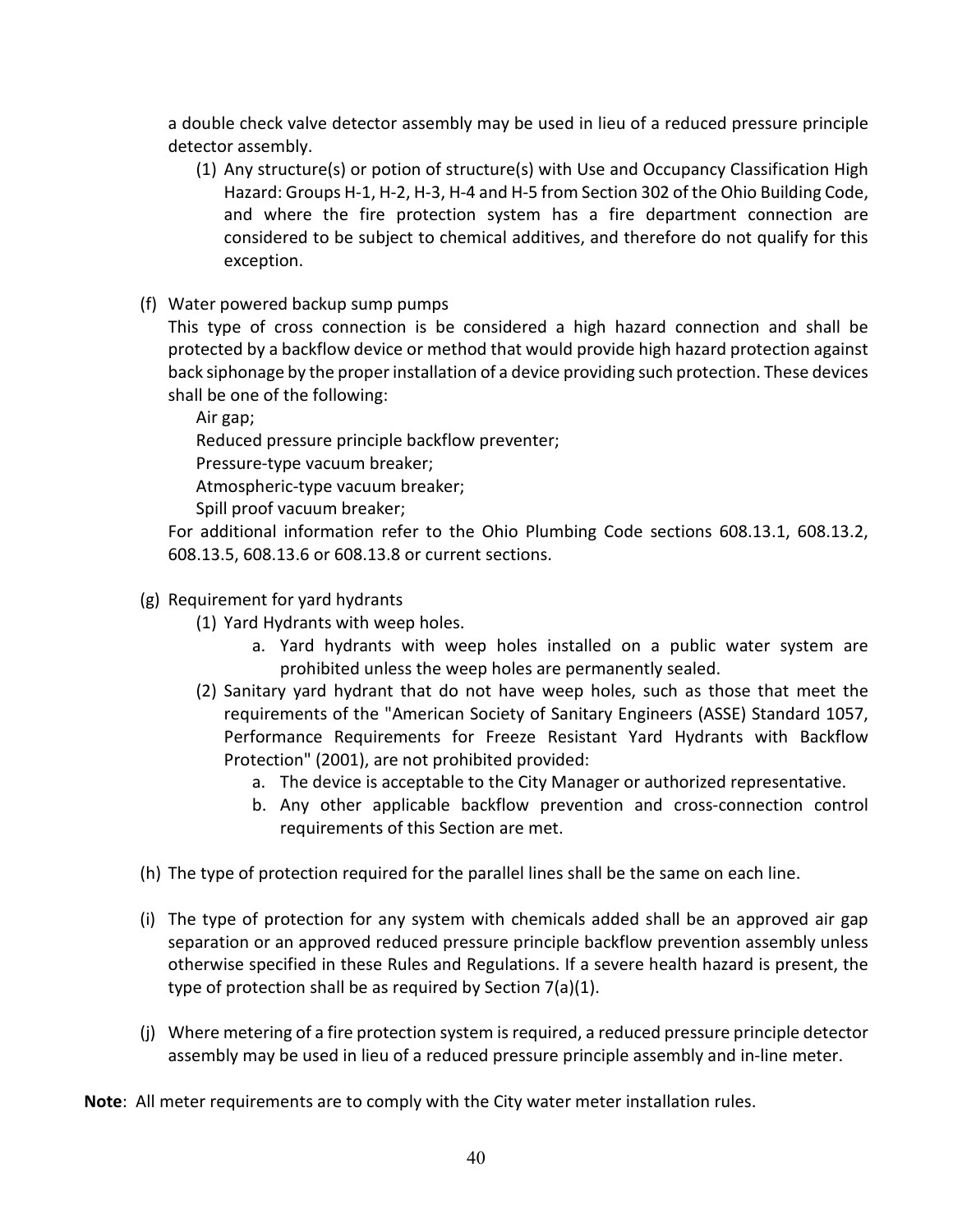## <span id="page-45-0"></span>**8. BACKFLOW PREVENTION DEVICES**

- (a) Any backflow prevention device required by these rules and regulations shall be of a model or construction approved by the City Manager or authorized representative and by the Ohio EPA shall comply with the following:
	- (1) An air gap separation, to be approved, shall be at least twice the diameter of the supply pipe, measured vertically above the top rim of the vessel, but in no case less than one inch.
	- (2) All backflow prevention assemblies as required by these Rules and Regulations shall be endorsed by the American Society of Sanitary Engineering (ASSE) as meeting the applicable standards as listed below:

| <b>Device Type</b>                                  | <b>ASSE Standard</b> |  |
|-----------------------------------------------------|----------------------|--|
| Reduced Pressure Principle Assembly (RP)            | 1013                 |  |
| Double Check Valve Assembly (DC)                    | 1015                 |  |
| Pressure Vacuum Breaker (PVB)                       | 1020                 |  |
| <b>Dual Check Backflow Preventers</b>               | 1024                 |  |
| Reduced Pressure Principle Detector Assembly (RPDA) | 1047                 |  |
| Double Check Valve Detector Assembly (DCDA)         | 1048                 |  |

- (3) Assemblies must be labeled by the manufacturer showing a serial number, model number, and the applicable ASSE endorsement for the standard that the assembly has been certified to meet.
- (4) Reduced pressure principle assemblies shall be fitted with an approved air gap assembly on the outlet of the relief valve.
- (5) On domestic only services, the nominal size of the assembly must match the nominal diameter of the meter.
- (6) On combined fire and domestic services, the nominal size of the assembly shall match the nominal diameter of the service line. However, if dual backflow prevention assemblies are installed, the nominal size of the assembly on the fire line shall match the nominal diameter of the service line. The nominal size of the assembly on the domestic line shall be as determined by the consumer.
- (7) On fire only services, the nominal size of the assembly must match the nominal diameter of the service line.
- (8) No modifications to backflow prevention assemblies are allowed, except for replacement of components with others that have been approved the ASSE as an alternate component for a make and model of the backflow preventer.
- (9) An interchangeable connection, to be approved, shall be either a swing type connector or a four-way valve of the lubricated plug type that operates through a mechanism which unseats the plug, turns it ninety degrees and reseats the plug. Fourway valves shall not be used as stop valves but must have separate stop valves on each pipe connected to the valve. The telltale port on the four-way valve shall have no piping connected and the threads or flange on this port shall be destroyed so that a connection cannot be made.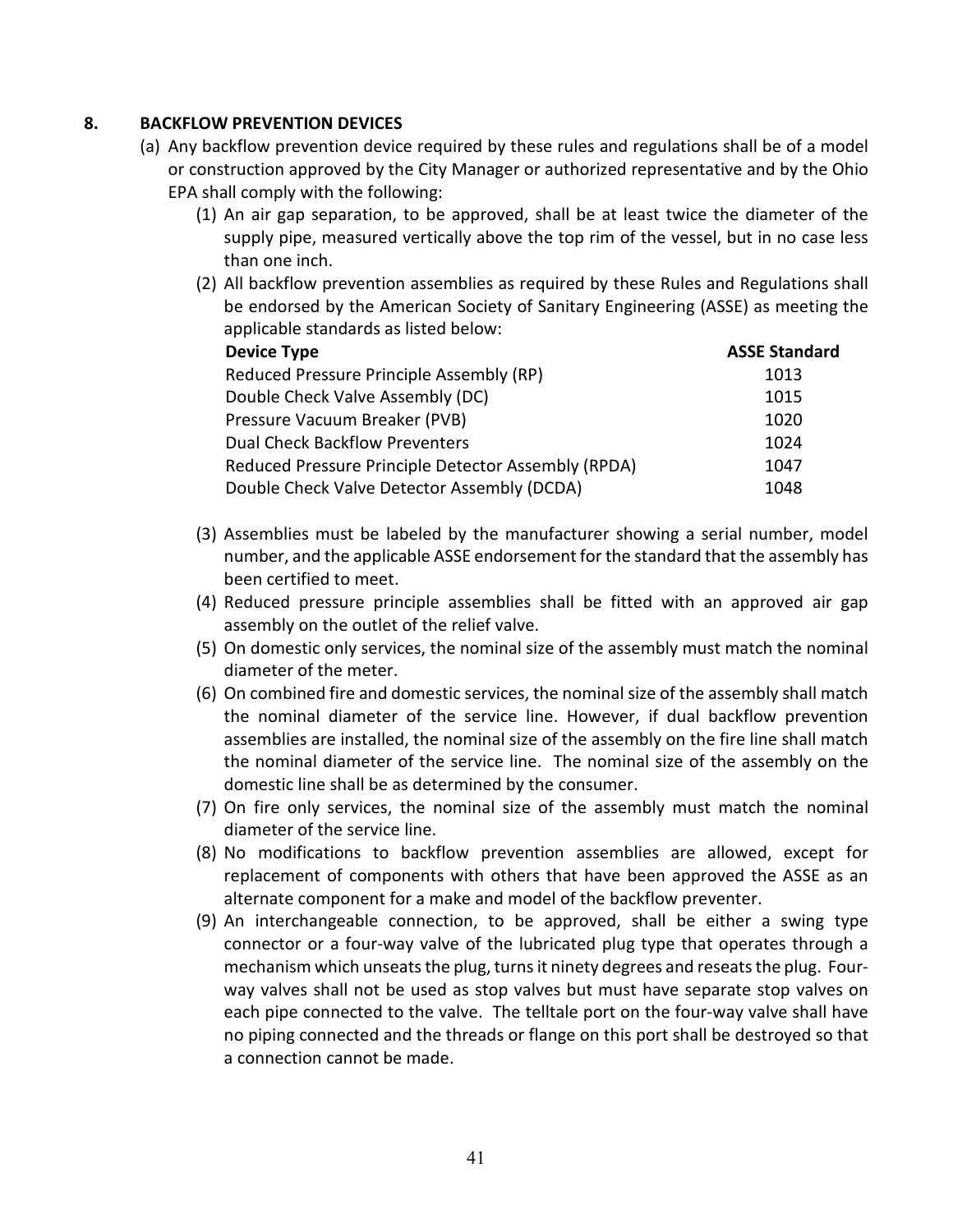(b) Existing backflow prevention devices that were approved at the time of installation and properly maintained shall, except for inspection, testing and maintenance requirements, be excluded from the requirement of paragraph 8(a) providing the City Manager or his authorized representative is assured that they will satisfactorily protect the public potable water system. Whenever the existing device is moved from the present location or requires more than minimum maintenance or when the City Manager or authorized representative finds that the maintenance of the device constitutes a hazard to health, the device shall be replaced by a backflow prevention device meeting current requirement.

# <span id="page-46-0"></span>**9. INSTALLATION**

- (a) Backflow prevention devices required by these Rules and Regulations shall be installed at a location and in a manner approved by the City and at the expense of the water consumer. In addition, any backflow prevention device required shall be installed at a location and in a manner approved by the Ohio EPA as required by Section 6109.13 of the Ohio Revised Code.
- (b) Backflow prevention devices installed on the service line to a consumer's water system shall be located on the consumer's side of the water meter, as close to the meter as is reasonably practical, and prior to any other connection.
	- (1) The devices shall be installed between 12 and 30 inches above the finished floor. Devices installed higher than 30 inches above a floor will be provided with a service platform and access ladder or stairs.
	- (2) The installation of the device should allow for at least 12 inches clearance behind the device and at least 24 inches of clearance in front of the devices.
	- (3) If the device is to be installed in an enclosure, the enclosure should have a ceiling height of at least 6.5 feet to allow for standing room while servicing the device.
	- (4) All backflow devices shall be located above ground level or floor level, whichever is higher and shall not be subject to flooding. Pit or vault installation shall not be allowed.
	- (5) Thermal expansion control: A means of controlling increased pressure caused by thermal expansion shall be provided where required in accordance with the latest edition of the Ohio Plumbing Code.
	- (6) If a by-pass is required, then the by-pass shall be the same size as the service line and shall be protected with a backflow device.
	- (7) When it has been determined that a consumer must install a backflow device, the owner of the property, or the designated person responsible for that property shall be notified in writing that a backflow device is required.
	- (8) If no action has been taken by the owner or designated person responsible within sixty (60) days after notification, the water service may be turned off.
	- (9) Backflow prevention assemblies must be installed so that they are accessible for inspection, testing, and maintenance. NOTE: Some devices require inspection, testing and maintenance every 12 months.
- (c) Backflow prevention assemblies shall be installed on the end of the service line to a consumer's water system and shall be located on the consumer's side of the water meter, as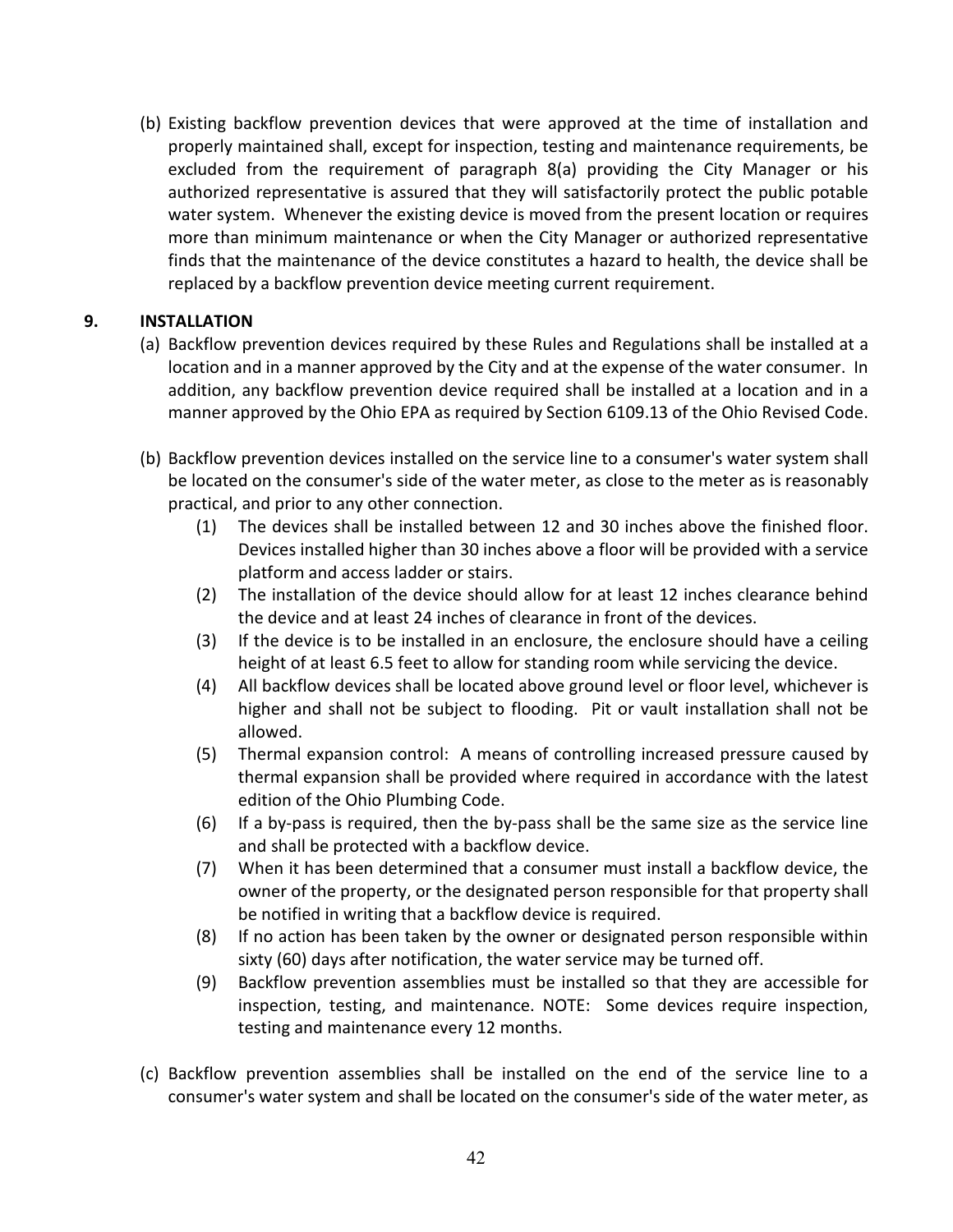close to the meter as is reasonably practical, and prior to any other connection. Location of RPDA backflow prevention assembly/detector assembly combinations, which also serve as the fire meter, shall be as required by the City meter installation rules.

- (d) If there is only one water-use hazard on site and in the opinion of the City Manager or authorized representative the make-up piping to this hazard can be permanently isolated, a backflow assembly approved for the hazard can be installed on the supply pipe to the hazard in lieu of one at the end of the water service line.
- (e) On combined fire and domestic service lines served by a single meter, the consumer may split their plumbing system immediately after the meter bypass into a separate fire and domestic line, provided that an approved backflow prevention assembly is installed on each line. The backflow prevention assemblies must be installed immediately downstream of the meter bypass.
- (f) Backflow prevention assemblies shall be installed in a horizontal orientation.
- (g) Backflow prevention assemblies shall be installed with manufacturer approved shutoff valves on each side of the assembly. Butterfly valves are not permitted.
- (h) No backflow prevention assembly shall be bypassed unless the bypass line contains equal backflow protection. If the complete interruption of water through a given service is critical to the customer's operations, an installation of a backflow prevention assembly in parallel is required. To prevent this from happening the city recommends that the owner plumb in the bypass along with the bypass meter before the backflow device so that one backflow device covers the bypass and the mainline.
- (i) Pressure vacuum breakers shall never be subject to backpressure and must be installed a minimum of 12" above the highest downstream piping, including nozzle.
- (j) Installation of approved assemblies shall be made in accordance with the applicable City Standards and to the satisfaction of the Ohio EPA.
- (k) No backflow prevention assembly shall be subject to excessive heat or freezing. Above grade exterior installations that remain in service through the winter shall be installed within an ASSE 1060 Type I heated enclosure provided by the consumer and approved by the City. The enclosure shall have a thermostatically operated electric heater, sized per manufacturer specs to maintain a temperature of 40-degrees Fahrenheit inside the enclosure at an outside temperature of minus 30 (-30) degrees Fahrenheit.

## <span id="page-47-0"></span>**10. INSPECTION AND MAINTENANCE**

(a) It shall be the duty of the consumer at any premises on which backflow prevention devices required by these Rules and Regulations are installed to maintain the backflow preventer(s)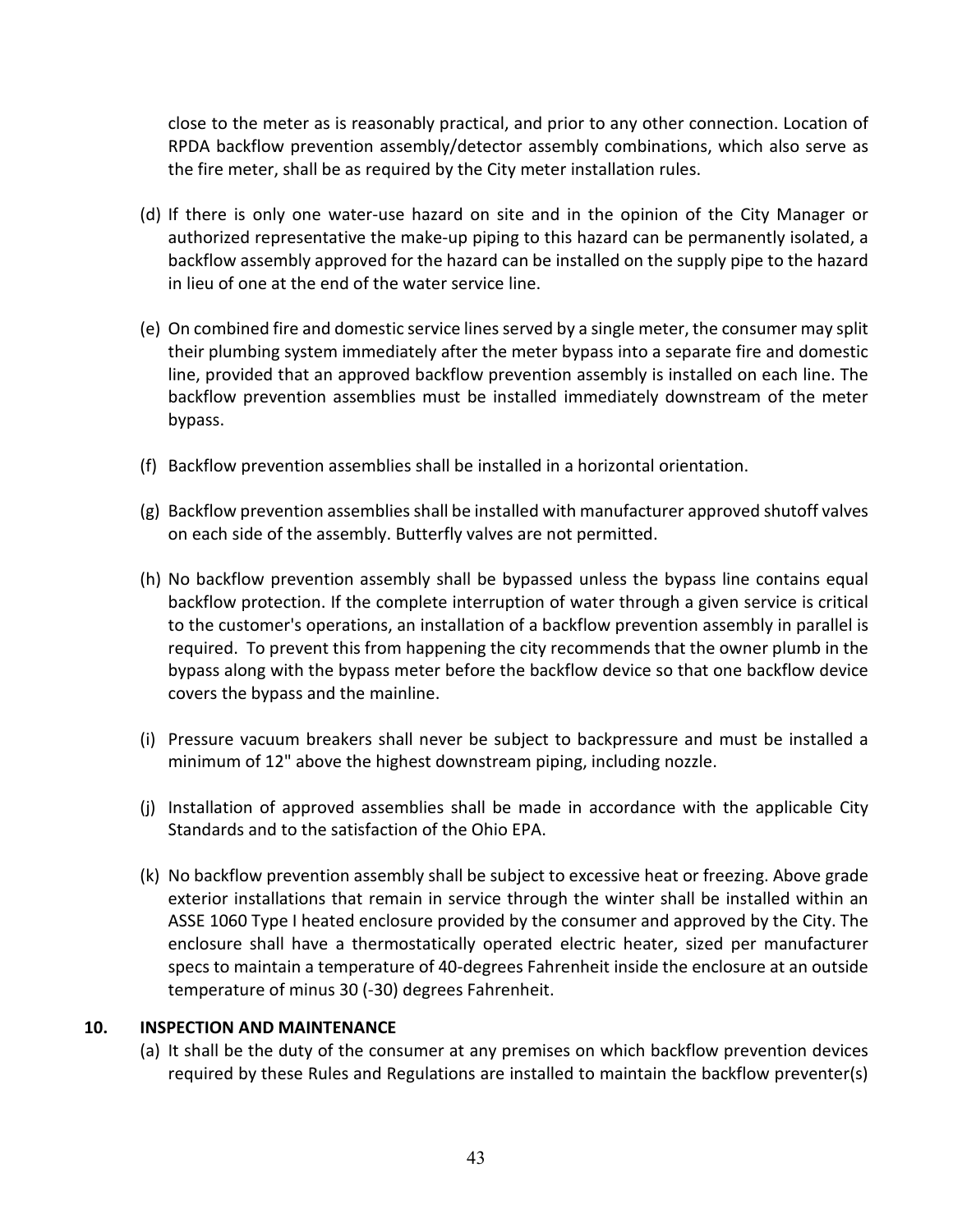and any required appurtenances in working order. Inspections, tests, and overhauls made in accordance with the following schedule, or more often where inspections indicate a need:

- (1) Air gap separations shall be inspected at the time of installation and at least every twelve months thereafter;
- (2) Double check valve assemblies double check detector assemblies, reduced pressure principle assemblies, and reduced pressure principle detector assemblies shall be inspected and tested for tightness at the time of installation and at least every twelve months thereafter. They shall be dismantled, inspected internally, cleaned and repaired whenever needed or at any time the device fails the 12-month test.
- (3) Pressure vacuum breakers approved for lawn/landscaping irrigation systems shall be inspected and tested for tightness at the time of installation and tested upon start-up of the system each year. Assemblies shall be tested at least every twelve months regardless of whether the irrigation system is or will be used.
- (4) Interchangeable connections shall be inspected at the time of installation and at least every twelve months thereafter.
- (b) Inspections, tests, and overhauls of backflow prevention devices shall be made at the expense of the water consumer and shall be performed by a licensed plumber who is qualified and certified to inspect, test and overhaul backflow prevention devices.
- (c) Tests shall be performed using procedures listed in the following reference:
	- (1) Ohio Department of Commerce, Division of Industrial Compliance, Backflow Prevention and Cross-Connection Control Manual, For the Education of Ohio Certified Backflow Prevention Technicians;
- (d) Whenever backflow prevention devices required by these Rules and Regulations are found to be defective, they shall be repaired, overhauled or replaced at the expense of the consumer without delay.
- (e) The water consumer shall maintain a complete record of each backflow prevention device from purchase to retirement. This shall include a comprehensive listing that includes a record of all tests, inspections, repairs and overhauls. Records of inspections, tests, repairs and overhaul shall be submitted to the Water Superintendent no later than five (5) days after the test, repair, or overhaul. The owner/consumer may authorize the tester to submit test reports and repair records on their behalf; however, the burden of submittal resides with the owner/consumer.
- (f) Backflow prevention devices shall not be bypassed, made inoperative, removed or otherwise made ineffective.
- (g) Each backflow assembly (including air gaps) shall have a tag attached, listing the date of the most recent test, the name of the tester, the tester's certificate number, the company with which the tester is employed, the type and date of any repairs and the test results.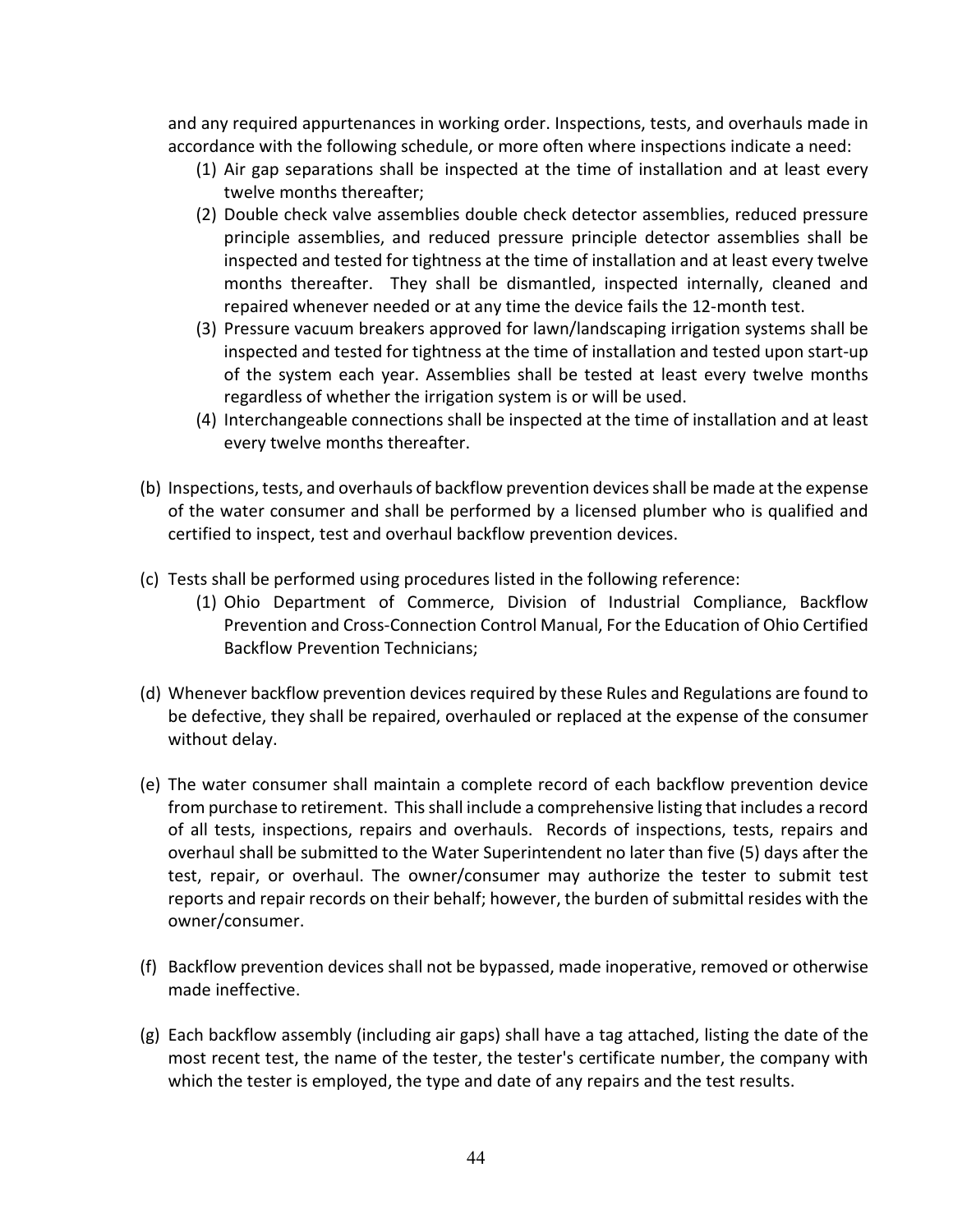(h) Test equipment used for backflow prevention assembly testing required by these Rules and Regulations shall be calibrated at least every twelve (12) months by an independent calibration company.

## <span id="page-49-0"></span>**11. APPROVAL TO INSPECT, TEST, AND OVERHAUL BACKFLOW PREVENTION ASSEMBLIES**

- (a) In order for an individual to be approved to inspect, test, and overhaul backflow prevention assemblies for compliance with this Rule and Regulation, the following are required:
	- (1) The individual must possess a current valid backflow tester certification from the Ohio Department of Commerce, Division of Industrial Compliance;
	- (2) The individual must have access to a test kit that has been calibrated within the prior 12 months;
	- (3) The individual shall register as a backflow tester with the City's current backflow management subcontractor.
- (b) Testers are required to submit documentation to the City Manager or authorized representative demonstrating that they have the credentials required. Failure to submit up to date documentation will result in loss of approval status.
- (d) Individuals who only test devices at their employer's facilities need to be registered with the Department of Commerce.
- (e) Testers are required to submit test reports to the Water Plant Superintendent within five (5) days of testing. Test reports shall be in a format as specified by the Water Superintendent.
- (f) Testers are required to provide a copy of the test report to the consumer.
- (g) A tester's approval may be revoked for failure to follow the guidelines, for repeatedly submitting tests with incorrect or missing data, for falsifying test results, or for other actions that either jeopardize the safety of the public water system or place an excessive burden on the City's staff.
- (h) The City Manager or authorized representative may establish additional requirements and guidelines as deemed necessary regarding approval of testers, testing guidelines, and submittal of test reports.

## <span id="page-49-1"></span>**12. BOOSTER PUMPS**

- (a) Where a booster pump has been installed on the service line to or within any premises, such pump shall be equipped with a low-pressure cut-off device designed to shut-off the booster pump when the pressure in the service line on the suction side of the pump drops to twenty (20) pounds per square inch gauge or less.
- (b) It shall be the duty of the water consumer to maintain the low-pressure cut-off device in proper working order and to certify to the Water Plant Superintendent, at least every twelve months, that the device is operating properly.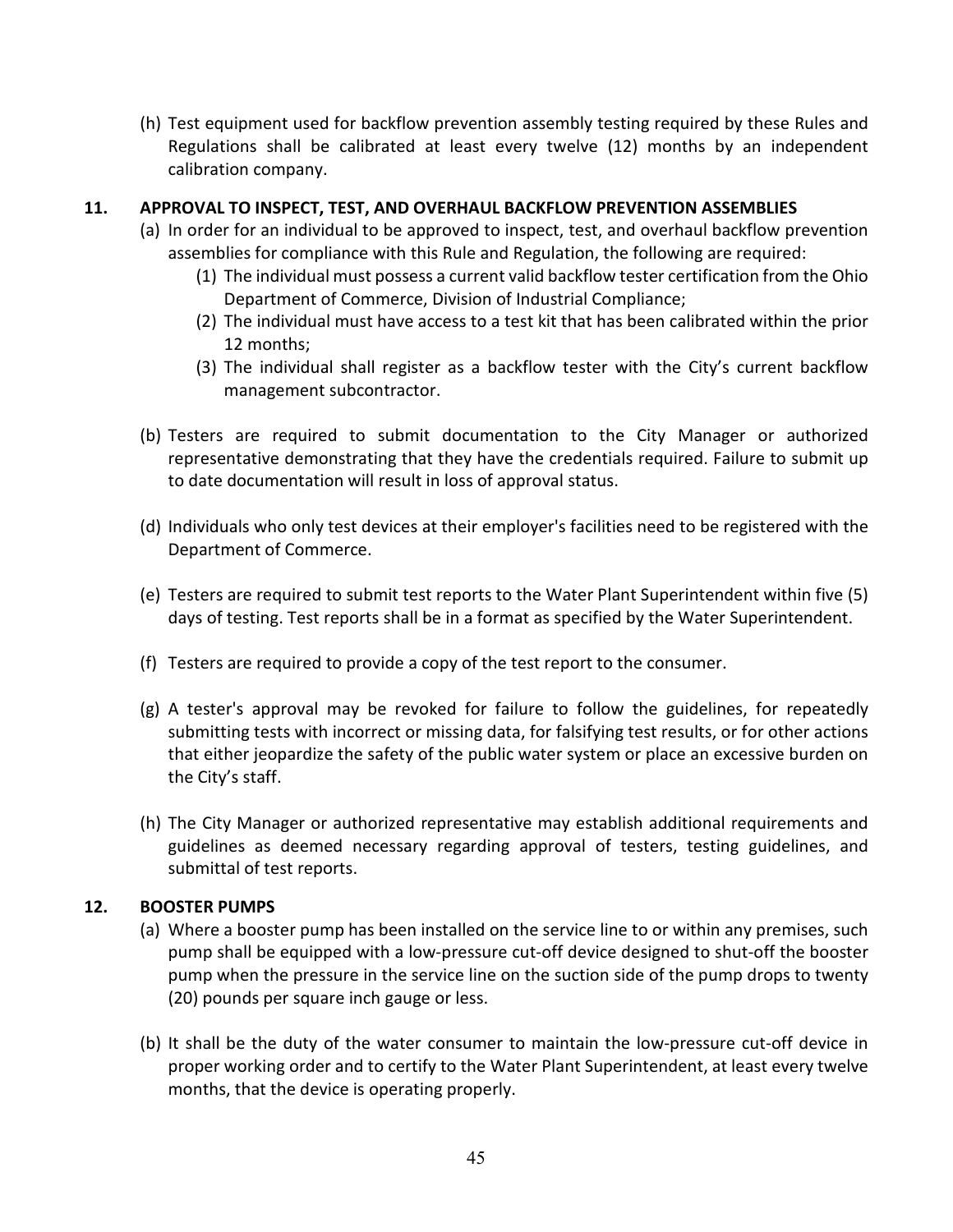- (c) No person shall install or maintain a water service connection where a booster pump has been installed unless an approved method is in place and is operational to maintain a minimum suction pressure as prescribed in the following:
	- (1) For booster pumps not intended to be used for fire suppression, such booster pump shall be equipped with a low-pressure cut-off designed to shut off the booster pump when the pressure in the service line on the suction side of the pump drops to ten pounds per square inch gauge or less.
	- (2) For booster pumps, or fire pumps, used for fire suppression, such booster pump, or fire pump, shall be equipped with one of the following:
		- a. A low suction throttling valve which is a pilot valve installed on the booster pump discharge piping that maintains positive pressure in the suction piping, while monitoring pressure in the suction piping through a sensing line. The valve must throttle the discharge of the pump when necessary so that suction pressure will not be reduced below ten pounds per square inch gauge while the pump is operating;
		- b. A variable speed suction limiting control which is a speed control system used to maintain a minimum positive suction pressure at the pump inlet by reducing the pump drive speed while monitoring pressure in the suction line through a sensing line. The speed control system must be used to maintain a minimum suction pressure of ten pounds per square inch gauge at the pump inlet.
	- (3) Booster pumps used for fire suppression, also referred to as fire pumps, installed prior to August 8, 2008, which are equipped with a low-pressure cut-off as defined in paragraph (c)(1) of this section, are not required to modify the installation solely for the purpose of meeting the new methods accepted after this date, under paragraph (c)(2) of this rule.
- (d) It shall be the duty of the water consumer to maintain required pressure sustaining devices in proper working order and to certify to the City and/or the City representative, at least once every twelve months that the minimum pressure sustaining method in place is operating properly.
- (e) Inspections, tests, and overhauls of required pressure sustaining devices shall be made at the expense of the water consumer and shall be performed by a person qualified to inspect, test and overhaul pressure sustaining devices. Tests shall be performed using procedures listed in the most up-to-date version of the Ohio Environmental Protection Agency, Division of Drinking and Ground Waters, Backflow Prevention and Cross-Connection Control.
- (f) Whenever pressure sustaining devices required by this Rule and Regulation are found to be defective, they shall be repaired, overhauled or replaced at the expense of the consumer without delay.
- (g) The water consumer must maintain a complete record of each pressure sustaining device from purchase to retirement. This shall include a comprehensive listing that includes a record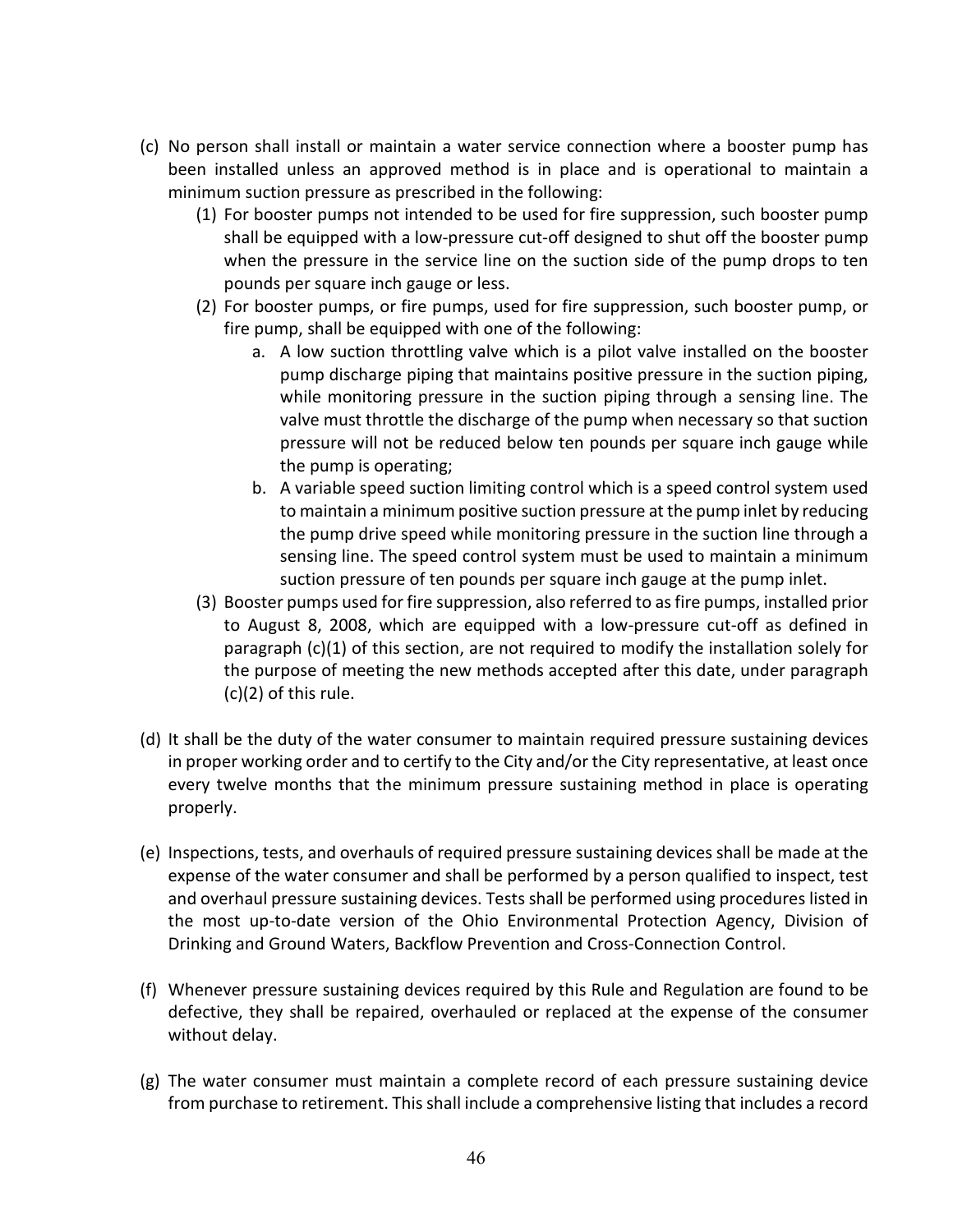of all tests, inspections, repairs and overhauls. Records of inspections, tests, repairs and overhaul shall be submitted to the City Manager or authorized representative. The City shall maintain electronic or paper records of inventory of booster pump installations. Electronic or paper records certifying operation must also be retained.

- (h) Pressure sustaining devices shall not be bypassed, made inoperative, removed or otherwise made ineffective without specific authorization by the City Manager or authorized representative.
- (i) Each pressure sustaining device shall have an attached tag listing the date of the most recent test, the name of the tester, the company with which the tester is employed, the type and date of any repairs and the test results.
- (j) The owner/consumer shall forward test and repair results to the City Manager or authorized representative. The owner/consumer may authorize the tester to submit test reports on their behalf. However, should the tester fail to submit test reports, the burden of submittal still resides with the owner/consumer.

## <span id="page-51-0"></span>**13. VIOLATIONS**

- (a) The City Manager or authorized representative shall deny or discontinue, after reasonable notice to the occupants thereof wherein any of the following occurs:
	- (1) Water service to any premises wherein any backflow prevention device required by these Rules and Regulations is not installed, tested and maintained in a manner acceptable to the City Manager or authorized representative,
	- (2) It is found that the backflow prevention device has been removed or by-passed,
	- (3) An unprotected cross-connection exists on the premises,
	- (4) A low-pressure cut-off required by these Rules and Regulations is not installed and maintained in working order
	- (5) The City Manager or authorized representative is denied entry to determine compliance with this section.
- (b) At the City Manager's or authorized representative's discretion, when a premise is served by multiple service lines, termination of service for violation of these Rules and Regulations may be applied to any or all water service lines serving the premises.
- (c) The City Manager or authorized representative shall immediately discontinue water service to any property wherein a backflow condition exists or is suspected to exist.
- (d) Water service to such premises shall not be restored until the consumer has corrected or eliminated such conditions or defects in conformance with these regulations and to the satisfaction of the City Manager or authorized representative.
- (e) If it is necessary to discontinue water service because of failure to comply or install the necessary backflow device, a turn on fee must be paid before service is reinstated.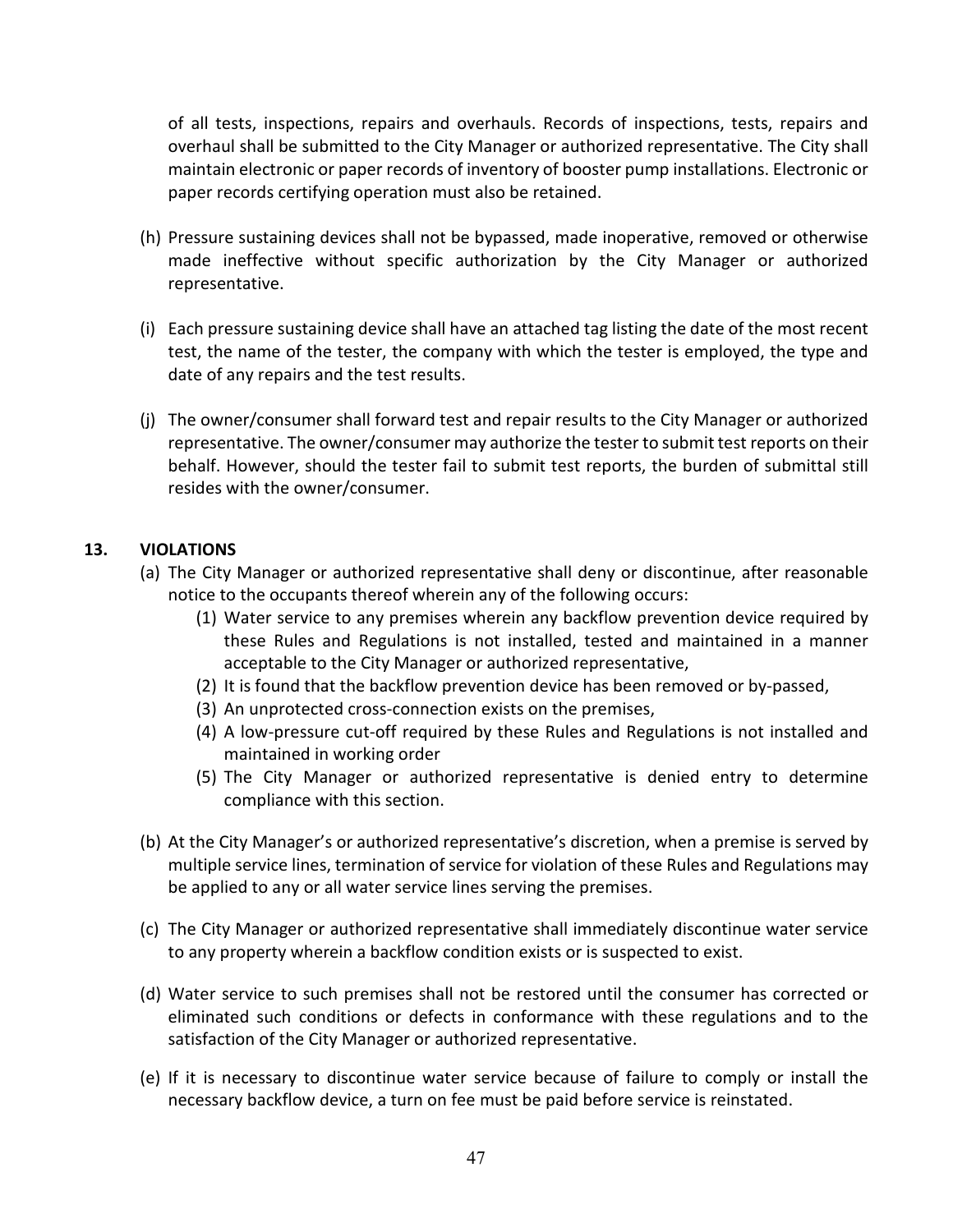## <span id="page-52-0"></span>**PART VII POLICY ON THE USE OF ANTIFREEZE IN FIRE PROTECTION SYSTEMS**

- (1) The following information is provided as general information and to assist in the protection of a public water supply when an antifreeze solution is required to prevent freezing of fire protection systems:
	- (a) Antifreeze solutions can consist of either a pure glycerin solution, provided the glycerin is of 96.5% United States pharmacopoeia grade, or of food grade propylene glycol base.
	- (b) Propylene glycol plus dipotassium phosphate is acceptable for use as an antifreeze solution. The propylene glycol is the antifreeze component; the dipotassium phosphate functions as a bacterial inhibitor.
	- (c) The antifreeze manufacturers must furnish proof to the water purveyor that the product is of pharmaceutical grade or of food grade quality and that the product contains no harmful or toxic substances.
	- (d) All antifreeze products used in potable water systems shall be approved by the Ohio Environmental Protection Agency, Division of Public Drinking Water, Water Quality Section, prior to use.
	- (e) All fire protection sprinkler systems that contain approved antifreeze solutions shall have an approved reduced pressure principle backflow prevention device on that leg of the system or on the complete sprinkler system.
	- (f) If a fire protection system contains ethylene glycol-based antifreeze, it is considered a severe health hazard and must be separated from the public water supply/consumer's water system by an approved air gap.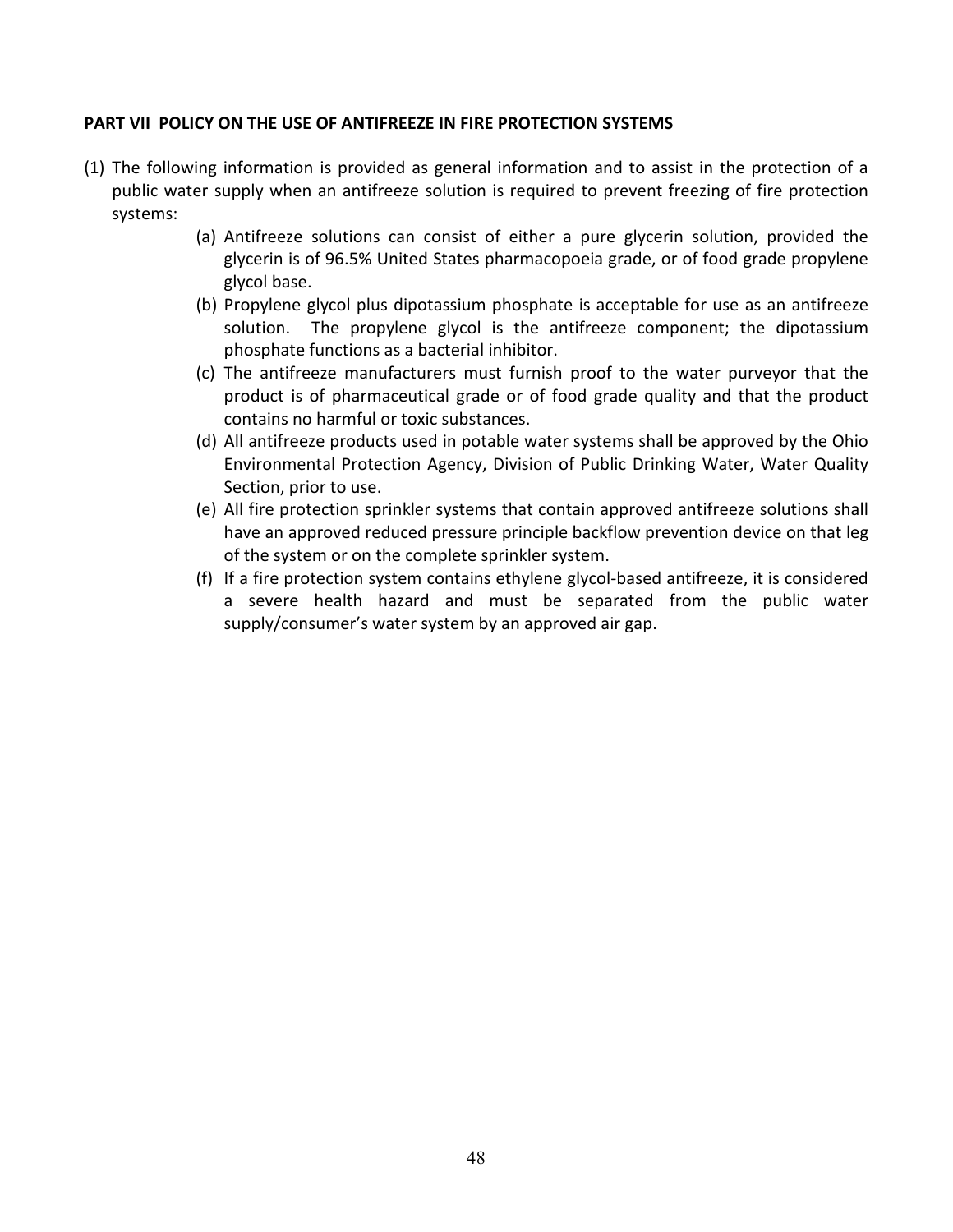## <span id="page-53-0"></span>**PART VIII RAW WATERLINE CONNECTIONS**

- 1. The City Manager is hereby authorized to sell non-potable reservoir raw water in bulk quantities to persons eligible through existing waterline easement agreements.
- 2. Plans for raw waterline connections shall be submitted and approved by the City prior to the start of any construction or installation.
- 3. Non-potable reservoir raw water may have unknown quantities of chemical constituents, obnoxious weeds or algae. Certain chemicals are added at the reservoir for pretreatment. These chemicals vary seasonally. Chemical names and data sheets can be obtained from the Water Superintendent. The City assumes no liability for any adverse effects of the raw water or any chemicals that have been added for pretreatment. The water user shall agree and sign a hold harmless statement as part of the water agreement.
- 4. The size of the raw water tap shall not exceed 2". The location of the raw water tap shall be approved by the city prior to installation. The tap shall be accessible to the City at all times.
- 5. Booster pumps connected directly to the raw water line by any means are prohibited.
- 6. Water tap fees are controlled by the Codified Ordinance Section 925.16. These fees must be paid in advance before a tap can be made. The turn on fee must also be paid in advance before the water will be turned on.
- 7. A water meter shall be placed on the raw water service. The owner shall purchase a meter approved by the city at their expense. Shut-off valves shall be placed before and after the water meter. The water meter shall be placed in a location not subject to freezing as approved by the city. The customer shall be responsible for the cost of replacing the water meter if the meter can no longer be feasibly maintained. Water meters may foul more often due to debris and chemicals in the raw water.
- 8. The customer cannot sell water to any other user, company, or property owner, the raw water shall only be used for irrigation & livestock watering as stated in the existing raw waterline easement agreement.
- 9. Discharge of the raw water to a tank, pond or similar shall have an air gap as required by the City and the Ohio Environmental Protection Agency. The air gap must be permanent maintained by the owner and shall be kept free and clear of any obstructions. The City may inspect the air gap at any time. Failure to maintain the air gap as required will result in the termination of the raw water tap and the agreement and may also result in legal action by the City.
- 10. The raw water user will only be able to receive raw water at the times when the city water treatment plant is in production. The available of water may be limited during times of scheduled or unscheduled maintenance.
- 11. The billing for the use a raw water shall be as indicated in Part II BILLING.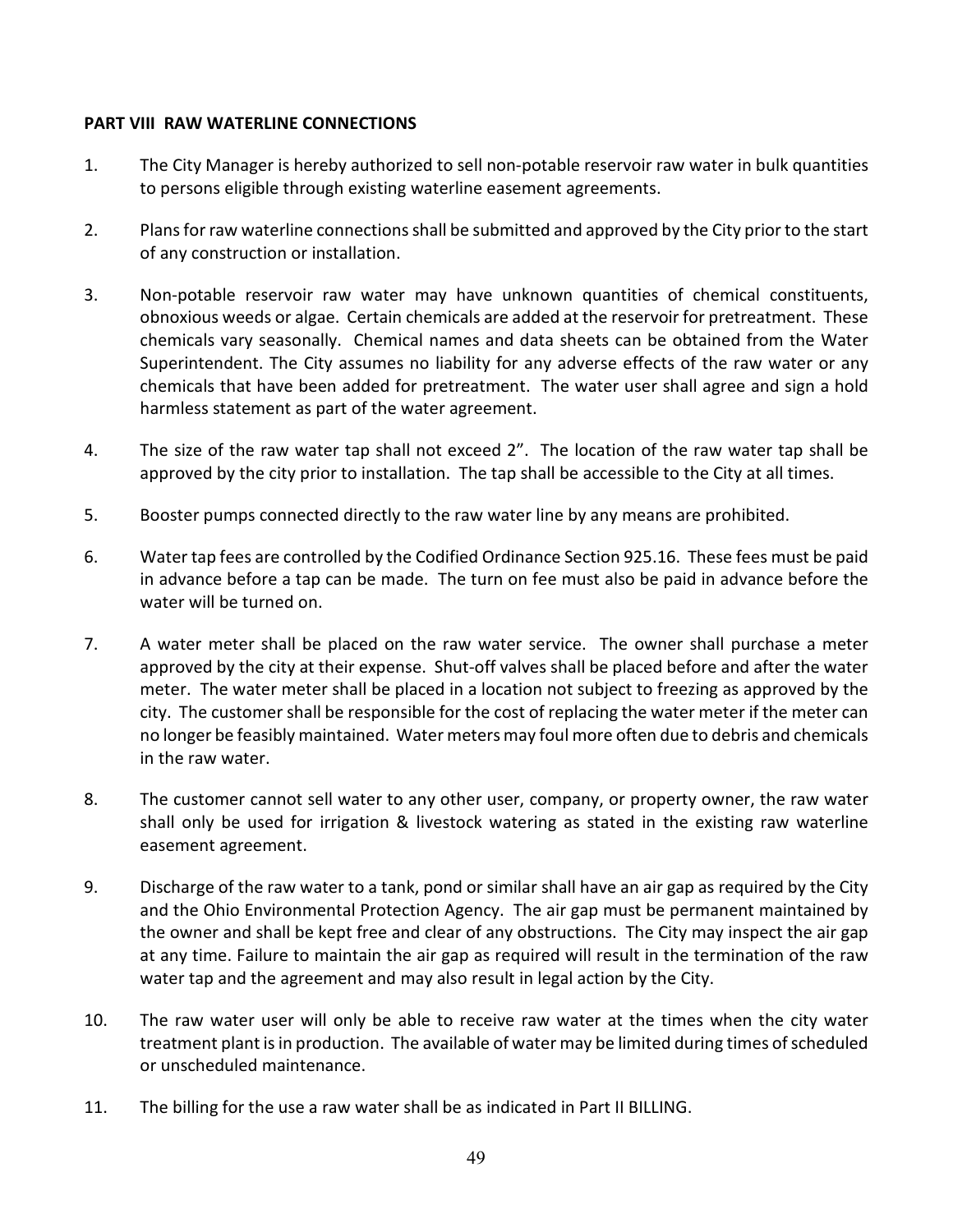#### <span id="page-54-0"></span>**PART IX FIRE HYDRANTS**

#### <span id="page-54-1"></span>**1. FIRE LINES & HYDRANTS**

The installation of fire protection service connections, to supply water to standpipes and sprinkler systems for fire protection only, shall be permitted when applications and plans for such service have been approved by the Public Works Office, and the Willard Fire Department. Lines installed for fire protection shall not be used for any reason other than approved fire protection reasons. Any use other than specified in these rules is a crime and subject to prosecution.

Customers wishing to modify water service on fire lines must present plans for the modification to the City. Modifications on fire lines will only be permitted after written approval has been received from the Fire Department and the Public Works Department. It is the customer's responsibility to follow all National, State and Local fire codes and any Ohio EPA regulations.

Fire hydrants on private property are the responsibility of the property owner. All local and State codes will be enforced. Any work on private fire hydrant shall be inspected by the Maintenance Department and the Willard Fire Department.

Tampering with any fire line or fire hydrant is a criminal offence and may lead to prosecution.

#### <span id="page-54-2"></span>**2. FIRE HYDRANT USE**

Fire hydrants are intended primarily for the use by the Fire Department and such use shall not be interfered with in any manner. A permit for the use thereof for other purposes is given only in cases where such use is considered to be an absolute necessity. The operating of fire hydrants and the drawing of water therefrom by unauthorized persons is strictly prohibited. Violators of this rule will be required to pay an assessed fee as stipulated by the fee ordinance to cover expenses and damages incurred, as well as being subject to such other penalties as may be provided as stipulated by law. No person unless authorized by the City or Fire Department shall open, operate or remove the nozzle cap from a public or private fire hydrant to which water is supplied in whole or in part by the City, or draw water therefrom, except for the purpose of extinguishing fires, without first having secured necessary permits. The Fire Department may place a lock on any fire hydrant that is being operated without prior approval.

## <span id="page-54-3"></span>**3. INSTALLATION OF FIRE HYDRANTS**

All fire hydrants which are connected in any way to the city's water supply are subject to the city specifications and jurisdiction. Private fire hydrants shall be used for fire protection **only**.

## <span id="page-54-4"></span>**4. DEDICATION OF FIRE HYDRANTS**

Fire hydrants may be installed on private property without dedicating the hydrant or the service line to the city however they must meet all city requirements & specifications. For each private fire hydrant connected to the waterworks system a yearly charge as specified in Ord. 925.01 will be imposed. However, no charge will be imposed for any fire hydrant which:

- a. Is of a type compatible with City equipment and approved by the Fire Chief. The quality of construction must be approved by the City.
- b. Is not to be used except with approval of the Fire Chief.